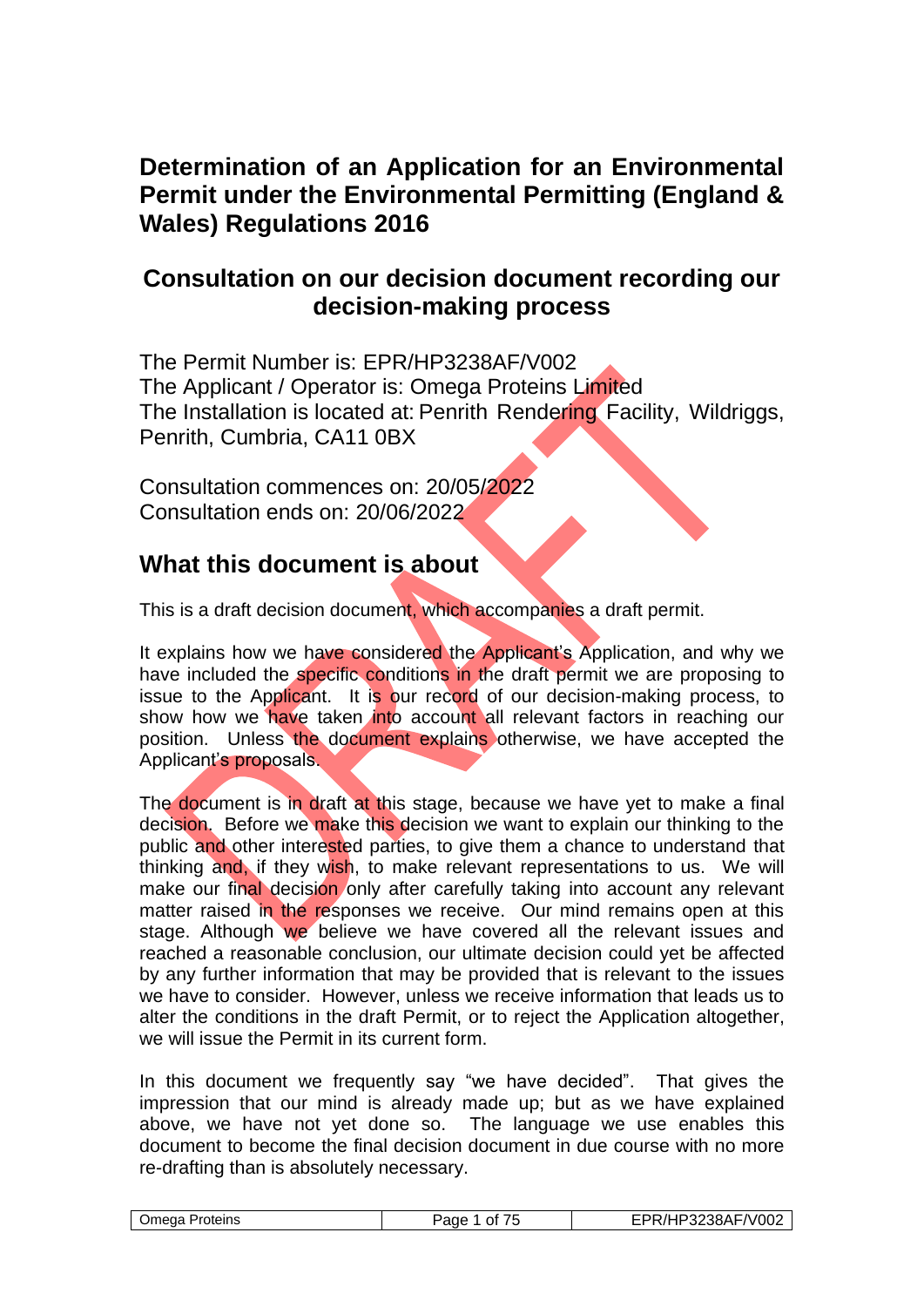We try to explain our decision as accurately, comprehensively and plainly as possible. Achieving all three objectives is not always easy, and we would welcome any feedback as to how we might improve our decision documents in future. A lot of technical terms and acronyms are inevitable in a document of this nature: we provide a glossary of acronyms near the front of the document, for ease of reference.

## **Preliminary information and use of terms**

We gave the application the reference number EPR/HP3238AF/V002. We refer to the application as "the **Application**" in this document in order to be consistent.

The number we propose to give to the varied permit is EPR/HP3238AF/V002. We refer to the proposed varied permit as "the **Permit**" in this document.

The Application was duly made on 27/01/2021.

The applicant is Omega Proteins Limited and we refer to Omega Proteins Limited as "the **Applicant**" in this document. Where we are talking about what would happen after the Permit is granted (if that is our final decision), we call Omega Proteins Limited "the **Operator**".

Omega Proteins Limited's facility is located at Penrith Rendering Facility, Wildriggs, Penrith, Cumbria, CA11 0BX. We refer to this as "the **Installation**" in this document.

| <b>Omega Proteins</b> | יeמe<br>0t | EPR/HP3238AF/V002 |
|-----------------------|------------|-------------------|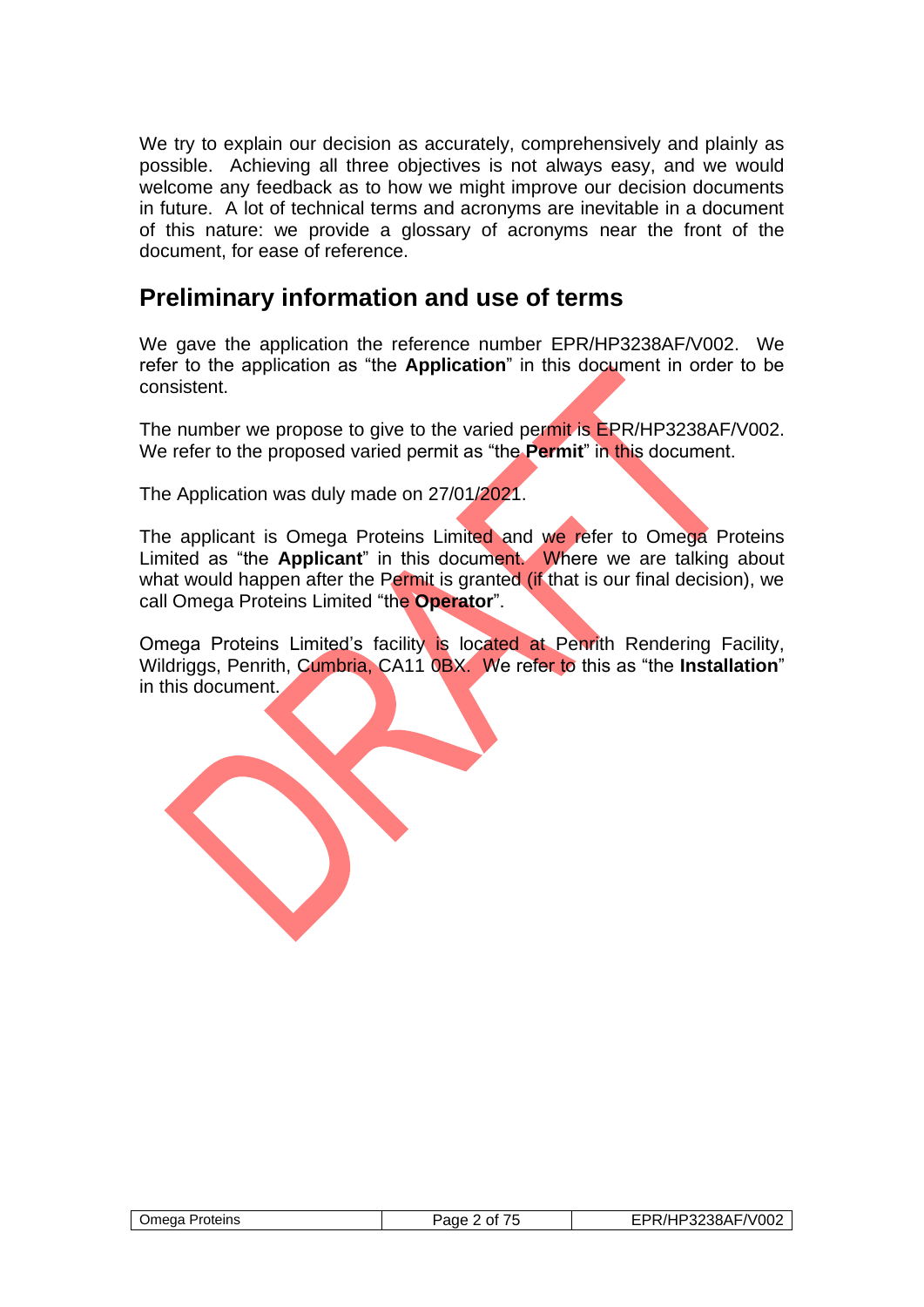## **How this document is structured**

- Glossary of acronyms
- Our proposed decision
- How we reached our decision
- The legal framework
- The Installation
	- o Description of the Installation and general issues
	- o The site and its protection
	- $\circ$  Operation of the Installation general issues
- Minimising the installation's environmental impact
	- o Assessment Methodology
	- o Air Quality Assessment
	- o Human health risk assessment
	- o Impact on Habitats sites, SSSIs, non-statutory conservation sites etc.
	- o Impact of abnormal operations
- Application of Best Available Techniques
	- o Scope of Consideration
	- o BAT and emissions control
	- o BAT and global warming potential
	- o Other Emissions to the Environment
	- o Setting ELVs and other Permit conditions
	- o Monitoring
	- o Reporting
- **Other legal requirements** 
	- o The EPR 2016 and related Directives
	- o National primary legislation
	- o National secondary legislation
	- o Other relevant legal requirements
- Annexes
	- o Application of the Industrial Emissions Directive
	- o Pre-Operational Conditions
	- o Improvement Conditions
	- o Consultation Reponses

| Omega<br>Proteins | Ωt<br>япе | 3238AF/V002<br>. . |
|-------------------|-----------|--------------------|
|                   |           |                    |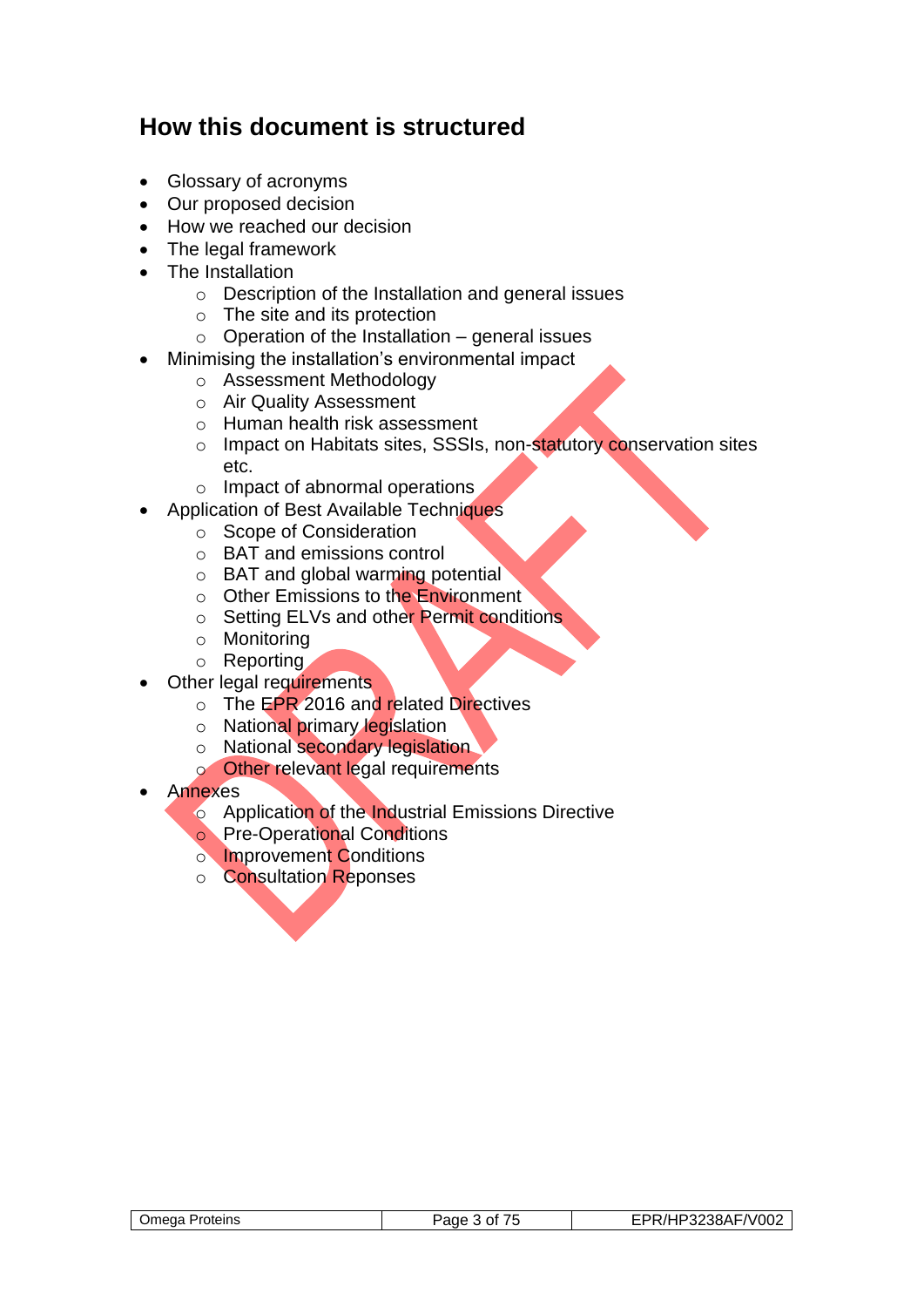# **Glossary of acronyms used in this document**

(Please note that this glossary is standard for our decision documents and therefore not all these acronyms are necessarily used in this document.)

| AAD            | Ambient Air Directive (2008/50/EC)                                                                                                    |                   |
|----------------|---------------------------------------------------------------------------------------------------------------------------------------|-------------------|
| <b>APC</b>     | <b>Air Pollution Control</b>                                                                                                          |                   |
| APHA           | Animal and Plant Health Agency                                                                                                        |                   |
| <b>APIS</b>    | Air Pollution Information System                                                                                                      |                   |
| AQS            | <b>Air Quality Strategy</b>                                                                                                           |                   |
| BAT            | Best Available Technique(s)                                                                                                           |                   |
| BAT-AEL        | <b>BAT Associated Emission Level</b>                                                                                                  |                   |
| BAT-C          | <b>BAT Conclusions</b>                                                                                                                |                   |
| BREF           | <b>BAT Reference Note</b>                                                                                                             |                   |
| <b>CEM</b>     | Continuous emissions monitor                                                                                                          |                   |
| <b>CHP</b>     | Combined heat and power                                                                                                               |                   |
| <b>COMEAP</b>  | Committee on the Medical Effects of Air Pollutants                                                                                    |                   |
| <b>CROW</b>    | Countryside and rights of way Act 2000                                                                                                |                   |
| <b>CV</b>      | Calorific value                                                                                                                       |                   |
| DAA            | Directly associated activity - Additional activities necessary to be carried out to allow<br>the principal activity to be carried out |                   |
| DD             | Decision document                                                                                                                     |                   |
| EAL            | Environmental assessment level                                                                                                        |                   |
| <b>EIAD</b>    | Environmental Impact Assessment Directive (85/337/EEC)                                                                                |                   |
| <b>ELV</b>     | <b>Emission limit value</b>                                                                                                           |                   |
| <b>EMAS</b>    | EU Eco Management and Audit Scheme                                                                                                    |                   |
| <b>EMS</b>     | Environmental Management System                                                                                                       |                   |
| EPR            | Environmental Permitting (England and Wales) Regulations 2016 (SI 2016 No. 1154)<br>as amended                                        |                   |
| EQS            | <b>Environmental Quality Standards</b>                                                                                                |                   |
| ES             | Environmental standard                                                                                                                |                   |
| <b>EWC</b>     | European waste catalogue                                                                                                              |                   |
| <b>FPP</b>     | Fire Prevention Plan                                                                                                                  |                   |
| <b>FSA</b>     | Food Standards Agency                                                                                                                 |                   |
| <b>GTO</b>     | <b>Gas Thermal Oxidiser</b>                                                                                                           |                   |
| <b>GWP</b>     | <b>Global Warming Potential</b>                                                                                                       |                   |
| <b>HHRAP</b>   | Human Health Risk Assessment Protocol                                                                                                 |                   |
| Omega Proteins | Page 4 of 75                                                                                                                          | EPR/HP3238AF/V002 |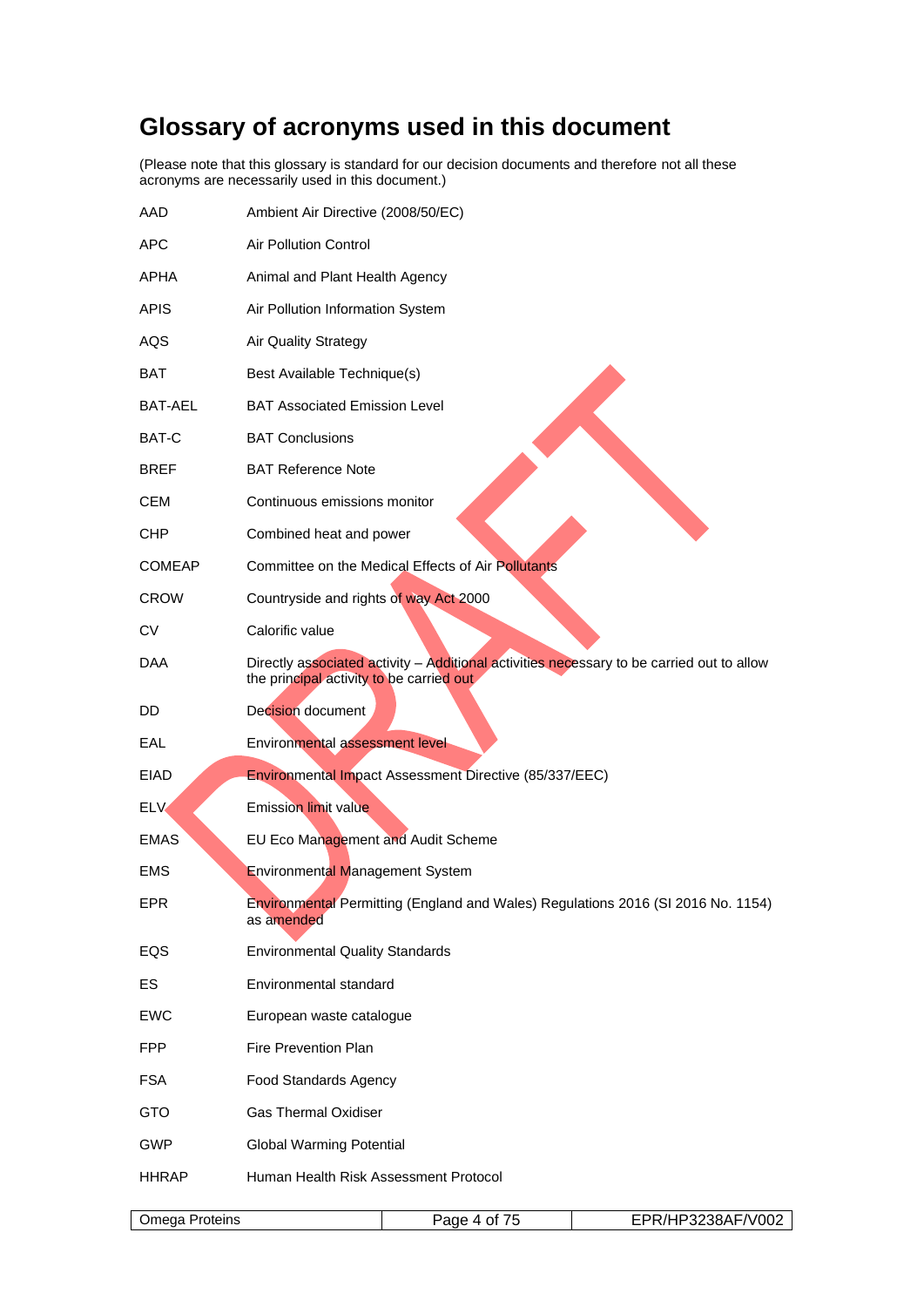| <b>HPA</b>            | Health Protection Agency (now PHE - Public Health England)                                   |
|-----------------------|----------------------------------------------------------------------------------------------|
| HRA                   | Human Rights Act 1998                                                                        |
| <b>HW</b>             | Hazardous waste                                                                              |
| HWI                   | Hazardous waste incinerator                                                                  |
| IBA                   | Incinerator Bottom Ash                                                                       |
| IED                   | Industrial Emissions Directive (2010/75/EU)                                                  |
| <b>IPPCD</b>          | Integrated Pollution Prevention and Control Directive (2008/1/EC) - now superseded<br>by IED |
| I-TEF                 | Toxic Equivalent Factors set out in Annex VI Part 2 of IED                                   |
| I-TEQ                 | Toxic Equivalent Quotient calculated using I-TEF                                             |
| LCV                   | Lower calorific value - also termed net calorific value                                      |
| LfD                   | Landfill Directive (1999/31/EC)                                                              |
| LADPH                 | Local Authority Director(s) of Public Health                                                 |
| LOI                   | Loss on Ignition                                                                             |
| MBT                   | Mechanical biological treatment                                                              |
| <b>MSW</b>            | Municipal Solid Waste                                                                        |
| MWI                   | Municipal waste incinerator                                                                  |
| <b>NO<sub>x</sub></b> | Oxides of nitrogen (NO plus NO <sub>2</sub> expressed as NO <sub>2</sub> )                   |
| Opra                  | Operator Performance Risk Appraisal                                                          |
| <b>PAH</b>            | Polycyclic aromatic hydrocarbons                                                             |
| PC                    | <b>Process Contribution</b>                                                                  |
| <b>PCB</b>            | Polychlorinated biphenyls                                                                    |
| PEC                   | <b>Predicted Environmental Concentration</b>                                                 |
| <b>PHE</b>            | Public Health England                                                                        |
| POP(s)                | Persistent organic pollutant(s)                                                              |
| <b>PPS</b>            | Public participation statement                                                               |
| <b>PR</b>             | Public register                                                                              |
| <b>PXDD</b>           | Poly-halogenated di-benzo-p-dioxins                                                          |
| <b>PXB</b>            | Poly-halogenated biphenyls                                                                   |
| <b>PXDF</b>           | Poly-halogenated di-benzo furans                                                             |
| <b>RGS</b>            | <b>Regulatory Guidance Series</b>                                                            |
| <b>SAC</b>            | Special Area of Conservation                                                                 |
| SED                   | Solvent Emissions Directive (1999/13/EC) - now superseded by IED                             |
| SGN                   | Sector guidance note                                                                         |
| Omega Proteins        | Page 5 of 75<br>EPR/HP3238AF/V002                                                            |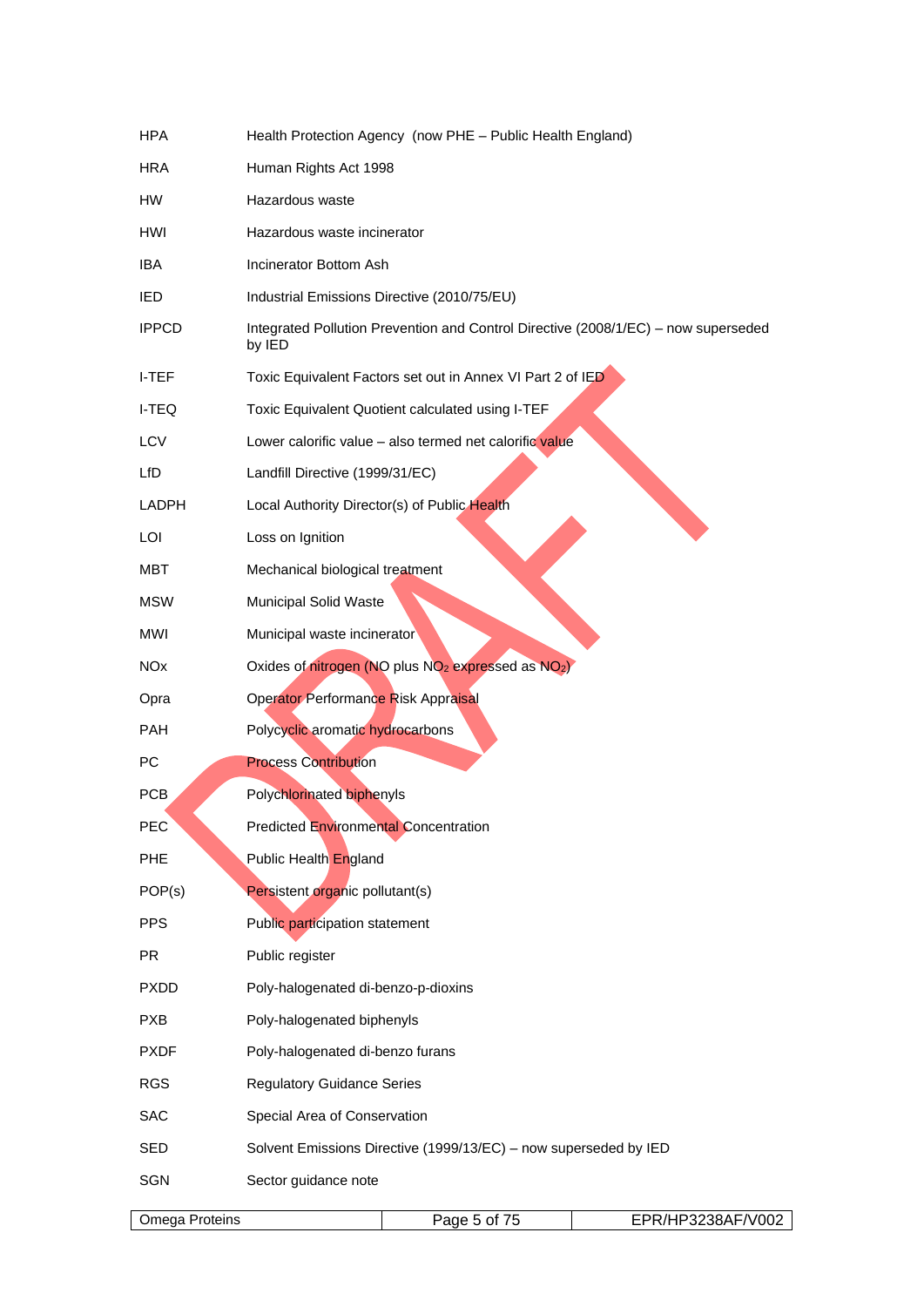| SHPI(s)    | Site(s) of High Public Interest                                       |
|------------|-----------------------------------------------------------------------|
| SPA(s)     | Special Protection Area(s)                                            |
| SSSI(s)    | Site(s) of Special Scientific Interest                                |
| TDI        | Tolerable daily intake                                                |
| TEF        | <b>Toxic Equivalent Factors</b>                                       |
| TGN        | Technical guidance note                                               |
| тос        | <b>Total Organic Carbon</b>                                           |
| UN ECE     | United Nations Environmental Commission for Europe                    |
| US EPA     | United States Environmental Protection Agency                         |
| WFD        | Waste Framework Directive (2008/98/EC)                                |
| <b>WHO</b> | World Health Organisation                                             |
| WID        | Waste Incineration Directive (2000/76/ $EC$ ) – now superseded by IED |
|            |                                                                       |

| Proteins<br><b>Jmega</b> | - יחמי<br>$^{\prime}$ | IP3238AF/V002 |
|--------------------------|-----------------------|---------------|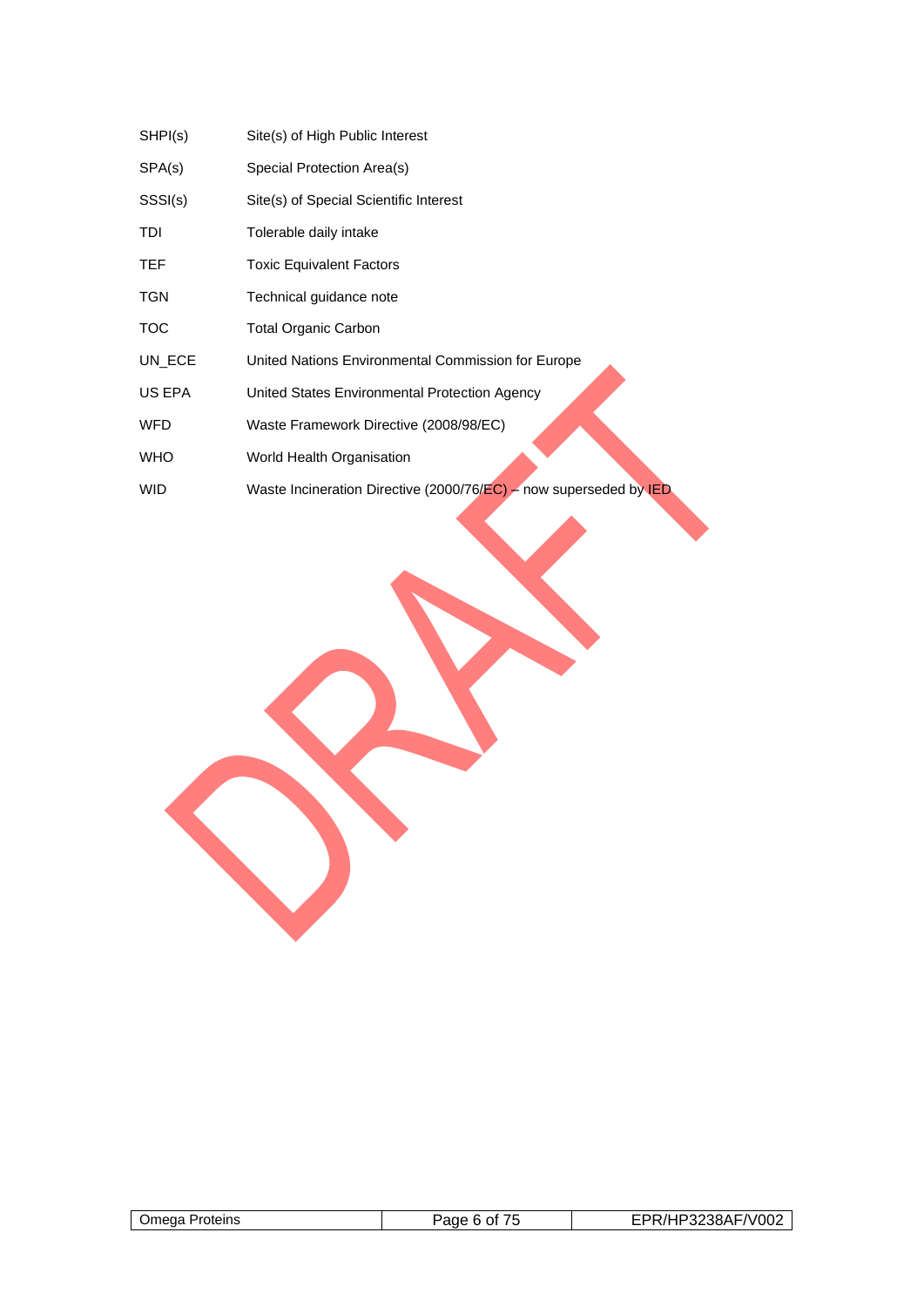## **1 Our proposed decision**

We are minded to grant the varied Permit to the Applicant. This will allow it to operate the Installation, subject to the conditions in the Permit.

The variation will secure at least an equivalent level of protection to human health and the environment and will offer improvements to the current Installation in terms of odour abatement improvements, energy efficiency improvements and carbon consumption improvements through a reduction in the use of fossil fuels.

We consider that, in reaching that decision, we have taken into account all relevant considerations and legal requirements and that the permit will ensure that a high level of protection is provided for the environment and human health.

This Application is to make changes to the operation of an installation which is subject principally to the Industrial Emissions Directive (IED).

The draft varied Permit contains many conditions taken from our standard Environmental Permit template including the relevant Annexes. We developed these conditions in consultation with industry, having regard to the legal requirements of the Environmental Permitting Regulations (EPR) and other relevant legislation. This document does not therefore include an explanation for these standard conditions. Where they are included in the permit, we have considered the Application and accepted that the details provided are sufficient and satisfactory to make use of the standard conditions acceptable and appropriate.

## **2 How we reached our draft decision**

## 2.1 Receipt of Application

The Application was duly made on 27/01/2021. This means we considered it was in the correct form and contained sufficient information for us to begin our determination but not that it necessarily contained all the information we would need to complete that determination: see Section 2.3 below.

The Applicant made no claim for commercial confidentiality. We have not received any information in relation to the Application that appears to be confidential in relation to any party.

## 2.2 Consultation on the Application

We carried out consultation on the Application in accordance with the EPR. our statutory Public Participation Statement (PPS) and our own internal guidance RGS Note 6 for Determinations involving Sites of High Public Interest. We consider that this process satisfies, and frequently goes beyond, the requirements of the Aarhus Convention on Access to Information, Public

| $- -$<br>Jmega.<br>Proteins<br>'age<br>Ωt<br>,, | ` <b>?8AF/V002</b><br>-5238A |
|-------------------------------------------------|------------------------------|
|-------------------------------------------------|------------------------------|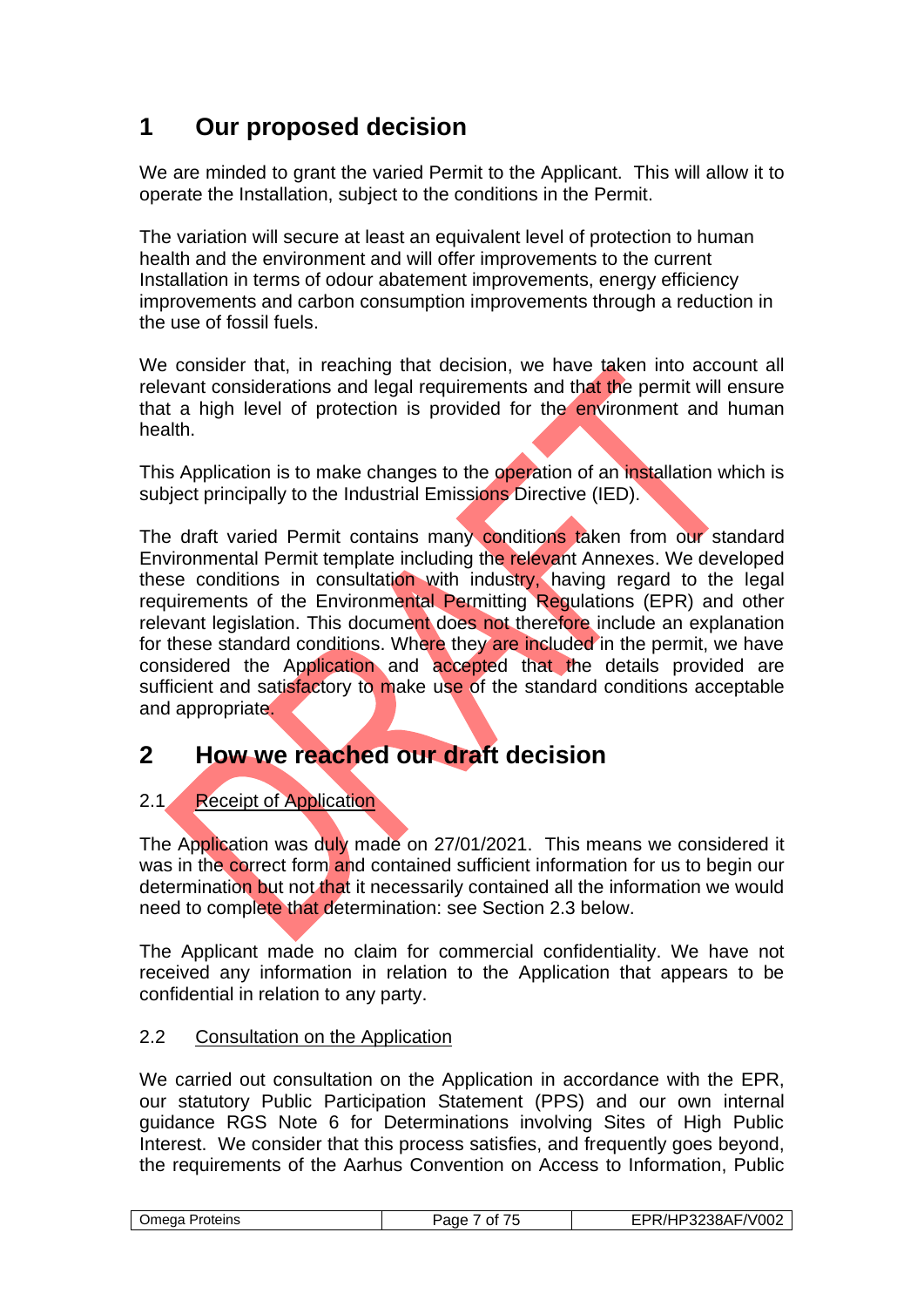Participation in Decision-Making and Access to Justice in Environmental Matters, which are directly incorporated into the IED, which applies to the Installation and the Application.

We have also taken into account our obligations under the Local Democracy, Economic Development and Construction Act 2009 (particularly Section 23). This requires us, where we consider it appropriate, to take such steps as we consider appropriate to secure the involvement of representatives of interested persons in the exercise of our functions, by providing them with information, consulting them or involving them in any other way. In this case, we consider that our consultation already satisfies the requirements of the 2009 Act.

We advertised the Application by a notice placed on our website, which contained all the information required by the IED, including telling people where and when they could see a copy of the Application. We also placed an advertisement in the Cumberland and Westmorland Herald on 13/02/2021 that contained the same information.

We made a copy of the Application and all other documents relevant to our determination available to view on our Public Register. Anyone wishing to see these documents could do so via the advertisement on GOV.UK.

We sent copies of the Application to the following bodies, which includes those with whom we have "Working Together Agreements":

- Eden District Council
- Public Health England and Director of Public Health
- Food Standards Agency
- Animal and Plant Health Authority
- Health and Safety Executive
- Cumbria Fire & Rescue Service
- United Utilities PLC

These are bodies whose expertise, democratic accountability and/or local knowledge make it appropriate for us to seek their views directly. Note under our Working Together Agreement with Natural England, we only inform Natural England of the results of our assessment of the impact of the Installation on designated Habitats sites.

In addition to our advertising the Application, we undertook a programme of extended public consultation. Interested parties were notified by newsletter and written comments were also accepted by us beyond the formal consultation period. Further details along with a summary of consultation comments and our response to the representations we received can be found in Annex 4. We have taken all relevant representations into consideration in reaching our draft determination.

| /HP3238AF/V002<br>ו/ כ<br>Jmega I<br>Proteins<br>3002<br>8 Of<br>пı |
|---------------------------------------------------------------------|
|---------------------------------------------------------------------|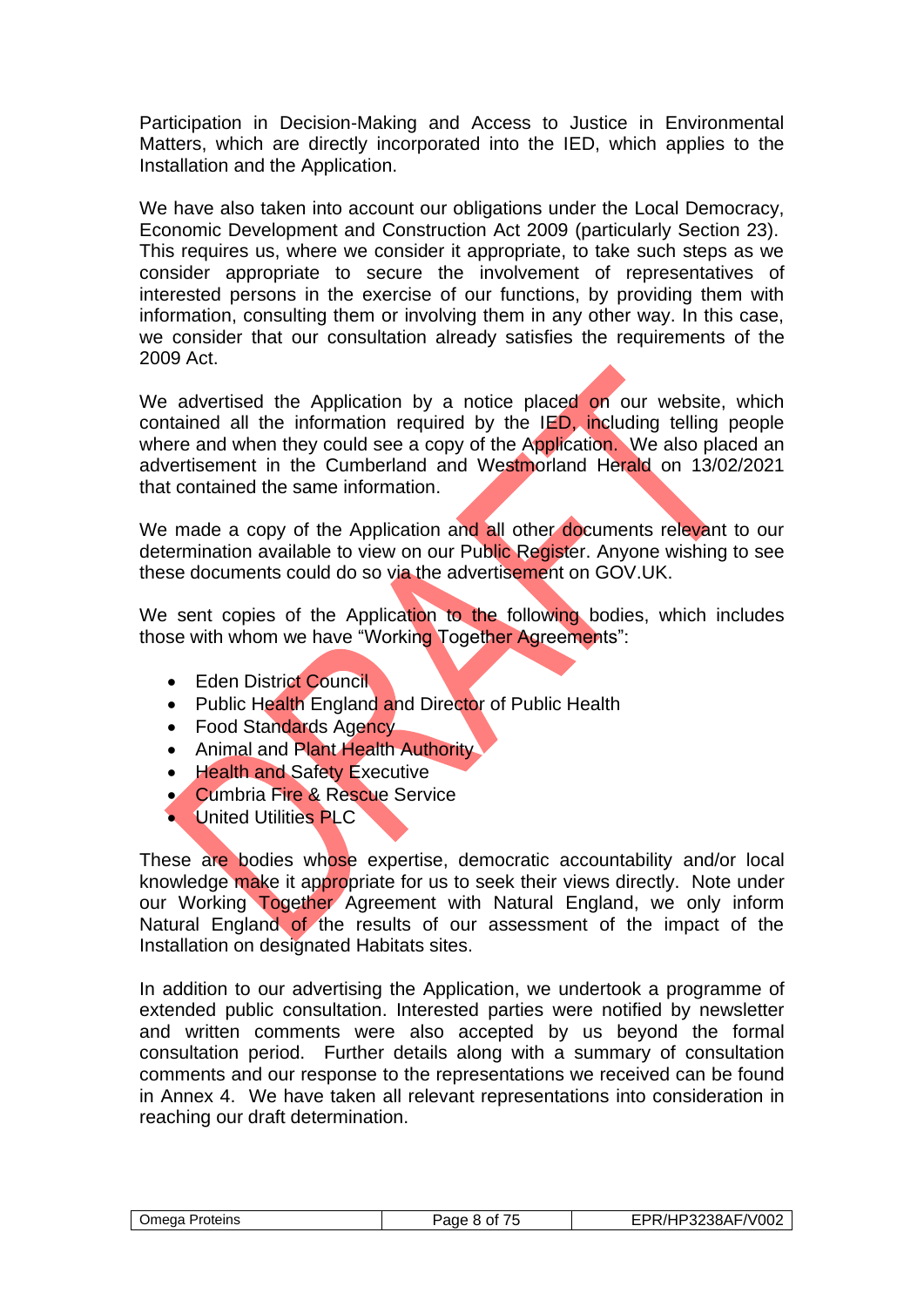## 2.3 Requests for Further Information

Although we were able to consider the Application duly made, we did in fact need more information in order to determine it and issued an information notice on 05/05/2021. A copy of the information notice and the responses were placed on our public register.

Having carefully considered the Application and all other relevant information, we are now putting our draft decision before the public and other interested parties in the form of a draft Permit, together with this explanatory document. As a result of this stage in the process, the public has been provided with all the information that is relevant to our determination, including the original Application and additional information obtained subsequently, and we have given the public two separate opportunities (including this one) to comment on the Application and its determination. Once again, we will consider all relevant representations we receive in response to this final consultation and will amend this explanatory document as appropriate to explain how we have done this, when we publish our final decision.

## **3 The legal framework**

The Permit will be varied, if appropriate, under Regulation 20 of the EPR. The Environmental Permitting regime is a legal vehicle which delivers most of the relevant legal requirements for activities falling within its scope. In particular, the regulated facility is an installation:

- whose primary activity is the treatment and processing of animal wastes and by-products;
- which operates a *waste co-incineration plant* as described by the IED; and
- which is subject to aspects of other relevant legislation which also have to be addressed.

We address some of the major legal requirements directly where relevant in the body of this document. Other requirements are covered in Section 7 towards the end of this document.

We consider that, if we grant the Permit, it will ensure that the operation of the Installation complies with all relevant legal requirements and that a high level of protection will be delivered for the environment and human health.

We explain how we have addressed specific statutory requirements more fully in the rest of this document.

| Omega Proteins | Paqe 9 of | EPR/HP3238AF/V002 |
|----------------|-----------|-------------------|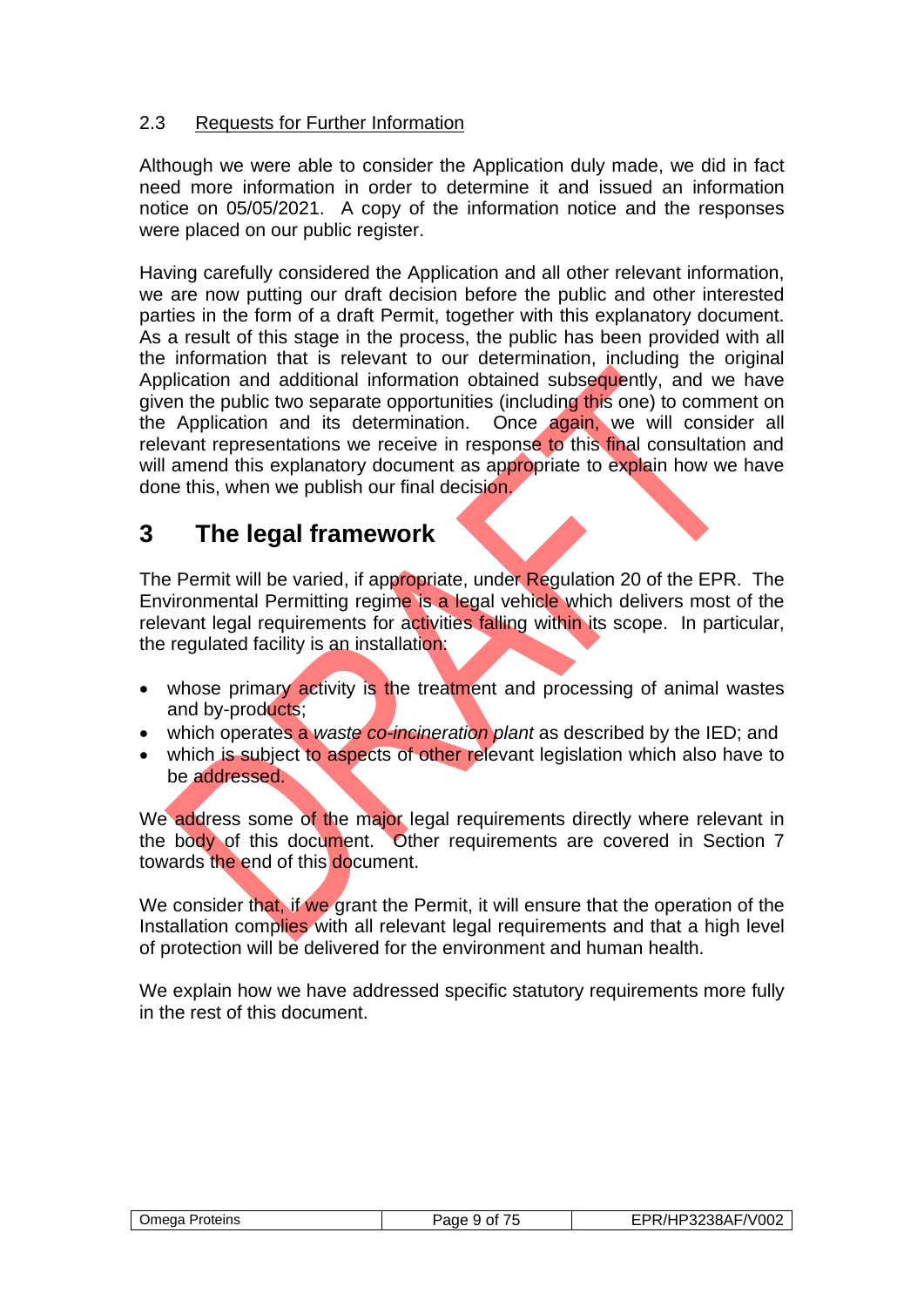## **4 The Installation**

## 4.1 Description of the Installation and related issues

## 4.1.1 The permitted activities

The Installation is subject to the EPR because it carries out activities listed in Part 1 of Schedule 1 to the EPR:

- Section 6.8 Part A(1)(c) *Disposing of or recycling animal carcasses or animal waste, other than by rendering or by incineration falling within Section 5.1, at a plant with a treatment capacity exceeding 10 tonnes per day of animal carcasses or animal waste or both in aggregate.*
- Section 6.8 Part A(2)(a) *Disposing of or recycling animal carcasses or animal waste by rendering at plant with a treatment capacity exceeding 10 tonnes per day of animal carcasses or animal waste or both in aggregate.*
- Section 5.4 Part A(1)(b)(i) *Recovery or a mix of recovery and disposal of non-hazardous waste with a capacity exceeding 75 tonnes per day involving biological treatment.*

For the purposes of the Application, notwithstanding the other changes being made as outlined in Section 4.1.3, the operation of a new multi-fuel thermal oxidiser will require an additional listed activity to be added to the Permit as follows:

• Section 5.1 Part A(1)(b) – *incineration of non-hazardous waste in a waste incineration plant or waste co-incineration plant with a capacity of 3 tonnes or more per hour.*

The IED definition of "waste incineration plants" and "waste co-incineration plants" says that it includes:

*"all incineration lines or co-incineration lines, waste reception, storage, on-site pre-treatment facilities, waste, fuel and air supply systems, boilers, facilities for the treatment of waste gases, on-site facilities for treatment or storage of residues and waste water, stacks, devices for controlling incineration or co-incineration operations, recording and monitoring incineration or co-incineration conditions."* 

Many activities which would normally be categorised as "directly associated activities" (DAA) for EPR purposes , such as air pollution control plant, and the ash storage unit, are therefore included in the listed activity description.

| Omega Proteins | ≌aɑe<br>10 of<br>. | "PR/HP3238AF/V002 |
|----------------|--------------------|-------------------|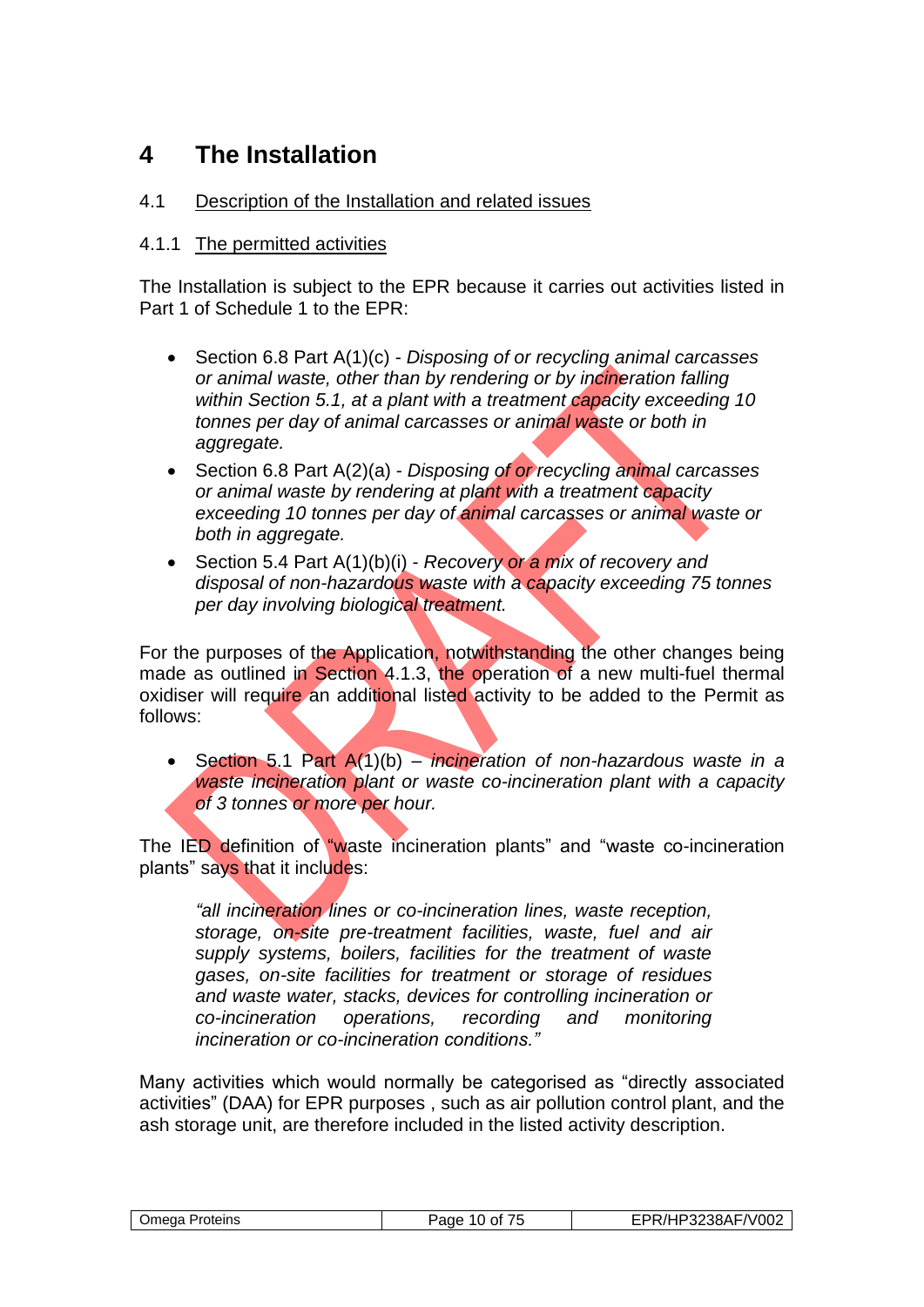An installation may also undertake DAA which, at this Installation, include the use of wet scrubbers. All of these activities comprise one installation, because the operations are successive steps in an integrated activity.

Together, the listed activities and the DAA's comprise the Installation.

## 4.1.2 The Site

The Applicant submitted a plan which we consider is satisfactory, showing the site of the Installation and its extent. A plan is included in Schedule 7 to the Permit, and the Operator is required to carry on the permitted activities within the site boundary.

Further information on the site is addressed below at Section 4.3.

## 4.1.3 What the Installation does

The primary activity of the Installation is a Category 3 animal by-products processing plant, which processes poultry and mixed species by-products (including offal, skin, carcase and offcuts), poultry and mixed species blood, and poultry feathers to produce animal feed (meal) and oils (tallow) via the following lines:

- Poultry offal rendering line comprising cooker, press and milling system.
- Mammalian offal rendering line comprising cooker, press and milling system.
- Feather processing line comprising hydrolyser, condenser, dryer and milling system.
- Poultry blood processing line comprising coagulator, dryer, and milling system.
- Mixed species blood processing line comprising coagulator and steriliser.

The main processes are delivery, receipt and storage of raw materials; product processing (cooking, drying and milling) and final product storage.

Ancillary processes include the operation of the boiler; biofilters; thermal oxidisers; chemical and oil storage, and washing and cleaning.

Waste water from the process is treated on site, and an existing listed activity in the Permit covers that process.

| 'Jmega Proteins | ane<br>∩t | HP3238AF/V002<br>v |
|-----------------|-----------|--------------------|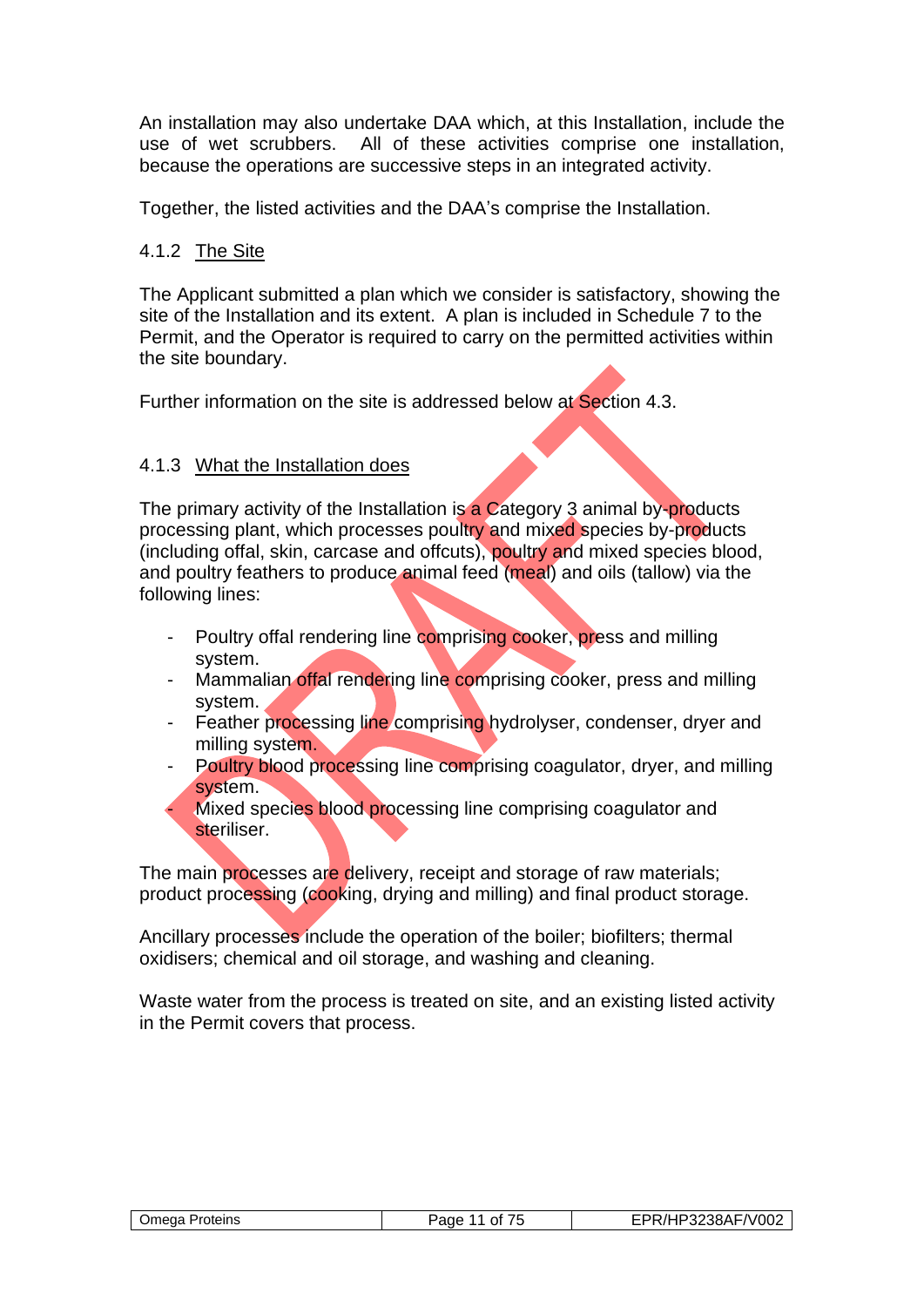For the purposes of the Application, the Applicant proposes the following changes to the existing site permit:

#### Changes to the poultry and mixed species blood processing lines

The Installation currently has poultry blood processing (including drying) and mixed species blood processing in the permit, listed as two separate activity references. Poultry blood is stored and processed separately to mixed species blood to allow for the differences in permitted use of the end product.

Blood processing lines included in the current permit are listed as Part A(1) scheduled activities:

Section 6.8 Part A(1)(c) *- Disposing of or recycling animal carcasses or animal waste, other than by rendering or by incineration falling within Section 5.1, at a plant with a treatment capacity exceeding 10 tonnes per day of animal carcasses or animal waste or both in aggregate.*

The proposal outlined in the Application is to maintain the poultry blood processing activity, with improvements to the equipment, and to enhance the quality and marketability of the mixed species blood product by the introduction of a dedicated drying stage (an additional Section 6.8 Part A(1)(c) activity). Blood meal will be produced which has a value for use as pet food ingredients and fertiliser.

In addition, self-contained wet scrubbers will be installed to provide dedicated odour and chemical species abatement to the blood lines, venting to two new emission points – A8 (mixed species) and A9 (poultry).

Changes to poultry offal rendering line

The Installation currently has poultry offal processing (rendering) included in the permit as a Part A(2) scheduled activity:

Section 6.8 Part A(2)(a) - *Disposing of or recycling animal carcasses or animal waste by rendering at plant with a treatment capacity exceeding 10 tonnes per day of animal carcasses or animal waste or both in aggregate.*

The proposal outlined in the Application is to introduce a new low temperature fat melting process (an additional Section 6.8 Part A(2)(a) activity), together with an additional cooker.

The new equipment to be installed comprises a pre-heat vessel implemented on the poultry line, in order to separate the oil from the raw material at a lower temperature than the existing rendering process. The pre-heat vessel contains a vertical stage water jacket and raw material will move through it. The use of steam will increase the water jacket temperature to  $60 - 90^{\circ}$ C and the vessel is designed for gentle heating of the raw material without causing damage to the oil.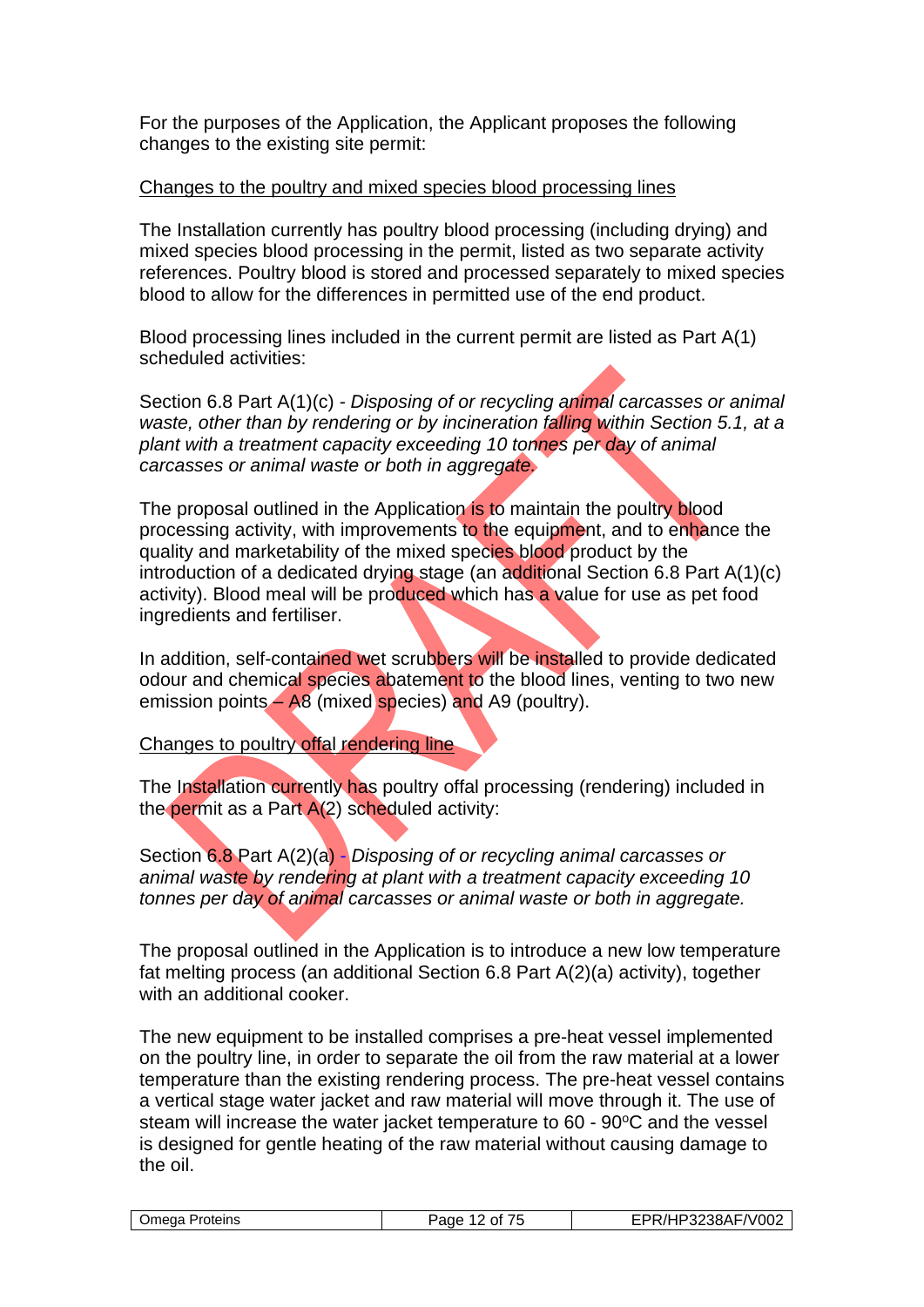The material leaving the vessel will be mechanically pressed to release the oils, before the solid greaves material is processed in a Haarslev disc cooker, which will heat the material up to  $121^{\circ}$ C for  $42+$  minutes (Animal and Plant Health Agency (APHA) approved method 7). The discharged material is then separated to leave further oil and poultry meal. The thermal energy consumption of the preheater will be far less than that of the disc cooker. Water condensate will be recirculated for heat recovery or re-use for washing tasks or, if not so required, circulated back to the hot well for use in the combustion plant.

In addition to the new process of pre-heating the raw material to take off oil, an additional cooker of the same size & design as existing will be added. This will increase the efficiency of the process. No new presses are being added. As with the existing processes, all methods are validated by the APHA before use for commercial production.

Odour abatement from this process is via the thermal oxidiser and biofilters.

#### Operation of new thermal oxidisers

The Installation is currently permitted to operate two recuperative thermal oxidisers (OX1 with a thermal input of 9.3MW and OX2 with a thermal input of 11MW), which have dual fuel burners, operating on tallow or natural gas.

The proposal outlined in the Application is to install a new multi-fuel thermal oxidiser (primary) and a new gas-fired thermal oxidiser (support).

The existing thermal oxidisers will remain in-situ on site, but will be "mothballed", only being brought back into use in an emergency scenario, subject to controls as specified by the Operating Techniques and permit conditions.

#### New multi-fuel oxidiser:

The new equipment to be installed comprises a new multi-fuel thermal oxidiser fired primarily on solid biomass, but also capable of being fired by natural gas and/or tallow as auxiliary fuels. This plant has a net rated thermal input of 29.8 MWth. The plant is required to provide heat and energy (via a steam turbine) to the Installation, as well as being a primary means of odour abatement.

As mentioned above, the Applicant has described this plant as a waste incineration activity, as the plant has the option to be fuelled by nonhazardous waste comprising solid biomass and has a capacity of up to 5 tonnes per hour. Our view is that for the purposes of the IED (in particular Chapter IV) and the EPR, the thermal oxidiser is a waste co-incineration plant because:

Notwithstanding the fact that waste will be thermally treated by the process; the process is nevertheless 'co-incineration' because it is considered that the

| $- -$                 | F/V002                   |
|-----------------------|--------------------------|
| )mega                 | ົີ Λ ∟                   |
| Proteins <sup>2</sup> | . .                      |
| Ωt                    | . ורי                    |
| $\sim$ $\sim$         | וטט ב                    |
| ٠.                    | $\overline{\phantom{a}}$ |
| . .                   |                          |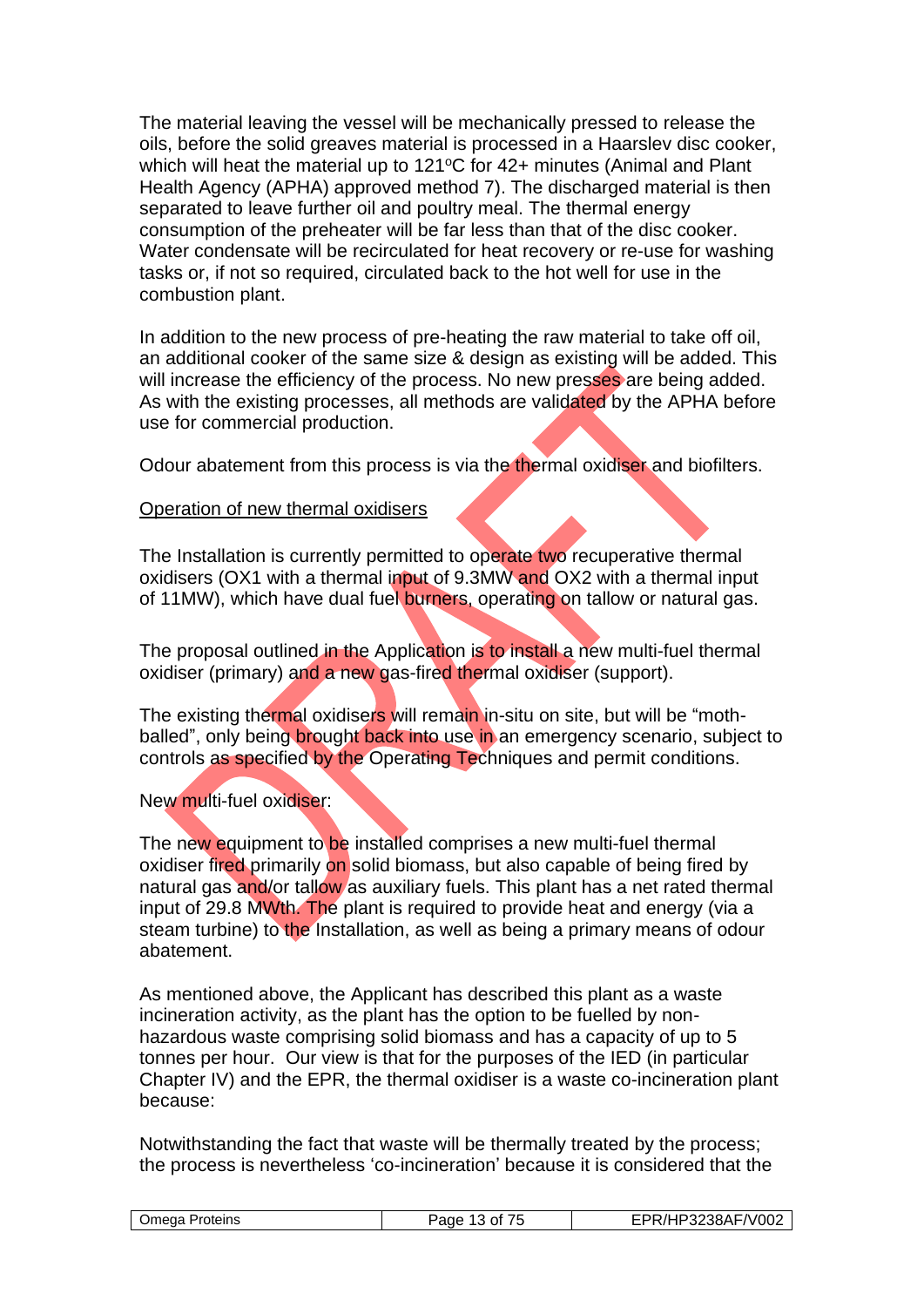main purpose of this plant is the generation of energy. An additional key use of the plant will be odour abatement.

The operation of this plant will therefore require a new listed activity to be added to the Permit:

• Section 5.1 Part A(1)(b) – *incineration of non-hazardous waste in a waste incineration plant or waste co-incineration plant with a capacity of 3 tonnes or more per hour.*

The key features of the multi-fuel thermal oxidiser can be summarised in the table below.

| Waste throughput,     | Up to 5 tonnes per hour                              |  |  |
|-----------------------|------------------------------------------------------|--|--|
| Tonnes/line           |                                                      |  |  |
| "Waste" processed     | Category 1 Meat and Bone Meal                        |  |  |
|                       | Grade A Waste Wood                                   |  |  |
|                       | Waste water treatment plant sludge                   |  |  |
| Number of lines       |                                                      |  |  |
| Technology            | Rotary kiln                                          |  |  |
| <b>Auxiliary Fuel</b> | <b>Natural Gas/Tallow</b>                            |  |  |
| Gas abatement         | Activated charcoal, sodium bicarbonate               |  |  |
| <b>Stack</b>          | Grid Reference, NY 49956 29602                       |  |  |
|                       | Height, 25.3 m<br>Diameter, 1.7 m                    |  |  |
| Flue gas              | Flow, $38 \text{ Nm}^3/\text{s}$<br>Velocity, 11 m/s |  |  |
|                       | Temperature, 199 °C                                  |  |  |
| Electricity generated | 770 Kw                                               |  |  |
| Steam generated       | 26 tonnes/hour                                       |  |  |
| Waste heat use        | Waste heat generated is used on site in the          |  |  |
|                       | production processes.                                |  |  |

New gas fired thermal oxidiser (support plant):

The new equipment to be installed comprises a new thermal oxidiser fired primarily on gas, but also capable of being fired by tallow as auxiliary fuel. This plant has a net rated thermal input of 23 MWth. The plant is required to provide additional support for the provision of heat to the Installation, as well as being a means of odour abatement, should the primary multi-fuel oxidiser fail, require routine maintenance or should demand require it.

| Omega Proteins | $\overline{\phantom{a}}$<br>Page<br>0t<br>14 | P3238AF/V002<br>⊣Р |
|----------------|----------------------------------------------|--------------------|
|                |                                              |                    |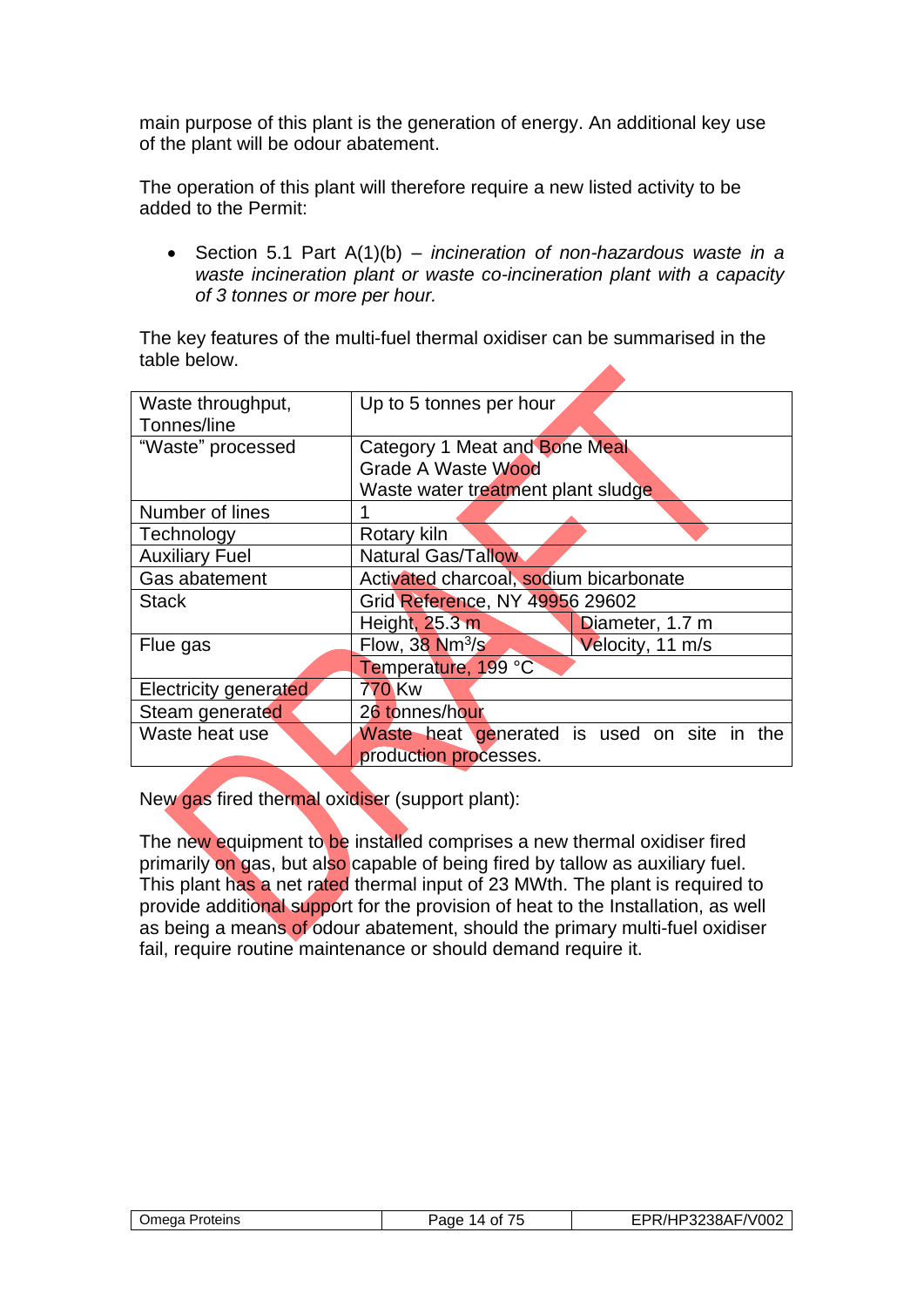## 4.1.4 Key Issues in the Determination

The key issues arising during determination of the Application were air quality, odour, noise and demonstration of use of Best Available Techniques (BAT); and we therefore describe how we determined these issues in greater detail in the body of this document.

## 4.2 The site and its protection

## 4.2.1 Site setting, layout and history

The site covers an area of approximately 1.8 hectares and is situated approximately 150 m above ordnance datum. The site is within a predominantly rural area, with agricultural land bordering the site on all sides.

The site is thought to be a former clay pit and associated brick works followed by operation as a glue factory finally moving onto rendering operations, first permitted in 2006 by Eden District Council before moving to Environment Agency regulation in 2018.

#### 4.2.2 Proposed site design: potentially polluting substances and prevention measures

We established the baseline conditions of the site when the Installation was first permitted.

The baseline report is an important reference document in the assessment of contamination that might arise during the operational lifetime of the Installation and at cessation of activities at the Installation.

The Applicant submitted a revised site condition report to reflect the new activities on site.

We have reviewed that report and consider that it adequately describes the condition of the soil and groundwater prior to the start of any newly permitted operations, and the appropriate protection measures that have been put in place.

## 4.2.3 Closure and decommissioning

At the definitive cessation of permitted activities at the Installation, the Operator has to satisfy us that the necessary measures have been taken so that the site ceases to pose a risk to soil or groundwater, taking into account both the baseline conditions and the site's current or approved future use. To do this, the Operator will apply to us for surrender of the permit, which we will not grant unless and until we are satisfied that these requirements have been met.

| ΩZ<br>.<br>л. | Jmeaa<br>Proteins | $ -$<br>300 <sup>2</sup><br>0t<br>aue | F/V002\<br>$^{\prime}$<br>. המפפחי<br>OOA: |
|---------------|-------------------|---------------------------------------|--------------------------------------------|
|---------------|-------------------|---------------------------------------|--------------------------------------------|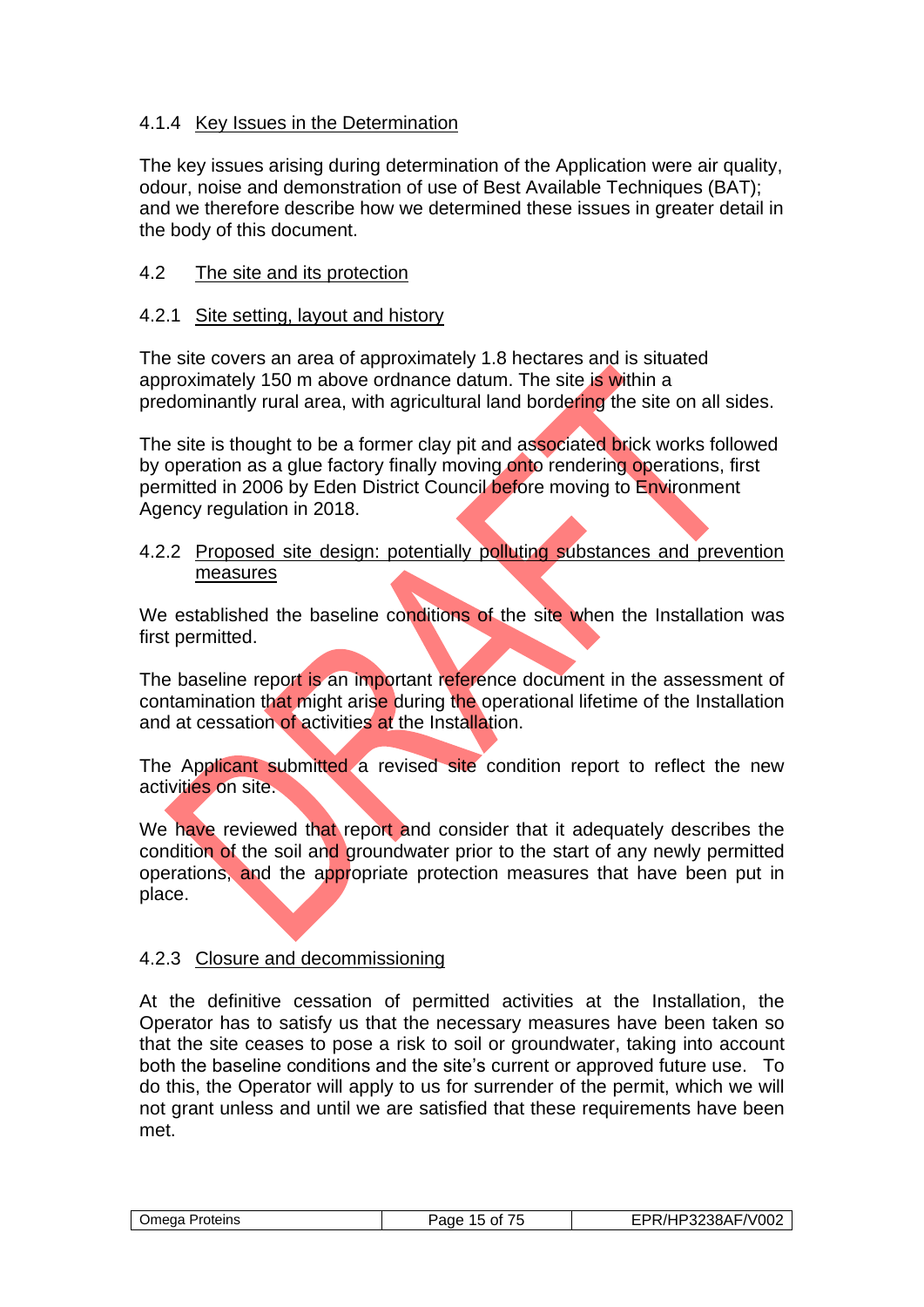### 4.3 Operation of the Installation – general issues

#### 4.3.1 Management

The site operates under an Environmental Management System (EMS), accredited to the ISO14001 standard.

The Applicant has stated in the Application that any newly permitted operations will be implemented under the accredited EMS.

We are satisfied that appropriate management systems and management structures will be in place for this Installation, and that sufficient resources are available to the Operator to ensure compliance with all the Permit conditions.

#### 4.3.2 Fire prevention

The Applicant submitted a Fire Prevention Plan (FPP)*.*

The plan sets out alternative measures that we consider meet the objectives of our FPP guidance.

We have approved the submitted FPP as we consider it to set out appropriate fire prevention and control measures for the Installation, based on information available to us at the current time. The Applicant should not take our approval of this plan to mean that the measures in the plan are considered to cover every potential circumstance throughout the life of the Permit.

The plan has been incorporated into the operating techniques at S1.2.

#### 4.3.3 Operating techniques

We have specified that the Applicant must operate the Installation in accordance with the following documents contained in the Application:

| <b>Description</b> | <b>Parts Included</b>             |                                           |  | <b>Justification</b>          |
|--------------------|-----------------------------------|-------------------------------------------|--|-------------------------------|
| <b>The</b>         |                                   | Answers to Section 3 on EP application    |  | These documents outline       |
| Application        |                                   | form Part C3 including references to:     |  | how the plant will operate in |
|                    |                                   | Sector Guidance Note IPPC SG8.            |  | accordance with BAT and       |
|                    |                                   | Slaughterhouses and Animal By-            |  | what control measures will    |
|                    |                                   | products BREF.                            |  | be in place to minimise       |
|                    |                                   | Waste Incineration BREF BAT               |  | pollution.                    |
|                    | Conclusions.                      |                                           |  |                               |
|                    |                                   |                                           |  |                               |
|                    |                                   | The following sections of the Application |  |                               |
|                    | supporting information:           |                                           |  |                               |
|                    |                                   | • Technical Description Thermal           |  |                               |
|                    | Oxidiser, Report reference OP-PV- |                                           |  |                               |
|                    | RO1C v2.0, dated October 2019.    |                                           |  |                               |
|                    |                                   |                                           |  |                               |
|                    |                                   | • Technical Description Poultry Line,     |  |                               |
|                    |                                   |                                           |  |                               |
| Omega Proteins     |                                   | Page 16 of 75                             |  | EPR/HP3238AF/V002             |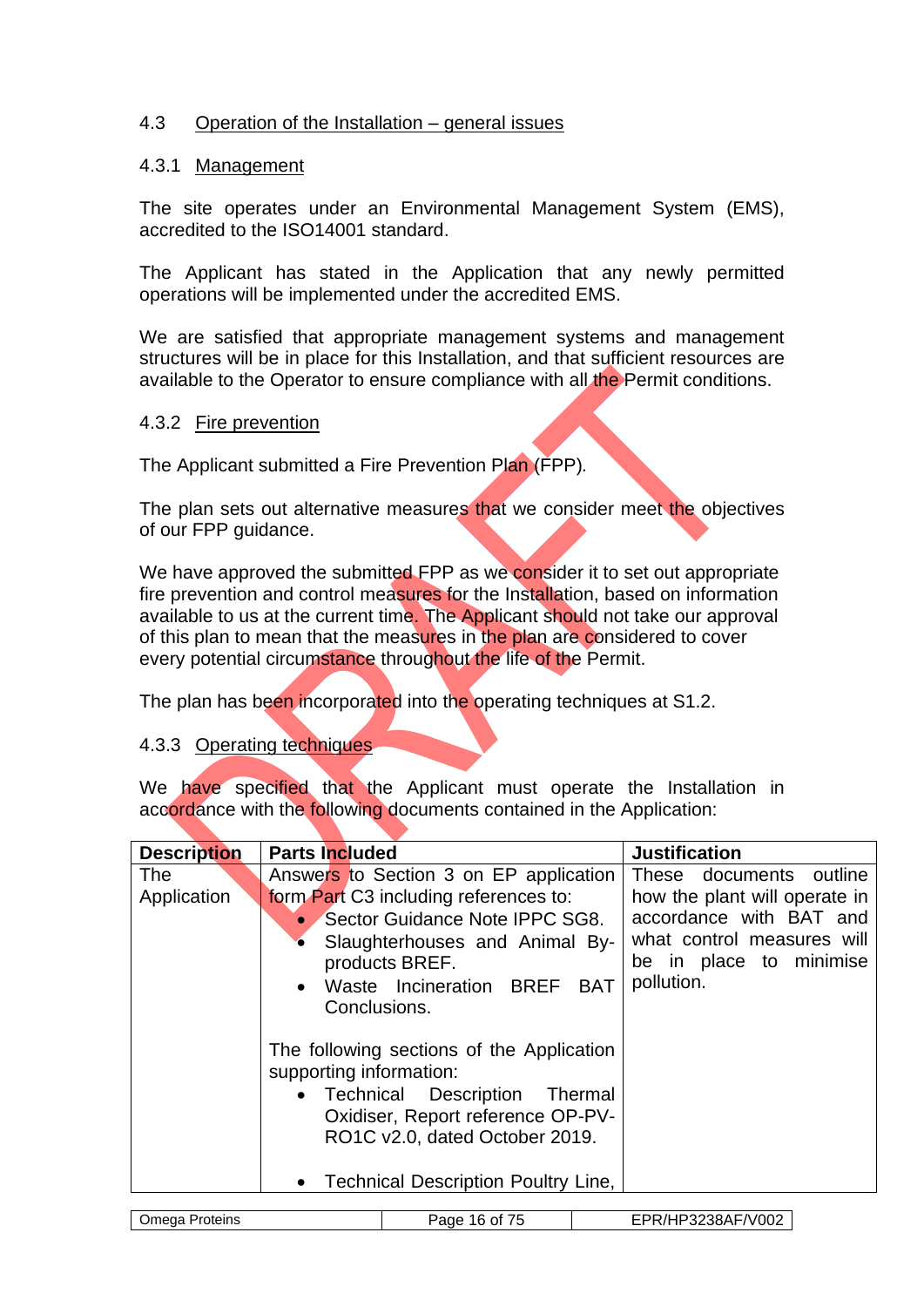|                           | Report reference OP-PV-RO1B &<br>Addendum, dated October 2019.<br>• Technical Description Blood Line,<br>Report reference OP-PV-R01A<br>V3.0 (updated Nov 2021) &<br>Addendum, dated October 2019.<br>• BAT Assessment, Report<br>reference OP-PV-R04-BAT &<br>Addendums, dated October 2019.<br>• Approved Odour Management<br>Plan |                                                          |
|---------------------------|--------------------------------------------------------------------------------------------------------------------------------------------------------------------------------------------------------------------------------------------------------------------------------------------------------------------------------------|----------------------------------------------------------|
| Response to<br>Schedule 5 | responses to Schedule 5 Notice<br>All<br>including revised Fire Prevention Plan                                                                                                                                                                                                                                                      | These documents outline<br>how the plant will operate in |
| Notice dated              | (V002), received on 28/07/2021,                                                                                                                                                                                                                                                                                                      | accordance with BAT and                                  |
| 05/05/2021                | 09/09/2021, 18/11/2021, 21/12/2021,                                                                                                                                                                                                                                                                                                  | what control measures will                               |
|                           | 11/01/2022, 25/01/2022 & 13/04/2022.                                                                                                                                                                                                                                                                                                 | be in place to minimise<br>pollution.                    |
|                           |                                                                                                                                                                                                                                                                                                                                      |                                                          |

The details set out above describe the techniques that will be used for the operation of the Installation that have been assessed by us as representing BAT; they form part of the Permit through Permit condition 2.3.1 and Table S1.2 in the Permit Schedules.

We have also specified the following limits and controls on the use of raw materials and fuels:

| <b>Raw Material or Fuel</b> | <b>Specifications</b>     | <b>Justification</b>                                                                               |
|-----------------------------|---------------------------|----------------------------------------------------------------------------------------------------|
| Gas Oil                     | $< 0.1\%$ sulphur content | As per extant permit -<br>As required by Sulphur<br><b>Content of Liquid Fuels</b><br>Regulations. |
| <b>allow</b>                | <b>End of waste</b>       | As per extant permit.                                                                              |

Article 45(1) of the IED requires that the Permit must include a list of all types of waste which may be treated using at least the types of waste set out in the European Waste List established by Decision 2005/532/EC, EC, if possible, and containing information on the quantity of each type of waste, where appropriate. The Application contains a list of those wastes*,* coded by the European Waste Catalogue (EWC) number, which the Applicant will accept in the waste streams entering the plant and which the plant is capable of burning in an environmentally acceptable way. We have specified the permitted waste types, descriptions and where appropriate quantities which can be accepted at the installation in Table S2.2.

We are satisfied that the Applicant can accept the wastes contained in Table S2.2 of the Permit because:

- (i) the wastes are all categorised as non-hazardous in the EWC and are capable of being safely burnt at the Installation.
- (ii) these wastes are likely to be within the design calorific value (CV) range for the plant;

| $\sqrt{-100}$<br>1D29201E<br>Jmeaa<br>Proteins<br>Ωt<br>٠.<br>zjohr<br>. .<br>ΩZ |
|----------------------------------------------------------------------------------|
|----------------------------------------------------------------------------------|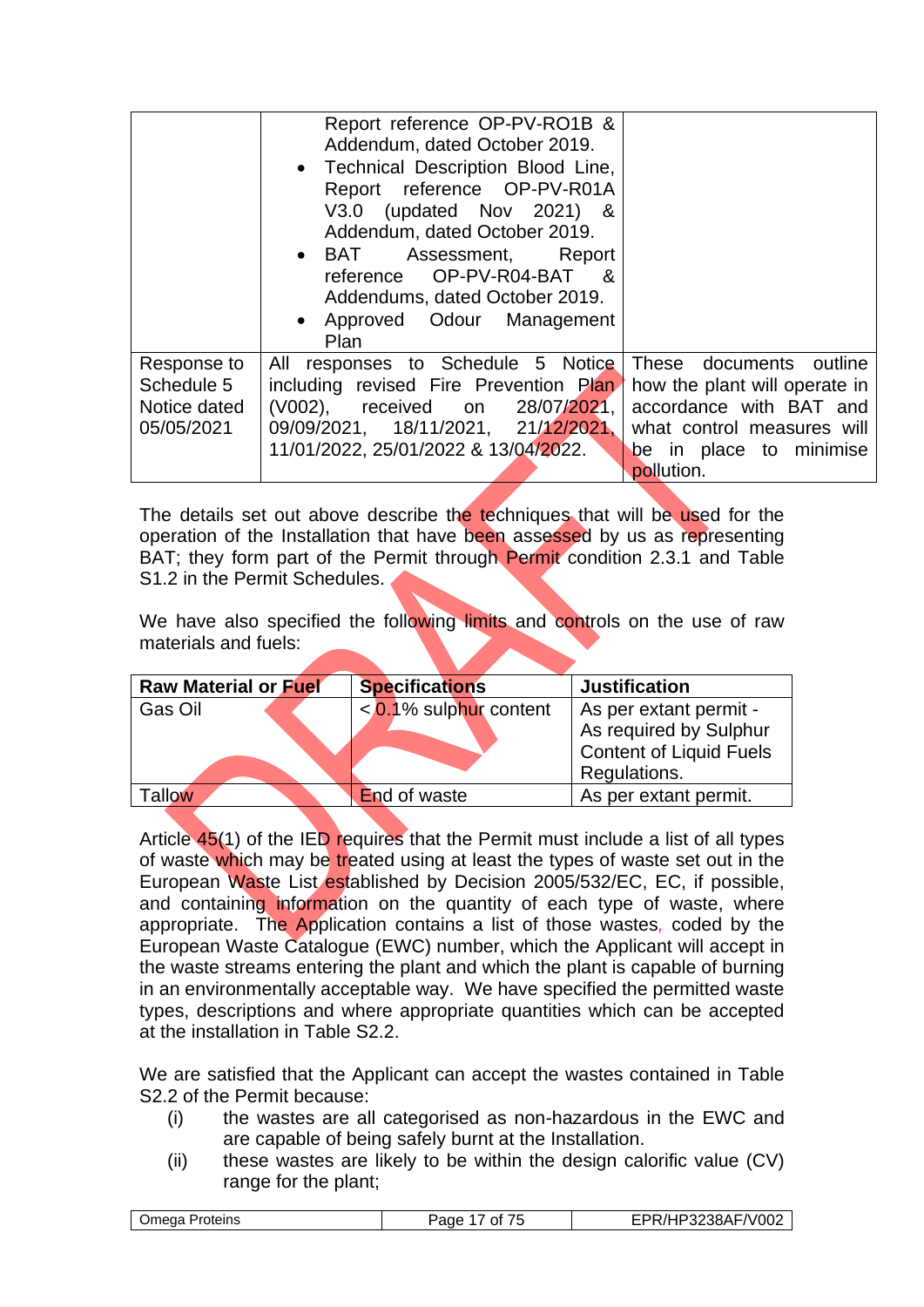(iii) these wastes are unlikely to contain harmful components that cannot be safely processed at the Installation.

We have limited the capacity of the Installation to 43,800 tonnes per annum. This is based on the Installation operating 8,760 hours per year at a nominal capacity of 5 tonnes per hour.

The Installation will be designed, constructed and operated using BAT for the incineration of the permitted wastes. We are satisfied that the operating and abatement techniques are BAT for incinerating these types of waste. Our assessment of BAT is set out later in this document.

#### 4.3.7 Energy efficiency

#### (i) Consideration of energy efficiency

We have considered the issue of energy efficiency in the following ways:

- 1. The use of energy within, and generated by, the Installation which are normal aspects of all EPR permit determinations. This issue is dealt with in this Section.
- 2. The extent to which the Installation meets the requirements of Article 50(5) of the IED, which requires *"the heat generated* during the incineration and co-incineration process is *recovered as far as practicable through the generation of heat, steam or power*". This issue is covered in this Section.
- 3. The combustion efficiency and energy utilisation of different design options for the Installation are relevant considerations in the determination of BAT for the Installation, including the Global Warming Potential (GWP) of the different options. This aspect is covered in the BAT assessment in Section 6 of this Decision Document.

## (ii) Use of energy within the Installation

Having considered the information submitted in the Application, we are satisfied that appropriate measures will be in place to ensure that energy is used efficiently within the Installation.

#### (iii) Generation of energy within the Installation - Compliance with Article 50(5) of the IED

Article 50(5) of the IED requires that *"the heat generated during the incineration and co-incineration process is recovered as far as practicable*".

Our Combined Heat and Power (CHP) Ready Guidance - February 2013 considers that BAT for energy efficiency for Energy from Waste (EfW) plant is

|  | ⊃meɑa<br><b>Proteins</b> | Page<br>8<br>Ωt | '238AF/V002<br><sup>7</sup> 3238AF<br>. |
|--|--------------------------|-----------------|-----------------------------------------|
|--|--------------------------|-----------------|-----------------------------------------|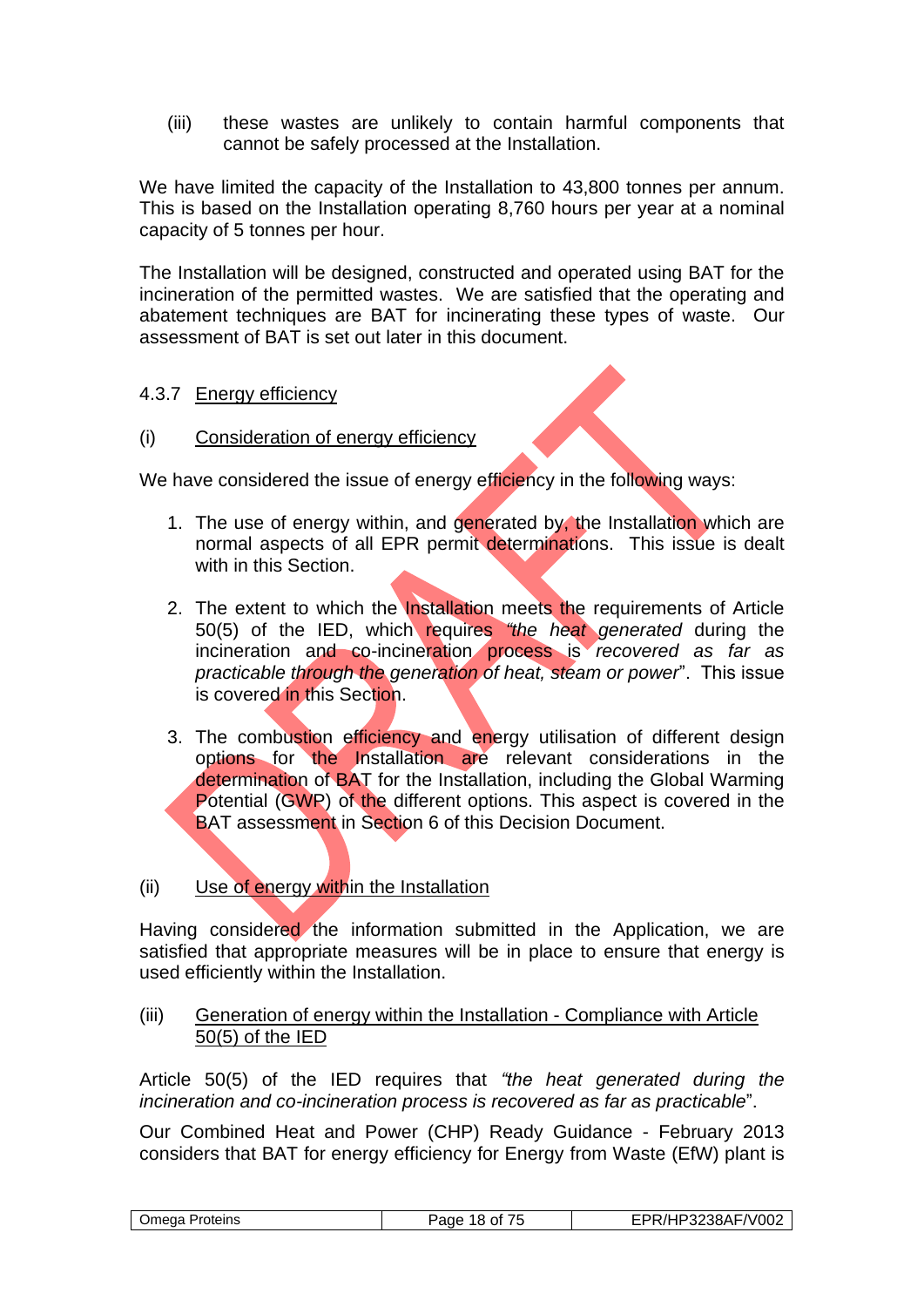the use of CHP in circumstances where there are technically and economically viable opportunities for the supply of heat from the outset.

The term CHP in this context represents a plant which also provides a supply of heat from the electrical power generation process to either a district heating network or to an industrial / commercial building or process. However, it is recognised that opportunities for the supply of heat do not always exist from the outset (i.e. when a plant is first consented, constructed and commissioned).

In cases where there are no immediate opportunities for the supply of heat from the outset, we consider that BAT is to build the plant to be CHP Ready (CHP-R) to a degree which is dictated by the likely future opportunities which are technically viable and which may, in time, also become economically viable.

The Sector Guidance Note (SGN) and Chapter IV of the IED both require that, as well as maximising the primary use of heat to generate electricity; waste heat should be recovered as far as practicable.

The Installation will primarily generate heat and electricity for use on site, and there will be minimal scope for waste heat to be generated.

We consider that, the Installation will recover heat as far as practicable, and therefore that the requirements of Article 50(5) are met.

## (iv) Compliance with Article 14(5) of the Energy Efficiency Directive

It will not be technically feasible to supply the required amount of heat required to operate the installation as a high-efficiency co-generation installation (as the heat generated will be utilised on-site). Therefore, no cost benefit assessment is required.

The Operator is required to report energy usage and energy generated under condition 4.2 and Schedule 5 of the Permit. The following parameters are required to be reported: total electrical energy generated and total energy usage. This will enable us to monitor energy recovery efficiency at the Installation and take action if at any stage the energy recovery efficiency is less than proposed.

There are no site-specific considerations that require the imposition of standards beyond indicative BAT, and so we accept that the Applicant's proposals represent BAT for this Installation.

#### 4.3.8 Efficient use of raw materials

Having considered the information submitted in the Application, we are satisfied that the appropriate measures will be in place to ensure that the Operator will make efficient use of raw materials and water.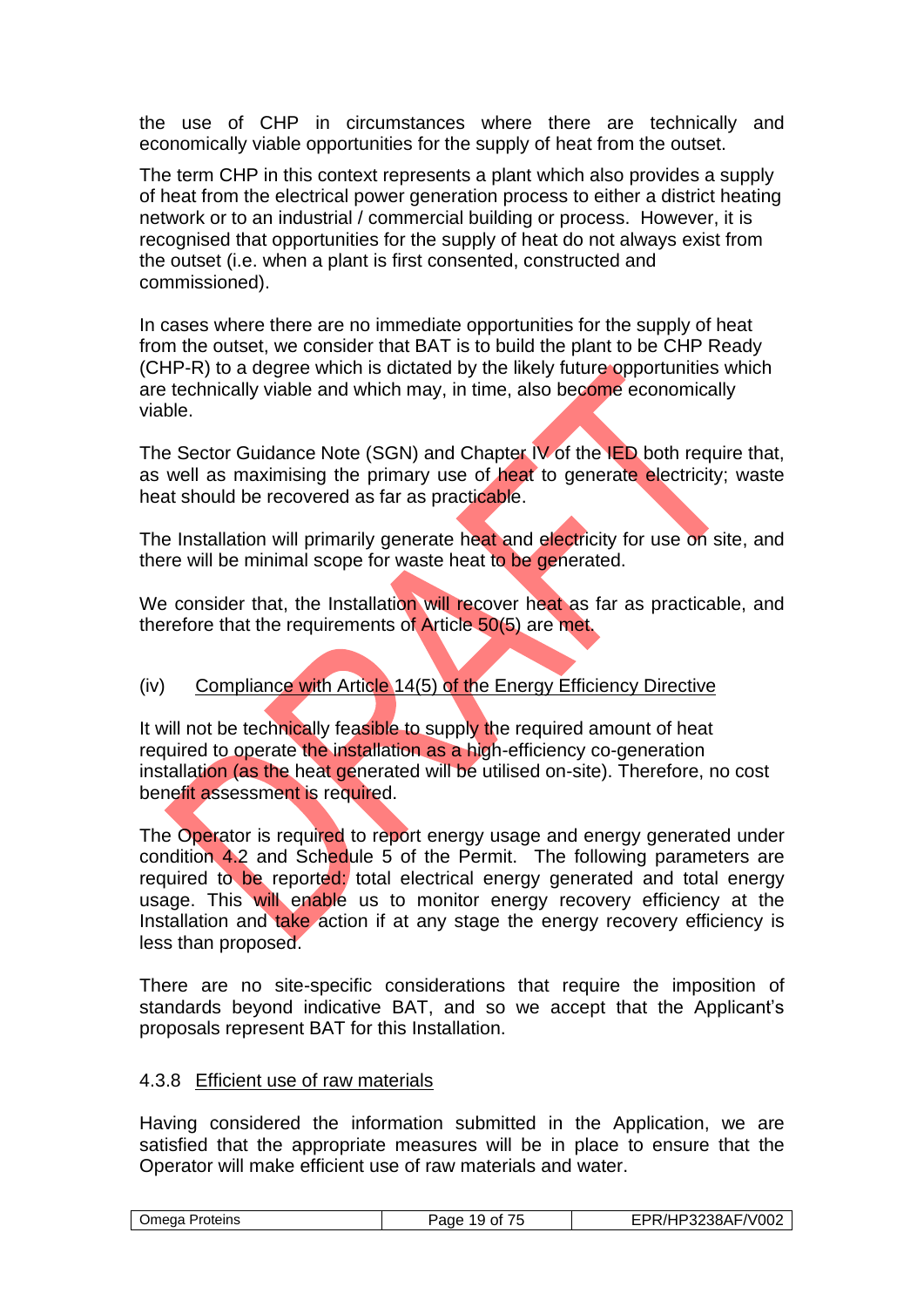#### 4.3.9 Avoidance, recovery or disposal with minimal environmental impact of wastes produced by the permitted activities

This requirement addresses wastes produced at the Installation and does not apply to the waste being treated there. The principal waste stream the Installation will produce is Incinerator Bottom Ash (IBA).

IBA will normally be classified as non-hazardous waste. However, IBA is classified on the European List of Wastes as a "mirror entry", which means IBA is a hazardous waste if it possesses a hazardous property relating to the content of dangerous substances. Monitoring of IBA at the Installation will be carried out in accordance with the requirements of Article 53(3) of IED. Classification of IBA for its subsequent use or disposal is controlled by other legislation and so is not duplicated within the Permit.

In order to ensure that the IBA residues are adequately characterised, preoperational condition PO2 requires the Operator to provide a written plan for approval detailing the IBA sampling protocols. Table S3.5 requires the Operator to carry out an ongoing programme of monitoring.

Having considered the information submitted in the Application, we are satisfied that the waste hierarchy referred to in Article 4 of the Waste Framework Directive (WFD) will be applied to the generation of waste and that any waste generated will be treated in accordance with that Article.

We are satisfied that waste from the Installation that cannot be recovered will be disposed of using a method that minimises any impact on the environment. Standard condition 1.4.1 will ensure that this position is maintained.

| Omega Proteins | Page 20 of 75 | EPR/HP3238AF/V002 |
|----------------|---------------|-------------------|
|                |               |                   |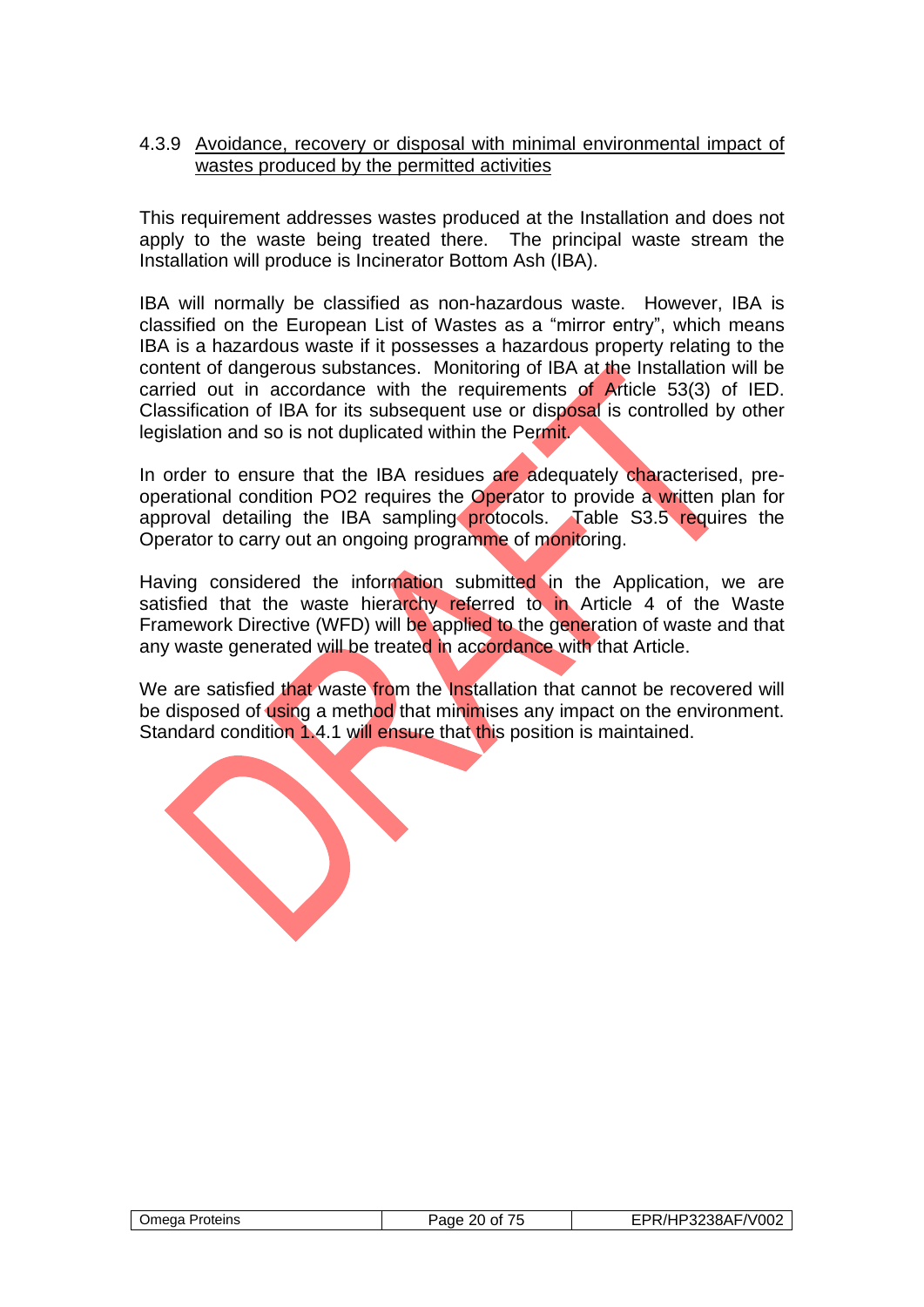## **5. Minimising the Installation's environmental impact**

Regulated activities can present different types of risk to the environment. These include odour, noise and vibration; accidents, fugitive emissions to air and water; as well as point source releases to air, discharges to ground or groundwater, GWP and generation of waste and other environmental impacts. Consideration may also have to be given to the effect of emissions being subsequently deposited onto land (where there are ecological receptors). All these factors are discussed in this and other Sections of this document.

For an installation of this kind, the principal emissions are those to air, although we also consider those to land and water.

The next Sections of this document explain how we have approached the critical issue of assessing the likely impact of the emissions to air from the Installation on human health and the environment and what measures we are requiring to ensure a high level of protection.

## **5.1 Assessment Methodology**

5.1.1 Application of Environment Agency guidance 'risk assessments for your environmental permit'

A methodology for risk assessment of point source emissions to air, which we use to assess the risk of applications we receive for permits, is set out in our guidance 'Air emissions risk assessment for your environmental permit' and has the following steps:

- Describe emissions and receptors
- Calculate process contributions
- Screen out insignificant emissions that do not warrant further investigation
- Decide if detailed air modelling is needed
- Assess emissions against relevant standards
- Summarise the effects of emissions

The methodology uses a concept of Process Contribution (PC), which is the estimated concentration of emitted substances after dispersion into the receiving environmental media at the point where the magnitude of the concentration is greatest. The methodology provides a simple method of calculating PC primarily for screening purposes and for estimating process contributions where environmental consequences are relatively low. It is based on using dispersion factors. These factors assume worst case dispersion conditions with no allowance made for thermal or momentum plume rise and so the process contributions calculated are likely to be an overestimate of the actual maximum concentrations.

|  | medaٽ<br>Proteins | --<br>age<br>Ωt<br>. .<br>,, | HP3238AF/V002 |
|--|-------------------|------------------------------|---------------|
|--|-------------------|------------------------------|---------------|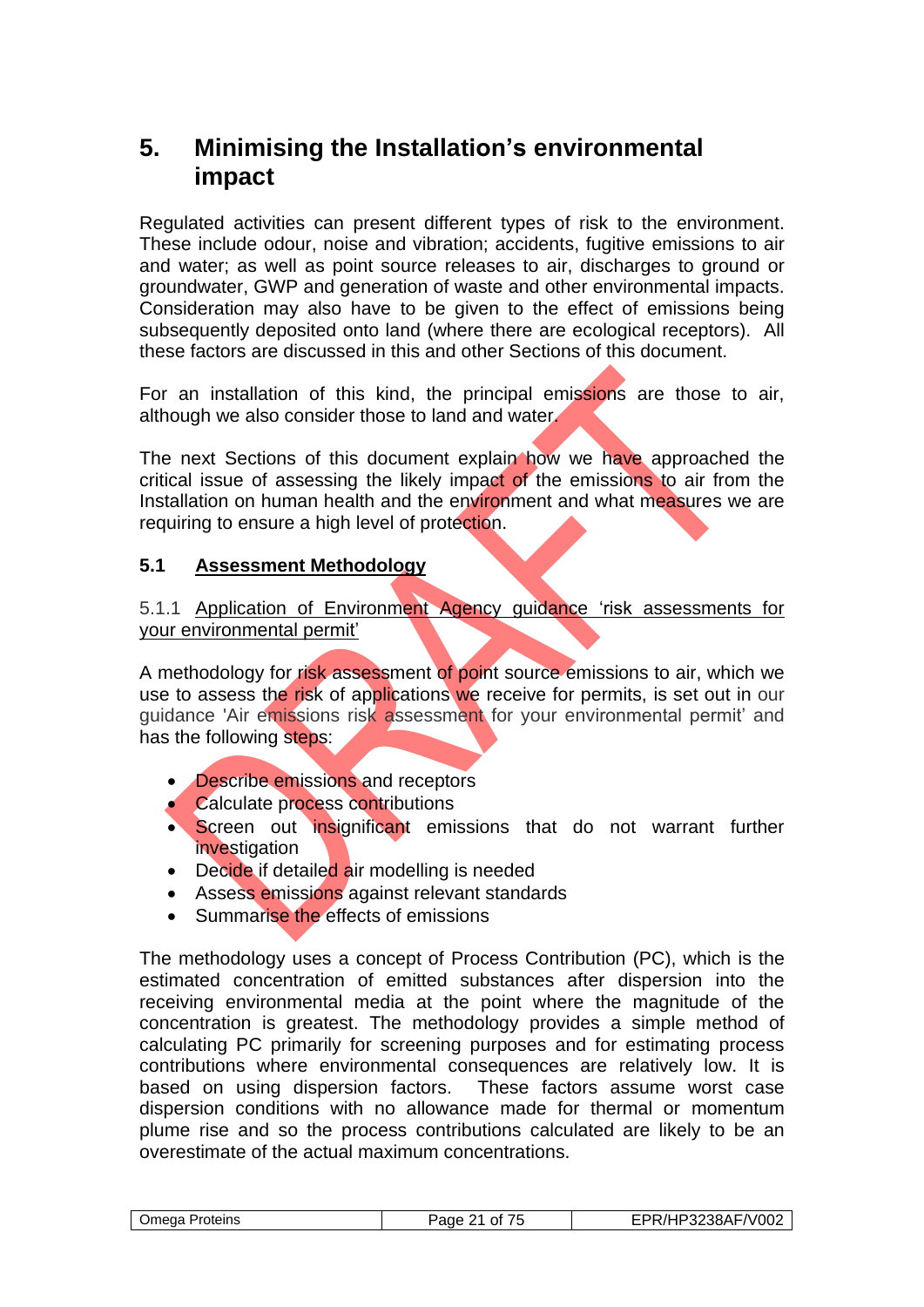More accurate calculation of process contributions can be achieved by mathematical dispersion models, which take into account relevant parameters of the release and surrounding conditions, including local meteorology – these techniques are expensive but normally lead to a lower prediction of PC.

## 5.1.2 Use of Air Dispersion Modelling

For incineration applications, we normally require the Applicant to submit a full air dispersion model as part of their application. Air dispersion modelling enables the process contribution to be predicted at any environmental receptor that might be impacted by the plant.

Once short-term and long-term PCs have been calculated in this way, they are compared with Environmental Standards (ES). ES are described in our web guide 'Air emissions risk assessment for your environmental permit'.

Our web guide sets out the relevant ES as:

- Ambient Air Directive (AAD) Limit Values
- AAD and 4th Daughter Directive Target Values
- UK Air Quality Strategy (AQS) Objectives
- Environmental Assessment Levels (EAL)

Where an AAD Limit Value exists, the relevant standard is the AAD Limit Value. Where an AAD Limit Value does not exist, AAD Target Values, UK AQS Objectives or EALs are used. Our web quide sets out EALs which have been derived to provide a similar level of protection to human health and the environment as the AAD Limit Values, AAD Target Values and AQS Objectives. In a very small number of cases, e.g. for emissions of lead, the AQS Objective is more stringent that the AAD Limit Value. In such cases, we use the AQS Objective for our assessment.

AAD Target Values, AQS Objectives and EALs do not have the same legal status as AAD Limit Values, and there is no explicit requirement to impose stricter conditions than BAT in order to comply with them. However, they are a standard for harm and any significant contribution to a breach is likely to be unacceptable.

PCs are screened out as **Insignificant** if:

- the **long-term** PC is less than **1%** of the relevant ES; and
- the **short-term** PC is less than **10%** of the relevant ES.

The **long term** 1% PC insignificance threshold is based on the judgements that:

- It is unlikely that an emission at this level will make a significant contribution to air quality;
- The threshold provides a substantial safety margin to protect human health and the environment.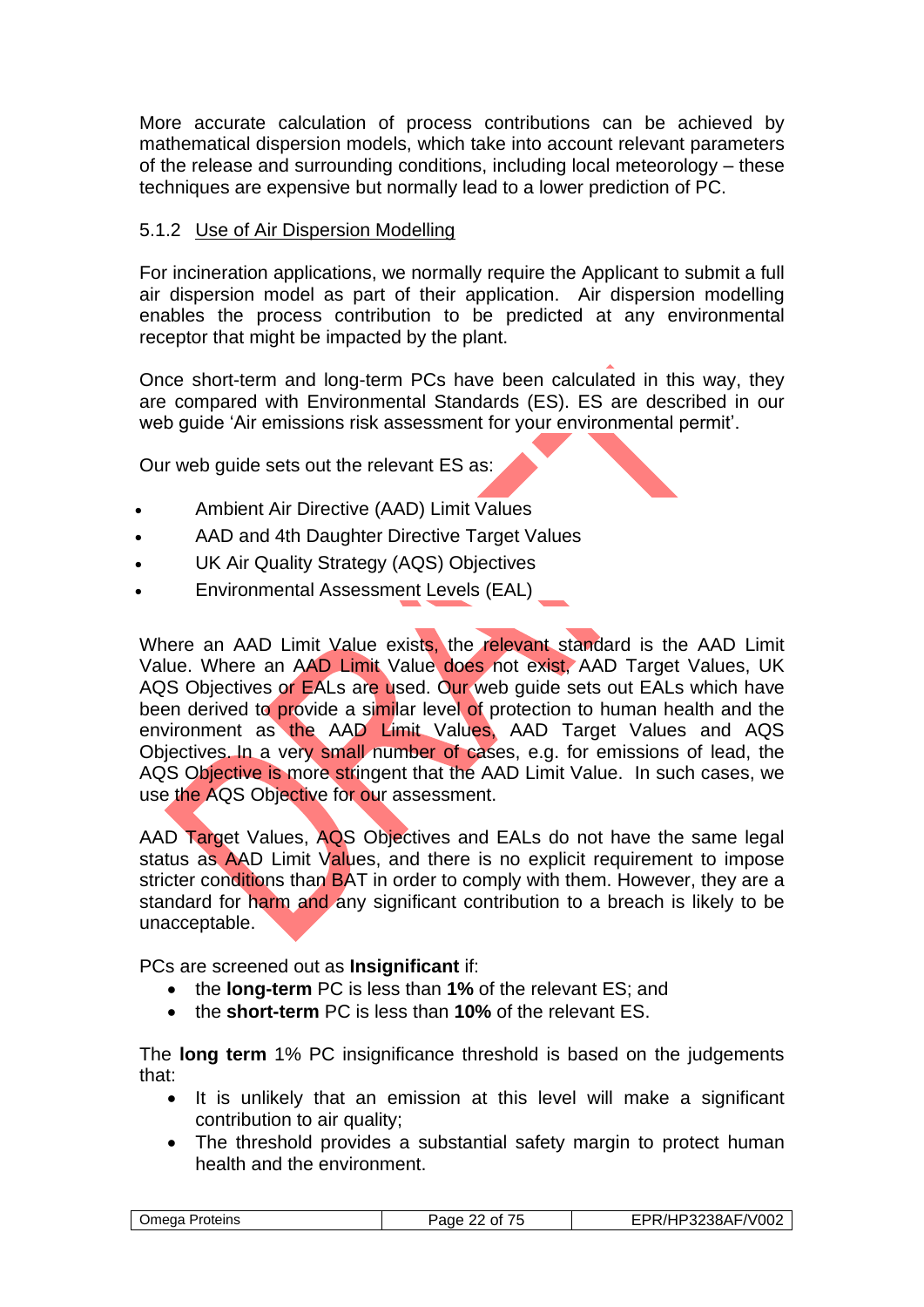The **short term** 10% PC insignificance threshold is based on the judgements that:

- spatial and temporal conditions mean that short term process contributions are transient and limited in comparison with long term process contributions;
- the threshold provides a substantial safety margin to protect human health and the environment.

Where an emission is screened out in this way, we would normally consider the Applicant's proposals for the prevention and control of the emission to be BAT. That is because if the impact of the emission is already insignificant, it follows that any further reduction in this emission will also be insignificant.

#### **However, where an emission cannot be screened out as insignificant, it does not mean it will necessarily be significant.**

For those pollutants which do not screen out as insignificant, we determine whether exceedences of the relevant ES are likely. This is done through detailed audit and review of the Applicant's air dispersion modelling taking background concentrations and modelling uncertainties into account. Where an exceedance of an AAD Limit Value is identified, we may require the Applicant to go beyond what would normally be considered BAT for the Installation or we may refuse the application if the Applicant is unable to provide suitable proposals. Whether or not exceedences are considered likely, the application is subject to the requirement to operate in accordance with BAT.

This is not the end of the risk assessment, because we also take into account local factors (for example, particularly sensitive receptors nearby such as SSSIs, SACs or SPAs). These additional factors may also lead us to include more stringent conditions than BAT.

If, as a result of reviewing the risk assessment and taking account of any additional techniques that could be applied to limit emissions, we consider that emissions **would cause significant pollution**, we would refuse the Application.

## **5.2 Assessment of Impact on Air Quality**

The Applicant's assessment of the impact on air quality is set out in the Thermal Oxidiser Modelling Report provided in support of the Application.

The assessment comprises:

- H1 Risk Assessment.
- Dispersion modelling of emissions to air.
- A study of the impact of emissions on nearby sensitive habitat / conservation sites.

This section of the decision document deals primarily with the dispersion modelling of emissions to air from the incinerator chimney and its impact on

|  | Proteins<br>Jmega | .<br>Page<br>Ωt<br>. .<br>-~ | P3238AF/V002<br>н. |
|--|-------------------|------------------------------|--------------------|
|--|-------------------|------------------------------|--------------------|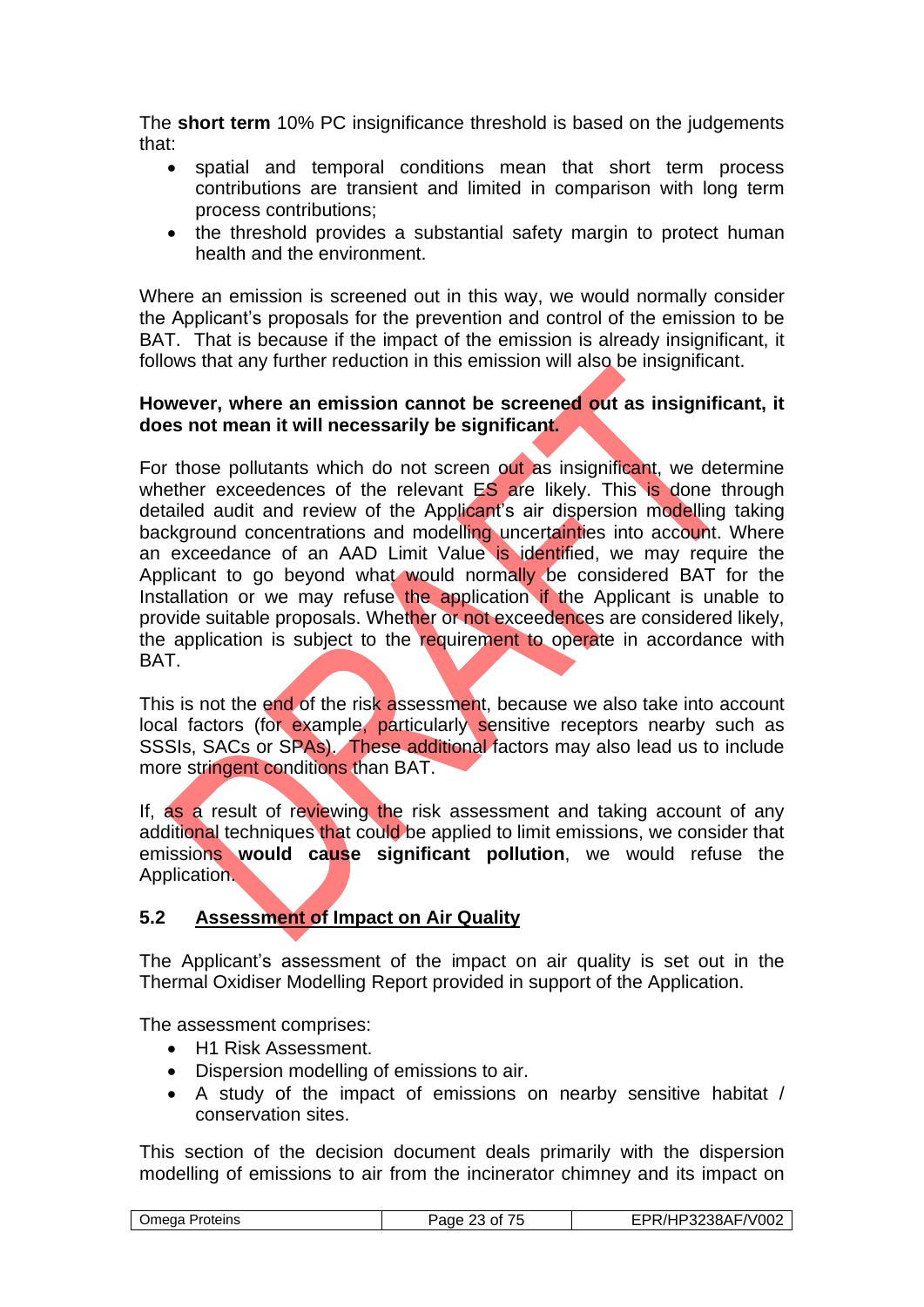local air quality. The impact on conservation sites is considered in Section 5.4.

The Applicant has assessed the Installation's potential emissions to air against the relevant air quality standards, and the potential impact upon local conservation and habitat sites and human health. These assessments predict the potential effects on local air quality from the Installation's stack emissions using the AERMOD (Lakes Environmental model version 9.9.0) dispersion model, which is a commonly used computer model for regulatory dispersion modelling. The model uses 5 years of meteorological data collected from the weather station at Carlisle between 2009 and 2013.

The Applicant has used pollutant emission rates derived from manufacturer emission limits or monitoring carried out on the old GTOs on the site, which are due to be replaced. The proposal replaces this very old plant, with more efficient plant, which is likely to provide a demonstrable improvement to air quality overall. It is anticipated that there will be an improvement in the efficiency and operation of the GTO, therefore actual emission rates are anticipated to be lower than those specified in the model.

The air impact assessments, and the dispersion modelling upon which they were based also employed the assumption that the Installation operates continuously at maximum load.

We are in agreement with this prudent and conservative approach. The assumptions underpinning the model have been checked and are reasonably precautionary.

The way in which the Applicant used dispersion models, its selection of input data, use of background data and the assumptions it has made have been reviewed by our modelling specialists to establish the robustness of the Applicant's air impact assessment. The output from the model has then been used to inform further assessment of human health impacts and impact on habitats and conservation sites.

Our review of the Applicant's assessment leads us to agree with the Applicant's conclusions. We have also audited the air quality and human health impact assessment and similarly agree that the conclusions drawn in the reports were acceptable.

The Applicant's modelling predictions are summarised in the following Sections.

#### 5.2.1 Assessment of Air Dispersion Modelling Outputs

The Applicant's modelling predictions are summarised in the tables below.

The Applicant's modelling predicted pollutant concentrations at discreet receptors. The tables below show the ground level concentrations at the most impacted receptor.

|--|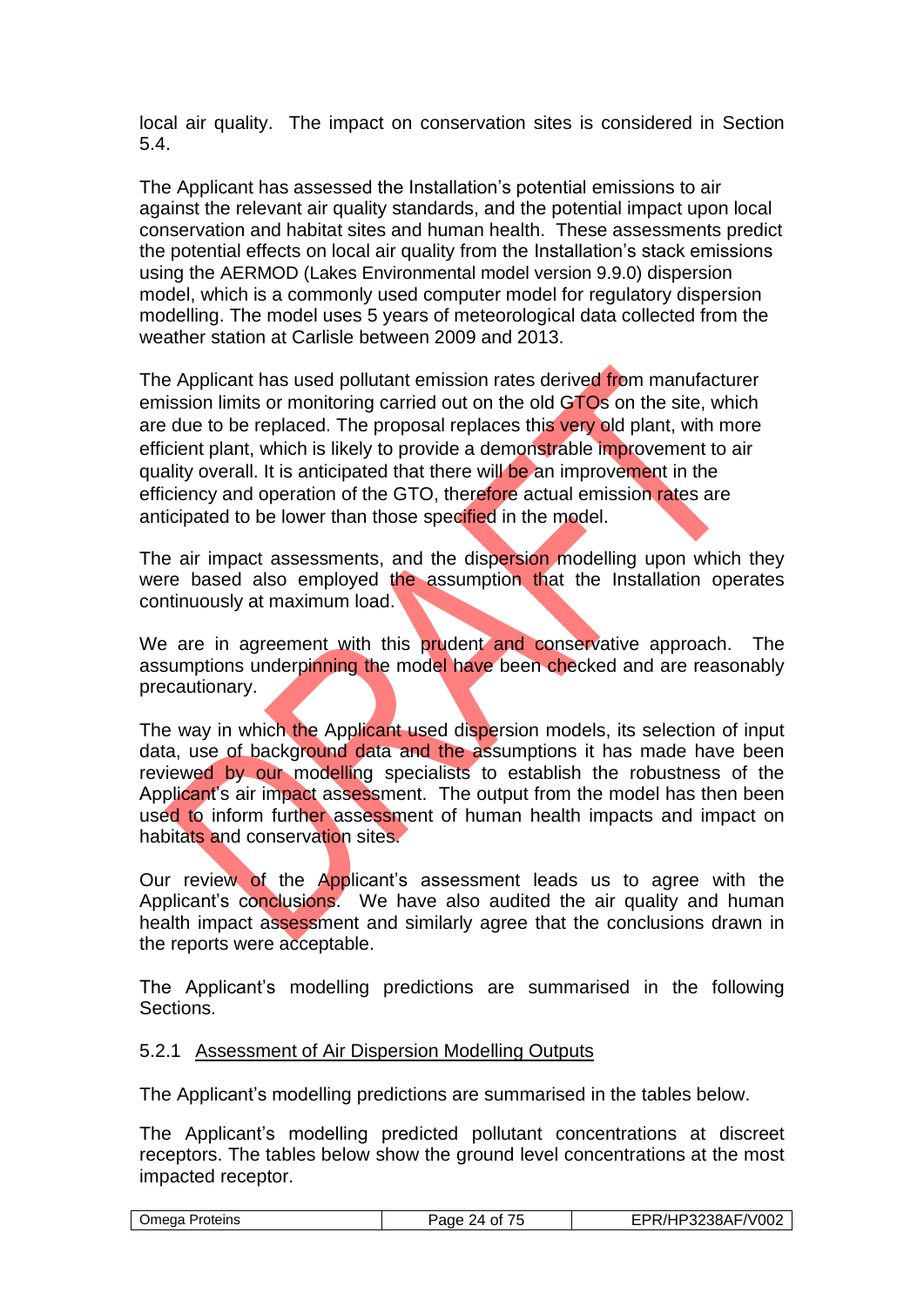Whilst we have used the Applicant's modelling predictions in the table below, we have made our own simple verification calculation of the percentage process contribution and Predicted Environmental Concentration (PEC). These are the numbers shown in the tables below and so may be very slightly different to those shown in the Application. Any such minor discrepancies do not materially impact on our conclusions.

| <b>Pollutant</b>                                     | <b>Air Quality</b><br><b>Standard</b><br>$\mu$ g/m <sup>3</sup> | <b>Process</b><br><b>Contribution</b><br>(PC)<br>$\mu$ g/m <sup>3</sup> | % PC of<br><b>AQS</b> | <b>Predicted</b><br><b>Environmental</b><br><b>Concentration</b><br>(PEC) $\mu$ g/m <sup>3</sup> | % PEC<br>of AQS |
|------------------------------------------------------|-----------------------------------------------------------------|-------------------------------------------------------------------------|-----------------------|--------------------------------------------------------------------------------------------------|-----------------|
| $NO2$ –<br>1 hour mean                               | 200                                                             | 37.4                                                                    | 18.7                  | 47.3                                                                                             | 23.7            |
| NO <sub>2</sub><br>Annual mean                       | 40                                                              | 2.8                                                                     | $\overline{7}$        | 7.8                                                                                              | 19.4            |
| $SO2 - 1$ hour<br>mean                               | 350                                                             | 48.5                                                                    | 13.9                  | 53.5                                                                                             | 15.3            |
| $SO_2$ – 24<br>hour mean                             | 124                                                             | 16                                                                      | 12.8                  | 21                                                                                               | 16.8            |
| $SO2 - 15$<br>minute mean                            | 266                                                             | 67.5                                                                    | 25.4                  | 72.5                                                                                             | 27.7            |
| PM <sub>10</sub> - 24<br>hour mean                   | 50                                                              | 0.7                                                                     | 1.3 <sup>°</sup>      | 20.6                                                                                             | 41.1            |
| $PM_{10}$<br>Annual mean                             | 40                                                              | 0.2 <sub>0</sub>                                                        | 0.3                   | 10.4                                                                                             | 26              |
| $CO - 8$ hour<br>running<br>average over<br>24 hours | 10,000                                                          | 3.9                                                                     | 0.039                 | 4.3                                                                                              | 0.043           |
| Ammonia - 1<br>hour mean                             | 2500                                                            | $8.2 -$                                                                 | 0.3                   | 10.2                                                                                             | 0.4             |
| Ammonia<br>Annual mean                               | 180                                                             | 0.28                                                                    | 0.16                  | 1.3                                                                                              | 0.7             |

(i) Screening out emissions which are insignificant

From the tables above the following emissions can be screened out as insignificant in that the process contribution is  $<$  1% of the long term ES and <10% of the short term ES. These are:

- Ammonia
- $\bullet$  PM<sub>10</sub>
- CO

Therefore we consider the Applicant's proposals for preventing and minimising the emissions of these substances to be BAT for the Installation, subject to the detailed audit referred to below.

| .)meda<br>Proteins | $ -$<br>$\sim$<br>Ωt<br>aus<br>. . | F/V002<br>.<br>ת ונ<br>$\overline{\phantom{a}}$<br>.UU<br> |
|--------------------|------------------------------------|------------------------------------------------------------|
|--------------------|------------------------------------|------------------------------------------------------------|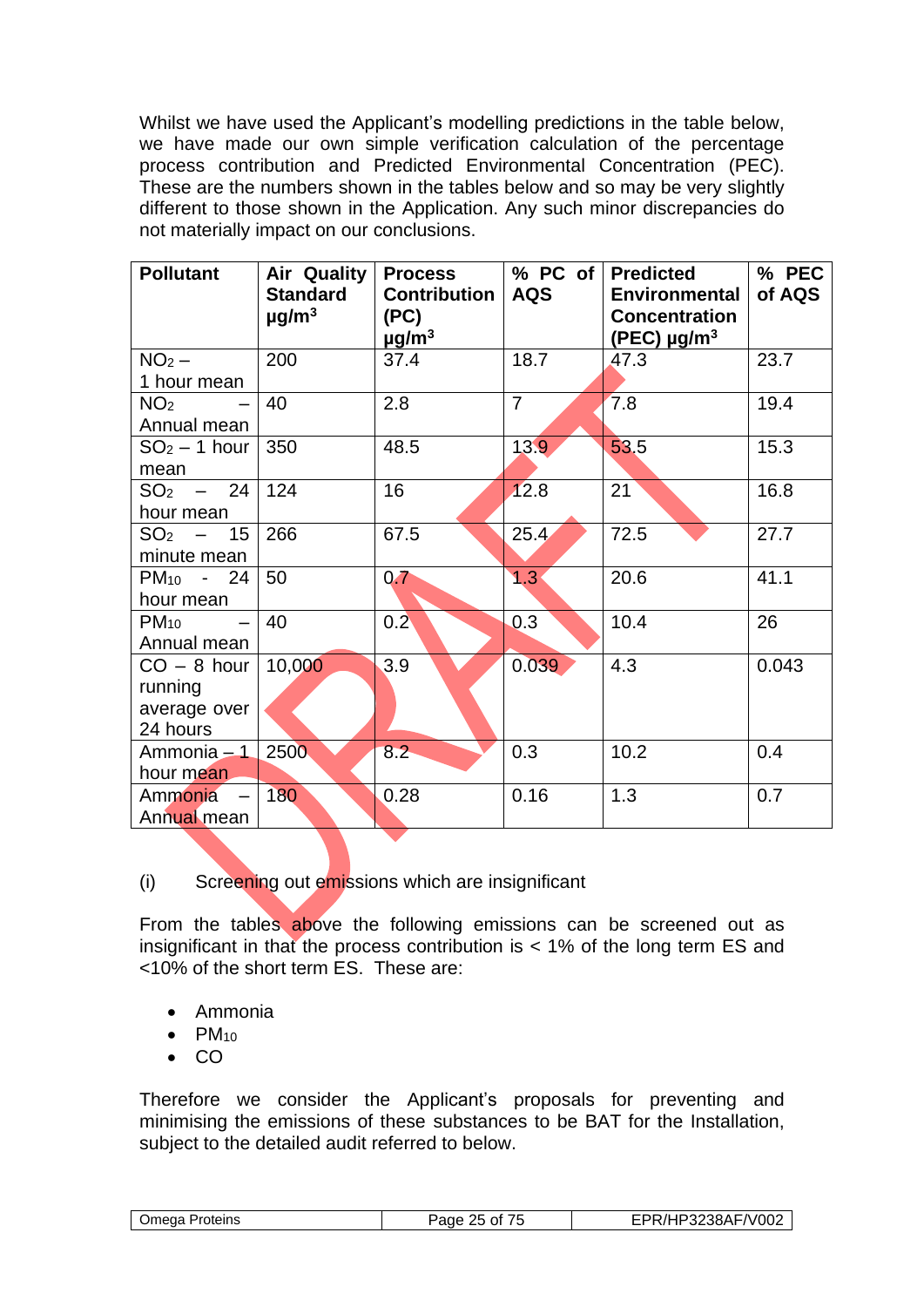(ii) Emissions unlikely to give rise to significant pollution

Also, from the tables above, the following emissions (which were not screened out as insignificant) have been assessed as being unlikely to give rise to significant pollution in that the PEC is less than 100% (taking expected modelling uncertainties into account) of both the long term and short term ES.

- $\bullet$  NO<sub>2</sub>
- $\bullet$  SO<sub>2</sub>

For these emissions, we have carefully scrutinised the Applicant's proposals to ensure that they are applying BAT to prevent and minimise emissions of these substances. This is reported in Section 6 of this document.

(iii) Emissions requiring further assessment

All emissions either screen out as insignificant or, where they do not screen out as insignificant, are considered unlikely to give rise to significant pollution. Therefore we are satisfied that there are no emissions requiring further assessment.

## 5.2.2 Consideration of key pollutants

(i) Nitrogen dioxide (NO2)

The impact on air quality from  $NO<sub>2</sub>$  emissions has been assessed against the ES of 40  $\mu$ g/m<sup>3</sup> as a long term annual average and 200  $\mu$ g/m<sup>3</sup> as a short term hourly average.

The Applicant will utilise low NOx burners for auxiliary systems. The risk assessments demonstrate that the emissions of NOx will be lower than the old GTOs, with no predicted exceedances of the AQS.

(ii) Particulate matter  $PM_{10}$  and  $PM_{2.5}$ 

The impact on air quality from particulate emissions has been assessed against the ES for PM<sup>10</sup> (particles of 10 microns and smaller). For PM10, the ES are a long term annual average of 40  $\mu$ g/m<sup>3</sup> and a short term daily average of 50  $\mu$ g/m<sup>3</sup>.

The Applicant's predicted impact of the Installation against these ESs is shown in the tables above. The assessment assumes that **all** particulate emissions are present as PM10.

The Applicant will utilise abatement to minimise emissions. The risk assessments demonstrate that the emissions of PM<sup>10</sup> will be lower than the old GTOs, with no predicted exceedances of the ES.

| )mega<br>Proteins | $- -$<br>ว 6<br>300 <sup>2</sup><br>Ωt<br>aut<br>. . | 70.IOOC<br>0 A I<br>-<br>700∠<br>v<br>-JOF<br>$\overline{\phantom{a}}$<br>$\sim$ $\sim$ |
|-------------------|------------------------------------------------------|-----------------------------------------------------------------------------------------|
|-------------------|------------------------------------------------------|-----------------------------------------------------------------------------------------|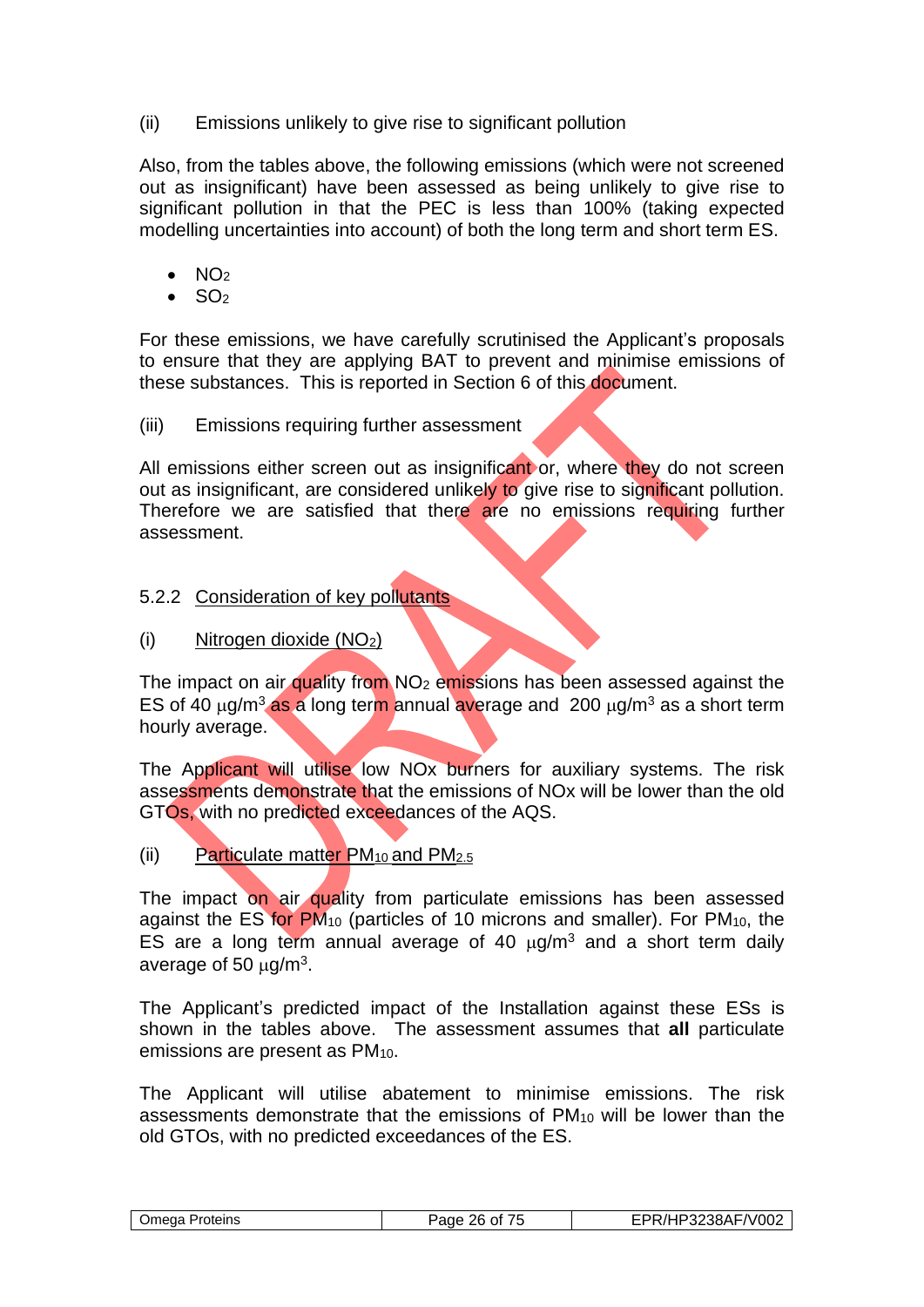The Applicant did not undertake an assessment for PM2.5 (particles of 2.5 microns and smaller). However, we reviewed this as part of our audit and concluded that we should assume that all emissions are present as PM2.5 for the PM2.5 assessment.

For our assessment of PM<sub>2.5</sub>, the ES of 20  $\mu$ g/m<sup>3</sup> as a long-term annual average was used, having changed from 25  $\mu$ g/m<sup>3</sup> in 2020.

The above assessment shows that the predicted PC for emissions of  $PM<sub>2.5</sub>$  is exactly 1% of the long term ES and so cannot be screened out as insignificant. However, the assessment is based very much on a worst case scenario, and in reality, the PC is expected to be <1% of the long term ES. Therefore, the emission is not expected to result in the long term ES being exceeded.

There is currently no emission limit prescribed nor any continuous emissions monitor for particulate matter specifically in the PM<sub>10</sub> or PM<sub>2.5</sub> fraction. Whilst we are confident that current monitoring techniques will capture the fine particle fraction (PM<sub>2.5</sub>) for inclusion in the measurement of total particulate matter, an improvement condition (IC36) has been included that will require a full analysis of particle size distribution in the flue gas, and hence determine the ratio of fine to coarse particles. In the light of current knowledge and available data however we are satisfied that the health of the public would not be put at risk by such emissions, as explained in Section 5.3.3.

(iii) Acid gases, Sulphur Dioxide (SO2), Hydrogen Chloride (HCl) and Hydrogen Fluoride (HF)

Emissions of HCl and HF are not anticipated to be significant from this proposal, based on the operating techniques and fuel types used.

There is no long term  $EAL$  for  $SO<sub>2</sub>$  for the protection of human health. Protection of ecological receptors from SO<sub>2</sub> for which there is a long term ES, is considered in Section 5.4.

Whilst SO<sub>2</sub> emissions cannot be screened out as insignificant, the Applicant's modelling shows that the installation is unlikely to result in a breach of the ES. We are satisfied that SO<sub>2</sub> emissions will not result in significant pollution.

(iv) Emissions to Air of Carbon Monoxide (CO), Volatile Organic Compounds (VOCs), Polycyclic Aromatic Hydrocarbons (PAHs), Polychlorinated Biphenyls (PCBs), Dioxins and Ammonia (NH3)

The above tables show that CO and NH<sup>3</sup> can be screened out as insignificant.

The emissions of VOCs, PAH, PCBs, dioxins and furans are not expected to be significant, due to the operating techniques and fuel types. The Applicant has shown that the emissions are negligible and/or below the limits of detection.

| Omega Proteins | Page <sup>r</sup><br>0t<br>$\overline{\phantom{a}}$ | FPR/HP3238AF/V002 |
|----------------|-----------------------------------------------------|-------------------|
|                |                                                     |                   |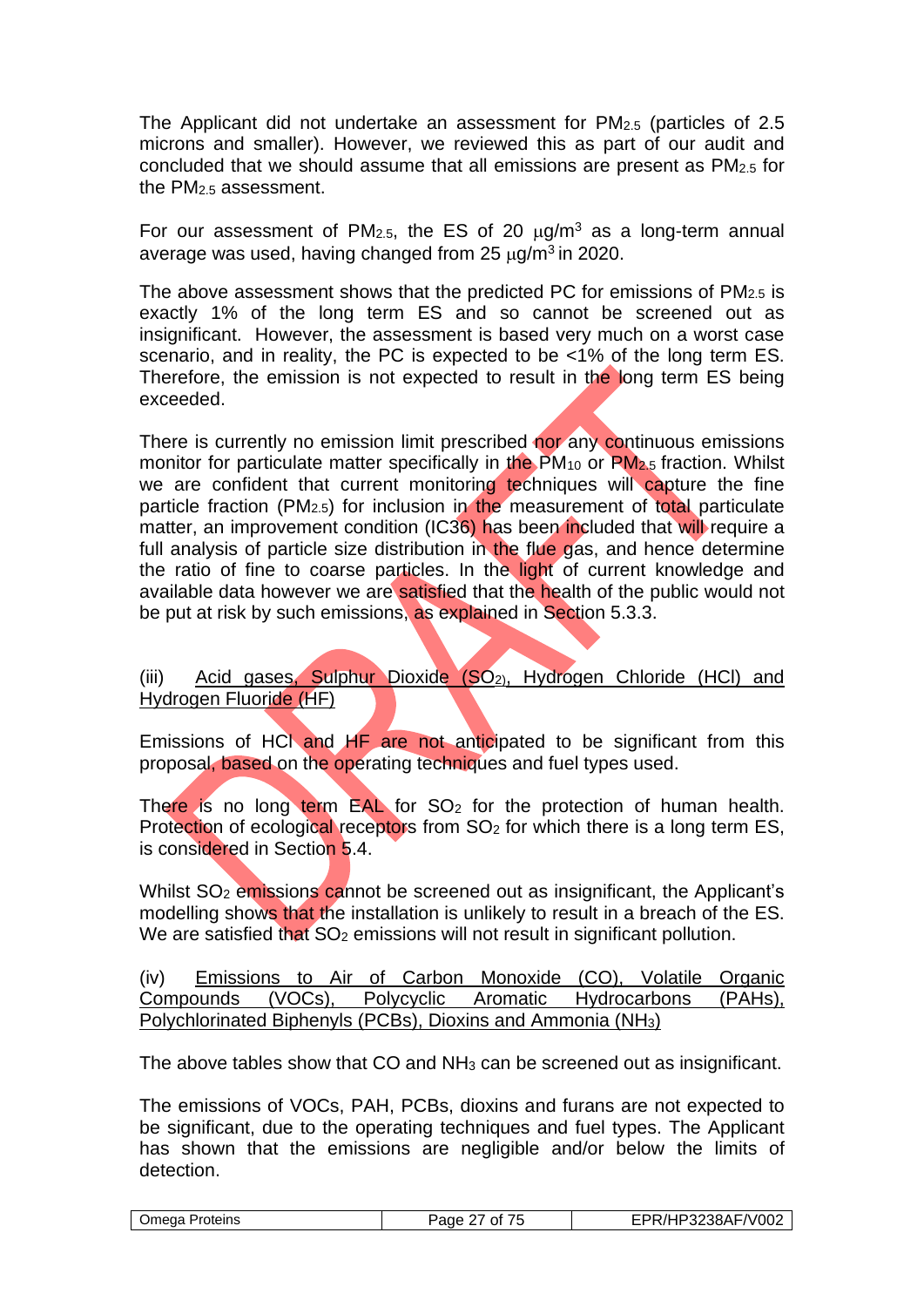There is no ES for dioxins and furans as the principal exposure route for these substances is by ingestion and the risk to human health is through the accumulation of these substances in the body over an extended period of time. This issue is considered in more detail in Section 5.3

### (V) Summary

For the above emissions to air, for those emissions that have not been screened out as being insignificant, we have carefully scrutinised the Applicant's proposals to ensure that they are applying the BAT to prevent and minimise emissions of these substances. This is reported in Section 6 of this document. Dioxins and furans are considered further in Section 5.3.2.

#### 5.2.3 Assessment of Emission of Metals

The emissions of metals are not anticipated due to the operating techniques and fuel types so an assessment is not considered necessary.

#### 5.2.4 Consideration of Local Factors

#### (i) Impact on Air Quality Management Areas (AQMAs)

No AQMAs have been declared within an area likely to be affected by emissions from the proposed plant.

#### **5.3 Human health risk assessment**

#### 5.3.1 Our role in preventing harm to human health

The Environment Agency has a statutory role to protect the environment and human health from all processes and activities it regulates. We assessed the effects on human health for this application in the following ways:

## **i) Applying Statutory Controls**

The plant will be regulated under EPR. The EPR include the requirements of relevant EU Directives, notably, the IED, the WFD, and the AAD.

The main conditions in an EfW permit are based on the requirements of the IED. Specific conditions have been introduced to specifically ensure compliance with the requirements of Chapter IV of the IED. The aim of the IED is to prevent or, where that is not practicable, to reduce emissions to air, water and land and prevent the generation of waste, in order to achieve a high level of protection of the environment taken as a whole. IED achieves this aim by setting operational conditions, technical requirements and Emission Limit Values (ELVs) to meet the requirements set out in Articles 11 and 18 of the IED. These requirements may in some circumstances dictate tighter emission

|  | Omega<br>Proteins | .<br>Page 28 of | FPR/HP3238AF/V002 |
|--|-------------------|-----------------|-------------------|
|--|-------------------|-----------------|-------------------|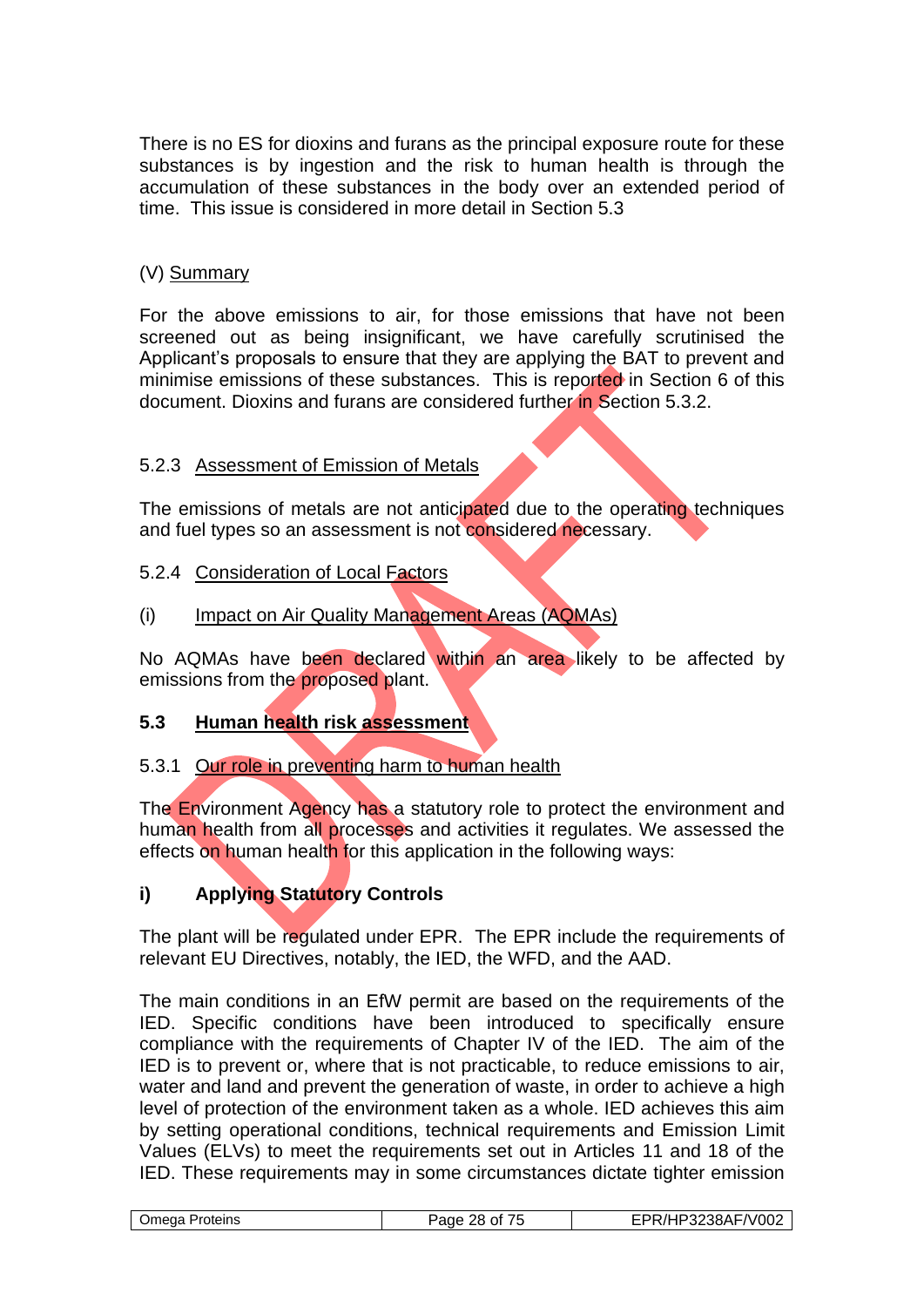limits and controls than those set out in the BAT Conclusions (BAT-C) or Chapter IV of the IED on waste incineration and co-incineration plants. The assessment of BAT for this installation is detailed in Section 6 of this document.

### **ii) Environmental Impact Assessment**

Industrial activities can give rise to odour, noise and vibration, accidents, fugitive emissions to air and water, releases to air (including the impact on Photochemical Ozone Creation Potential (POCP)), discharges to ground or groundwater, GWP and the generation of waste. For an installation of this kind, the principal environmental effects are through emissions to air, although we also consider all of the other impacts listed. Sections 5.1 and 5.2 above explain how we have approached the critical issue of assessing the likely impact of the emissions to air from the Installation on human health and the environment and any measures we are requiring to ensure a high level of protection.

#### **iii) Expert Scientific Opinion**

We take account of the views of national and international expert bodies. The gathering of evidence is a continuing process. Although gathering evidence is not our role we keep the available evidence under review. Whilst this application is not for a municipal waste incinerator, the following is a summary of some of the publications which we have considered (in no particular order).

An independent review of evidence on the health effects of municipal waste incinerators was published by the Department for the Environment. Food and Rural Affairs (**DEFRA)** in 2004. It concluded that there was no convincing link between the emissions from Municipal Solid Waste (MSW) incinerators and adverse effects on public health in terms of cancer, respiratory disease or birth defects. On air quality effects, the report concluded "Waste incinerators contribute to local air pollution. This contribution, however, is usually a small proportion of existing background levels which is not detectable through environmental monitoring (for example, by comparing upwind and downwind levels of airborne pollutants or substances deposited to land). In some cases, waste incinerator facilities may make a more detectable contribution to air pollution. Because current MSW incinerators are located predominantly in urban areas, effects on air quality are likely to be so small as to be undetectable in practice."

The Health Protection Agency (HPA**)** (now Public Health England (PHE)) in 2009 stated that "The Health Protection Agency has reviewed research undertaken to examine the suggested links between emissions from municipal waste incinerators and effects on health. While it is not possible to rule out adverse health effects from modern, well regulated municipal waste incinerators with complete certainty, any potential damage to the health of those living close-by is likely to be very small, if detectable".

| )mega<br>Proteins | $-$<br>300<br>Ωt<br>◡<br>aut<br>. . | $-0.10c$<br>ົີດΩ∆⊫⊥<br>ש∪יי∟<br>ורשט<br>. |
|-------------------|-------------------------------------|-------------------------------------------|
|-------------------|-------------------------------------|-------------------------------------------|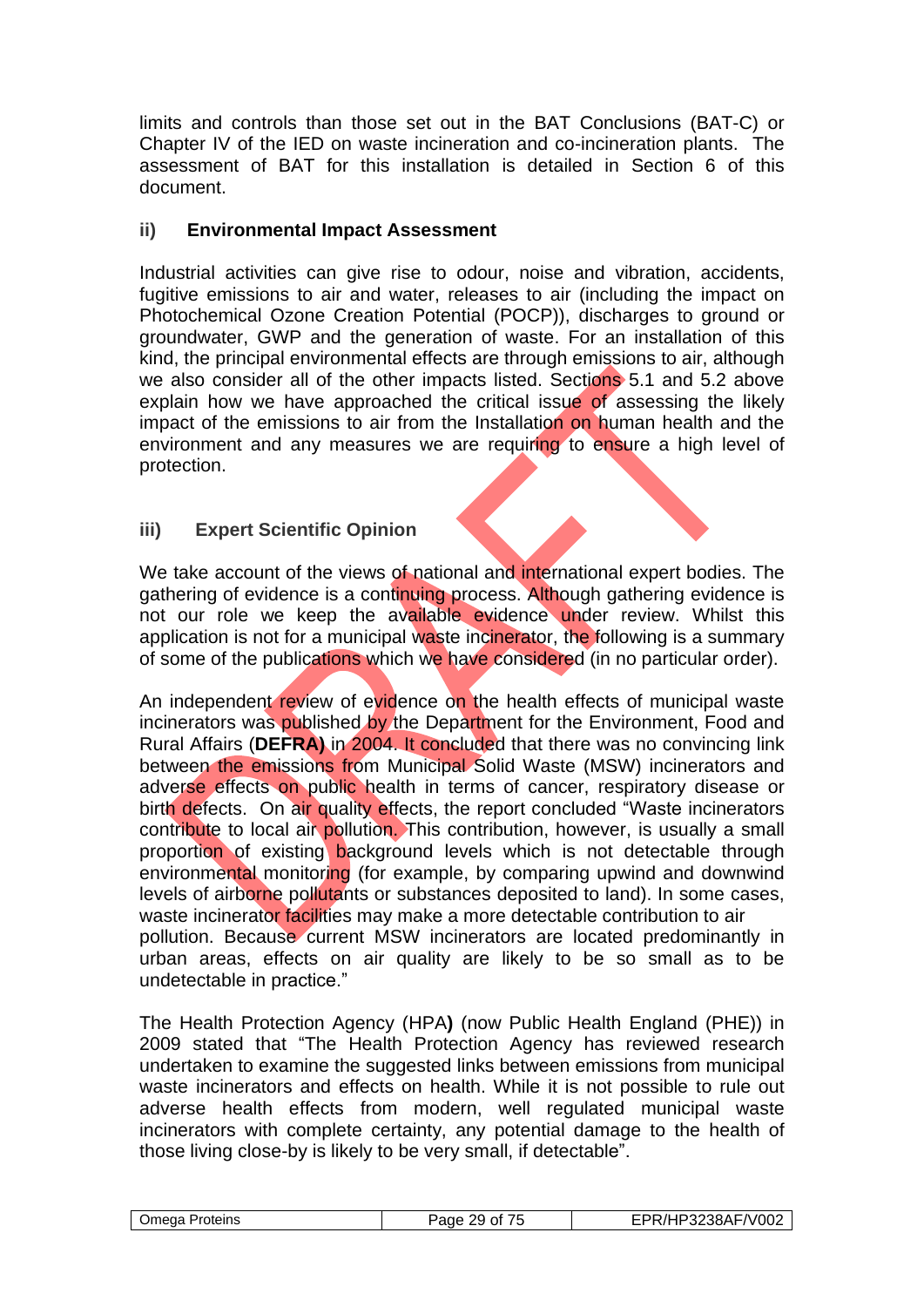In 2012 the UK Small Area Health Statistics Unit (SAHSU) at Imperial College was commissioned by PHE to carry out a study to extend the evidence base and to provide further information to the public about any potential reproductive and infant health risks from Municipal Waste Incinerators (MWIs).

A number of papers have been published by SAHSU since 2012 which show no effect on birth outcomes.

One paper in the study looked at exposure to emissions from MWIs in the UK and concluded that exposure was low. Subsequent papers found no increased risk of a range of birth outcomes (including stillbirth and infant mortality) in relation to exposure to PM10 emissions and proximity to MWIs. and no association with MWIs on changes in risks of infant mortality or sex ratio.

The final part of the study, published on 21/06/19, found no evidence of increased risk of congenital anomalies from exposure to MWI chimney emissions, but a small potential increase in risk of congenital anomalies for children born within ten kilometres of MWIs. The paper does not demonstrate a causal effect, and it acknowledges that the observed results may well be down to not fully adjusting the study for factors such as other sources of pollution around MWIs or deprivation.

PHE have stated that 'While the conclusions of the study state that a causal effect cannot be excluded, the study does not demonstrate a causal association and makes clear that the results may well reflect incomplete control for confounding i.e. insufficiently accounting for other factors that can cause congenital anomalies, including other sources of local pollution. This possible explanation is supported by the fact no increased risk of congenital anomalies was observed as a result of exposure to emissions from an incinerator<sup>'</sup>

Following this study, PHE have further stated that 'PHE's position remains that modern, well run and regulated municipal waste incinerators are not a significant risk to public health, and as such our advice to you [i.e. the Environment Agency] on incinerators is unchanged.'

The **Committee on Carcinogenicity of Chemicals in Food, Consumer Products and the Environment (CoC) issued** a statement in 2000 which said that "any potential risk of cancer due to residency (for periods in excess of 10 years) near to municipal solid waste incinerators was exceedingly low and probably not measurable by the most modern epidemiological techniques." In 2009, CoC considered six further relevant epidemiological papers that had been published since the 2000 statement, and concluded that "there is no need to change the advice given in the previous statement in 2000 but that the situation should be kept under review".

**Republic of Ireland Health Research Board** report stated that "It is hard to separate the influences of other sources of pollutants, and other causes of

| :/HP3238AF/V002 |
|-----------------|
|-----------------|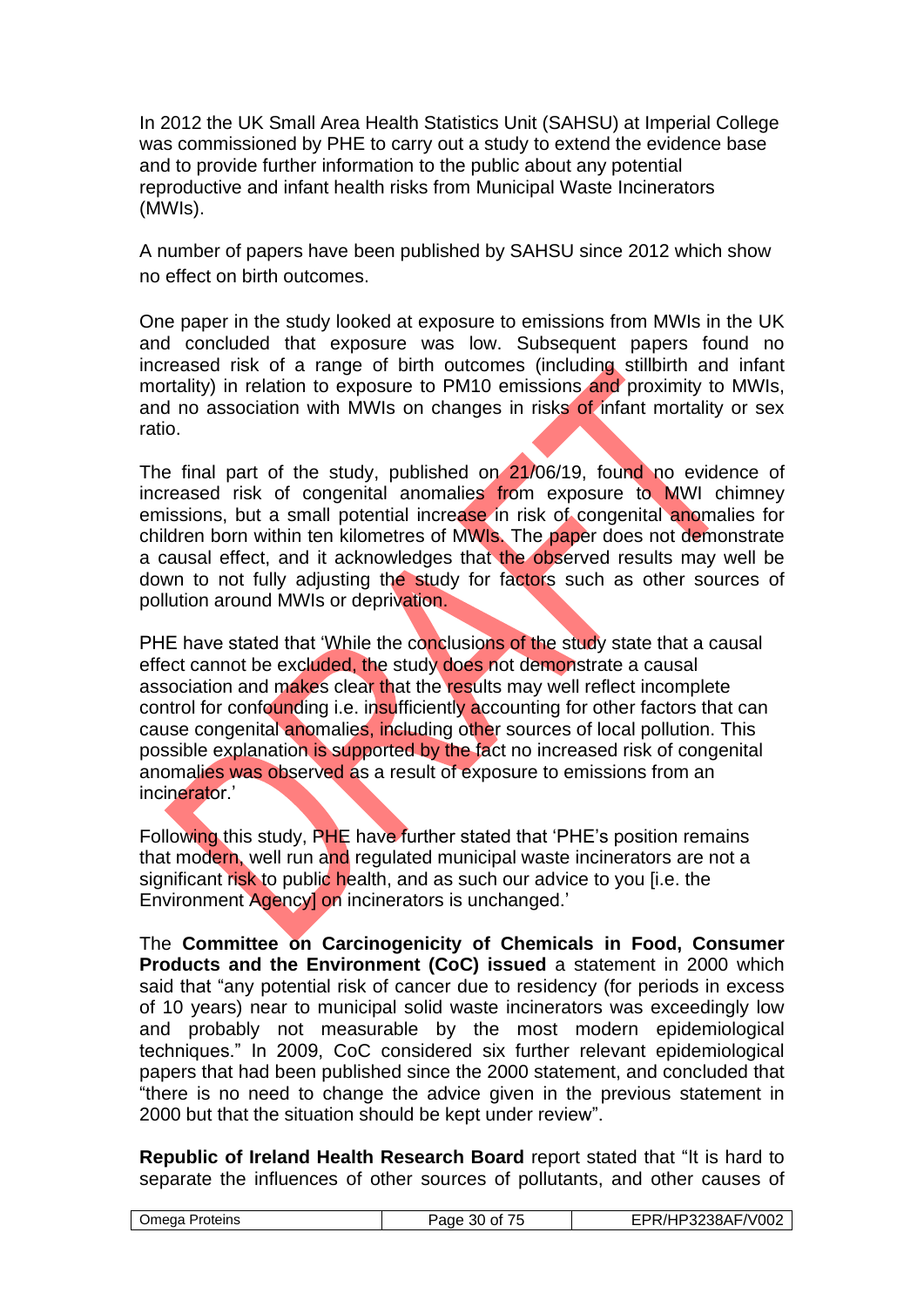cancer and, as a result, the evidence for a link between cancer and proximity to an incinerator is not conclusive".

The **Food Safety Authority of Ireland (FSAI) (2003)** investigated possible implications on health associated with food contamination from waste incineration and concluded: "In relation to the possible impact of introduction of waste incineration in Ireland, as part of a national waste management strategy, on this currently largely satisfactory situation, the FSAI considers that such incineration facilities, if properly managed, will not contribute to dioxin levels in the food supply to any significant extent. The risks to health and sustainable development presented by the continued dependency on landfill as a method of waste disposal far outweigh any possible effects on food safety and quality."

**Health Protection Scotland (2009)** considered scientific studies on health effects associated with the incineration of waste particularly those published after the Defra review discussed earlier. The main conclusions of this report were: "(a) For waste incineration as a whole topic, the body of evidence for an association with (non-occupational) adverse health effects is both inconsistent and inconclusive. However, more recent work suggests, more strongly, that there may have been an association between emissions (particularly dioxins) in the past from industrial, clinical and municipal waste incinerators and some forms of cancer, before more stringent requilatory requirements were implemented. (b) For individual waste streams, the evidence for an association with (non-occupational) adverse health effects is inconclusive. (c) The magnitude of any past health effects on residential populations living near incinerators that did occur is likely to have been small. (d) Levels of airborne emissions from individual incinerators should be lower now than in the past, due to stricter legislative controls and improved technology. Hence, any risk to the health of a local population living near an incinerator, associated with its emissions, should also now be lower."

The **US National Research Council Committee on Health Effects of Waste Incineration (NRC) (NRC 2000)** reviewed evidence as part of a wide ranging report. The Committee view of the published evidence was summarised in a key conclusion: "Few epidemiological studies have attempted to assess whether adverse health effects have actually occurred near individual incinerators, and most of them have been unable to detect any effects. The studies of which the committee is aware that did report finding health effects had shortcomings and failed to provide convincing evidence. That result is not surprising given the small populations typically available for study and the fact that such effects, if any, might occur only infrequently or take many years to appear. Also, factors such as emissions from other pollution sources and variations in human activity patterns often decrease the likelihood of determining a relationship between small contributions of pollutants from incinerators and observed health effects. Lack of evidence of such relationships might mean that adverse health effects did not occur, but it could mean that such relationships might not be detectable using available methods and sources."

|  | )meaa<br>Proteins | $ -$<br>300 <sup>2</sup><br>Ωt<br>. .<br>מוזב<br>аи<br>. . | л г<br>`′∪∪∠<br>v<br>-907<br>., |
|--|-------------------|------------------------------------------------------------|---------------------------------|
|--|-------------------|------------------------------------------------------------|---------------------------------|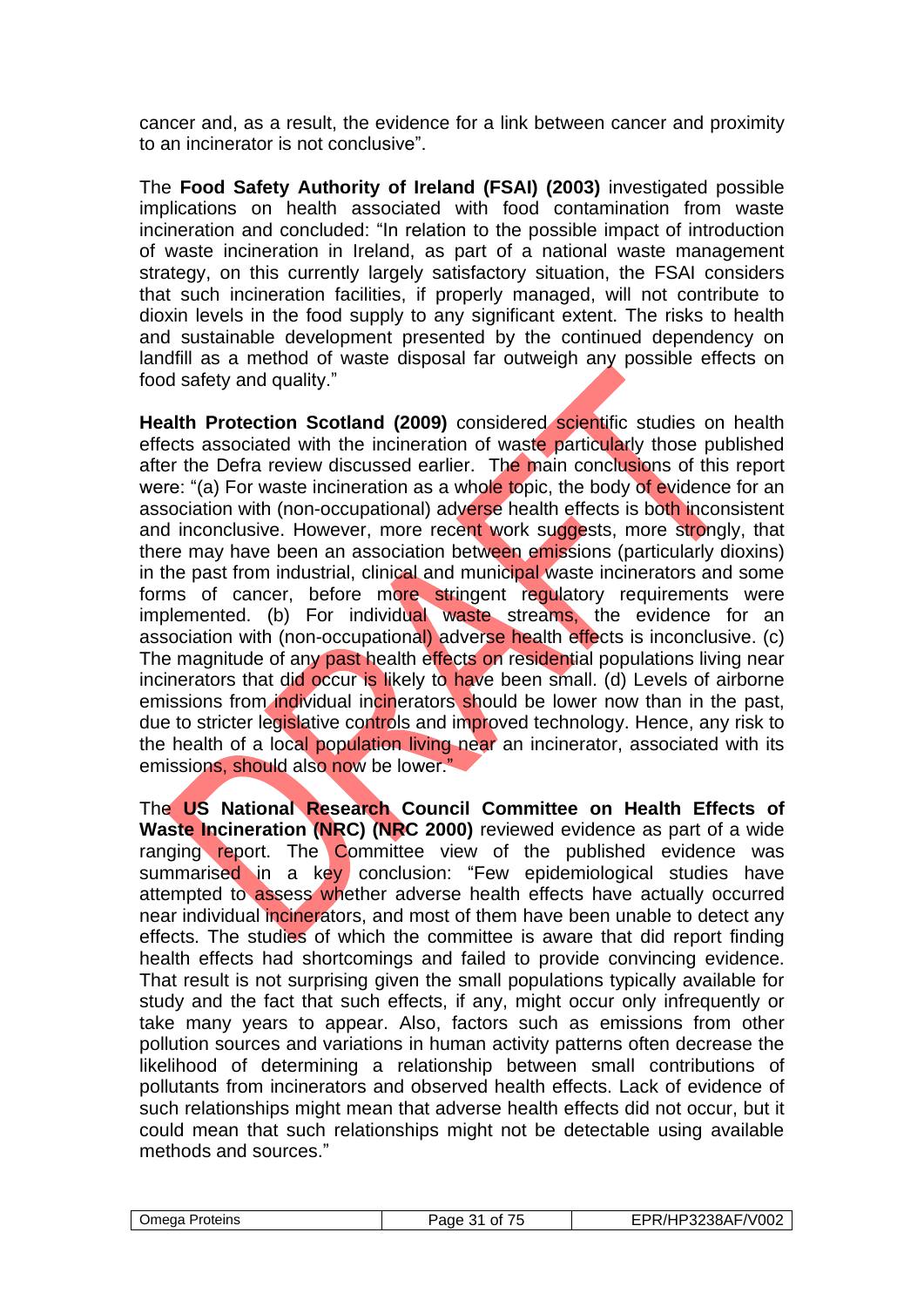The **British Society for Ecological Medicine (BSEM) published a report in 2005** on the health effects associated with incineration and concluded that "Large studies have shown higher rates of adult and childhood cancer and also birth defects around municipal waste incinerators: the results are consistent with the associations being causal. A number of smaller epidemiological studies support this interpretation and suggest that the range of illnesses produced by incinerators may be much wider. Incinerator emissions are a major source of fine particulates, of toxic metals and of more than 200 organic chemicals, including known carcinogens, mutagens, and hormone disrupters. Emissions also contain other unidentified compounds whose potential for harm is as yet unknown, as was once the case with dioxins. Abatement equipment in modern incinerators merely transfers the toxic load, notably that of dioxins and heavy metals, from airborne emissions to the fly ash. This fly ash is light, readily windborne and mostly of low particle size. It represents a considerable and poorly understood health hazard."

The BSEM report was reviewed by the HPA and they concluded that "Having considered the BSEM report the HPA maintains its position that contemporary and effectively managed and regulated waste incineration processes contribute little to the concentrations of monitored pollutants in ambient air and that the emissions from such plants have little effect on health." The BSEM report was also commented on by the consultants who produced the Defra 2004 report referred to above. They said that "It fails to consider the significance of incineration as a source of the substances of concern. It does not consider the possible significance of the dose of pollutants that could result from incinerators. It does not fairly consider the adverse effects that could be associated with alternatives to incineration. It relies on inaccurate and outdated material. In view of these shortcomings, the report's conclusions with regard to the health effects of incineration are not reliable."

A **Greenpeace** review on incineration and human health concluded that a broad range of health effects have been associated with living near to incinerators as well as with working at these installations. Such effects include cancer (among both children and adults), adverse impacts on the respiratory system, heart disease, immune system effects, increased allergies and congenital abnormalities. Some studies, particularly those on cancer, relate to old rather than modern incinerators. However, modern incinerators operating in the last few years have also been associated with adverse health effects."

The Health Protection Scotland report referred to above says that "the authors of the Greenpeace review do not explain the basis for their conclusion that there is an association between incineration and adverse effects in terms of criteria used to assess the strength of evidence. The weighting factors used to derive the assessment are not detailed. The objectivity of the conclusion cannot therefore be easily tested."

From this published body of scientific opinion, we take the view stated by the HPA that "While it is not possible to rule out adverse health effects from modern, well regulated municipal waste incinerators with complete certainty, any potential damage to the health of those living close-by is likely to be very

|--|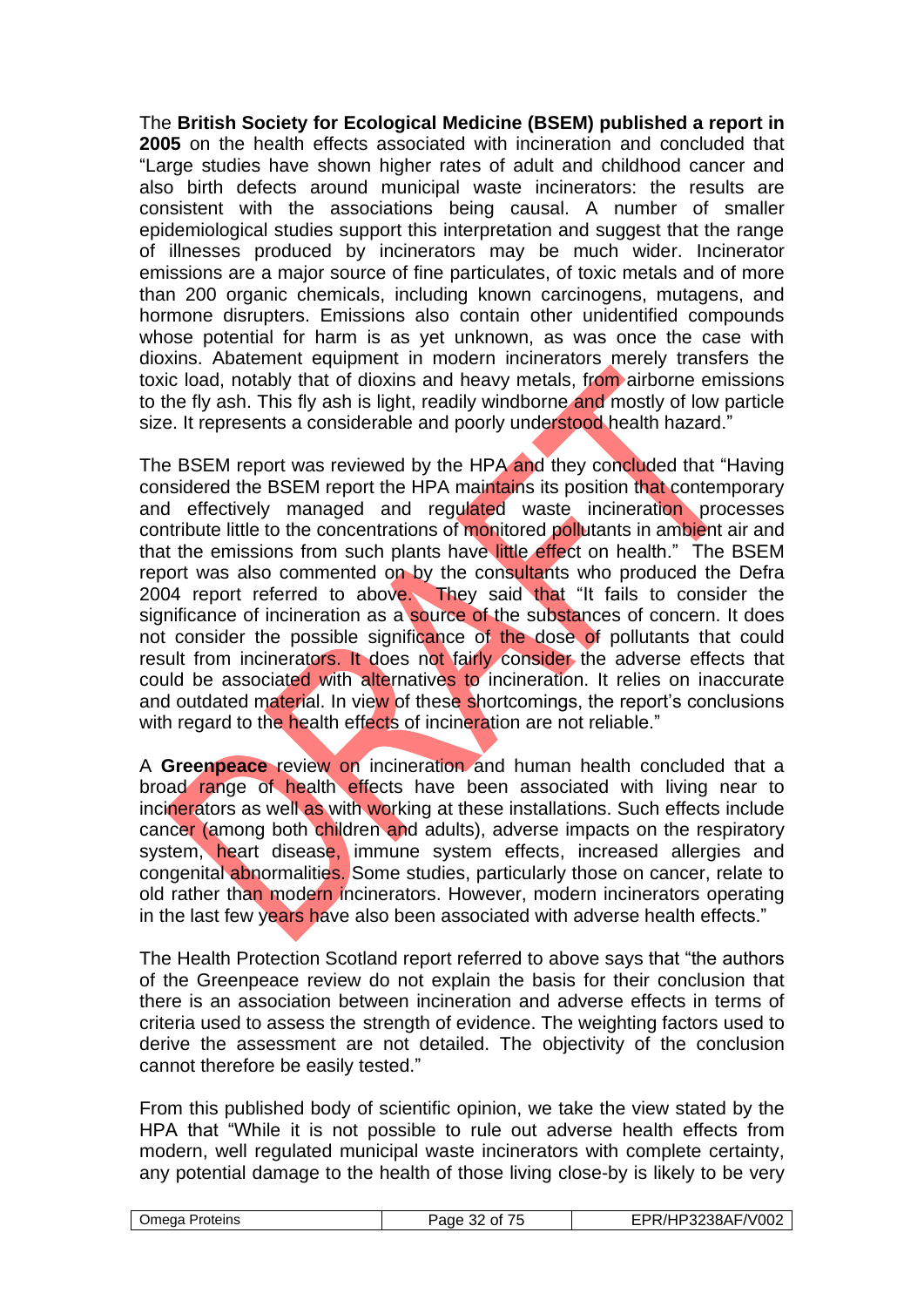small, if detectable". We therefore ensure that permits contain conditions which require the installation to be well-run and regulate the installation to ensure compliance with such permit conditions.

## **iv) Health Risk Models**

Comparing the results of air dispersion modelling as part of the Environmental Impact assessment against European and national air quality standards effectively makes a health risk assessment for those pollutants for which a standard has been derived. These air quality standards have been developed primarily in order to protect human health via known intake mechanisms, such as inhalation and ingestion. Some pollutants, such as dioxins, furans and dioxin-like PCBs, have human health impacts at lower ingestion levels than lend themselves to setting an air quality standard to control against. For these pollutants, a different human health risk model is required which better reflects the level of dioxin intake.

Models are available to predict the dioxin, furan and dioxin-like PCBs intake for comparison with the Tolerable Daily Intake (TDI) recommended by the Committee on Toxicity of Chemicals in Food, Consumer Products and the Environment (COT). These include the HHRAP model.

HHRAP has been developed by the US EPA to calculate the human body intake of a range of carcinogenic pollutants and to determine the mathematic quantitative risk in probabilistic terms. In the UK, in common with other European Countries, we consider a threshold dose below which the likelihood of an adverse effect is regarded as being very low or effectively zero.

The TDI is the amount of a substance that can be ingested daily over a lifetime without appreciable health risk. It is expressed in relation to bodyweight in order to allow for different body size, such as for children of different ages. In the UK, the COT has set a TDI for dioxins, furans and dioxin-like PCB's of 2 picograms I-TEQ/Kg-body weight/day (N.B. a picogram is a millionth of a millionth  $(10-12)$  of a gram).

In addition to an assessment of risk from dioxins, furans and dioxin-like PCB's, the HHRAP model enables a risk assessment from human intake of a range of heavy metals. In principle, the respective ES for these metals are protective of human health. It is not therefore necessary to model the human body intake.

The Committee on the Medical Effects of Air Pollution (COMEAP) developed a methodology based on the results of time series epidemiological studies which allows calculation of the public health impact of exposure to the classical air pollutants ( $NO<sub>2</sub>$ ,  $SO<sub>2</sub>$  and particulates) in terms of the numbers of "deaths brought forward" and the "number of hospital admissions for respiratory disease brought forward or additional". COMEAP has issued a statement expressing some reservations about the applicability of applying its methodology to small affected areas. Those concerns generally relate to the fact that the exposure-response coefficients used in the COMEAP report

| Omega Proteins | $- -$<br>Paɑe<br>0t<br>.<br>. . | $\sqrt{-1}$ V002<br>$^{\prime}$<br>73238AF/ |
|----------------|---------------------------------|---------------------------------------------|
|                |                                 |                                             |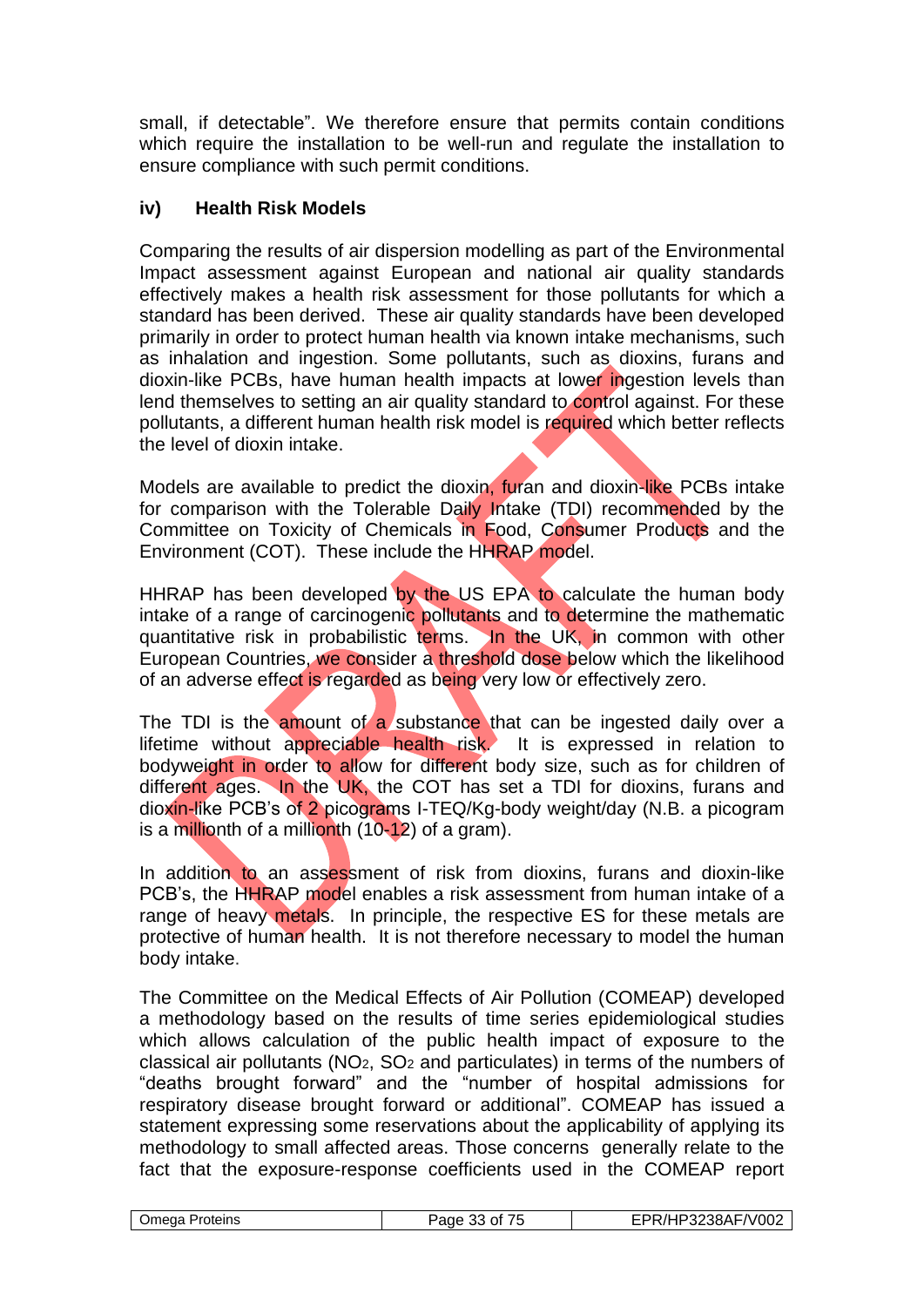derive from studies of whole urban populations where the air pollution climate may differ from that around a new industrial installation. COMEAP identified a number of factors and assumptions that would contribute to the uncertainty of the estimates. These were summarised in the Defra review as below:

- Assumption that the spatial distribution of the air pollutants considered is the same in the area under study as in those areas, usually cities or large towns, in which the studies which generated the coefficients were undertaken.
- Assumption that the temporal pattern of pollutant concentrations in the area under study is similar to that in the areas in which the studies which generated the coefficients were undertaken (i.e. urban areas).
- It should be recognised that a difference in the pattern of socioeconomic conditions between the areas to be studied and the reference areas could lead to inaccuracy in the predicted level of effects.
- In the same way, a difference in the pattern of personal exposures between the areas to be studied and the reference areas will affect the accuracy of the predictions of effects.

The use of the COMEAP methodology is not generally recommended for modelling the human health impacts of individual installations. However it may have limited applicability where emissions of  $NO<sub>x</sub>$ ,  $SO<sub>2</sub>$  and particulates cannot be screened out as insignificant in the Environmental Impact assessment, there are high ambient background levels of these pollutants and we are advised that its use was appropriate by our public health consultees.

Our recommended approach is therefore the use of the methodology set out in our guidance for comparison for most pollutants (including metals) and dioxin intake model using the HHRAP model as described above for dioxins, furans and dioxin-like PCBs. Where an alternative approach is adopted for dioxins, we check the predictions ourselves.

## **v) Consultations**

As part of our normal procedures for the determination of a permit application, we consult with Local Authorities, Local Authority Directors of Public Health, FSA and PHE. We also consult the local communities who may raise health related issues. All issues raised by these consultations are considered in determining the Application as described in Annex 4 of this document.

## 5.3.2 Assessment of Intake of Dioxins, Furans and Dioxin-like PCBs

For dioxins, furans and dioxin-like PCBs, the principal exposure route is through ingestion, usually through the food chain, and the main risk to health is through accumulation in the body over a period of time.

The FSA has reported that dietary studies have shown that estimated total dietary intakes of dioxins and dioxin-like PCBs from all sources by all age groups fell by around 50% between 1997 and 2001 and are expected to

|--|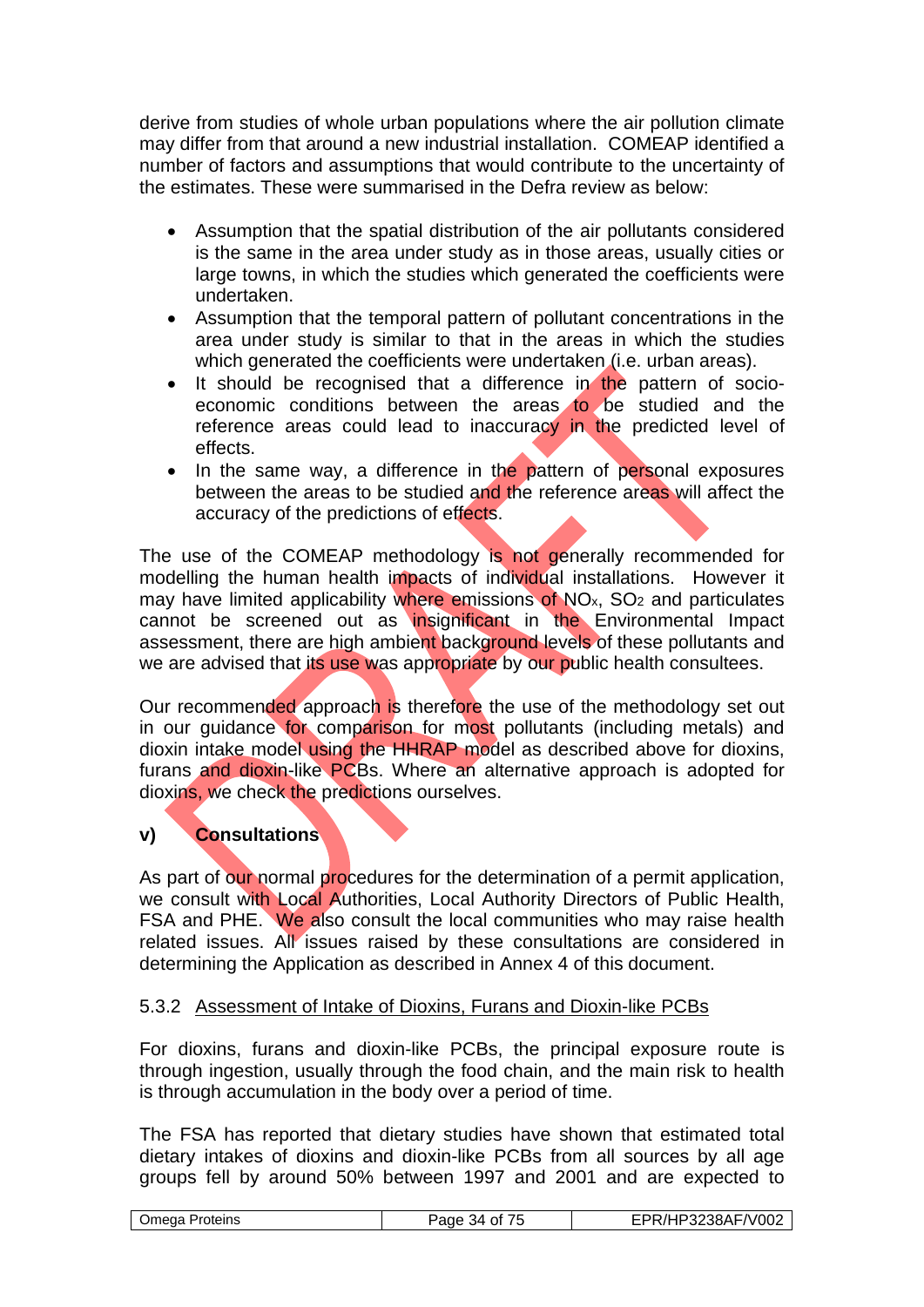continue to fall. A report in 2012 showed that Dioxin and PCB levels in food have fallen slightly since 2001. In 2001, the average daily intake by adults in the UK from diet was 0.9 pg WHO-TEQ/kg bodyweight. The additional daily intake predicted by the modelling as shown in the table above is substantially below this figure.

In 2010, the FSA studied the levels of chlorinated, brominated and mixed (chlorinated-brominated) dioxins and dioxin-like PCBs in fish, shellfish, meat and eggs consumed in the UK. It asked COT to consider the results and to advise on whether the measured levels of these PXDDs, PXDFs and PXBs indicated a health concern ('X' means a halogen). COT issued a statement in December 2010 and concluded that " The major contribution to the total dioxin toxic activity in the foods measured came from chlorinated compounds. Brominated compounds made a much smaller contribution, and mixed halogenated compounds contributed even less (1% or less of TDI). Measured levels of PXDDs, PXDFs and dioxin-like PXBs do not indicate a health concern". COT recognised the lack of quantified TEFs for these compounds but said that "even if the TEFs for PXDDs, PXDFs and dioxin-like PXBs were up to four fold higher than assumed, their contribution to the total TEQ in the diet would still be small. Thus, further research on PXDDs, PXDFs and dioxinlike PXBs is not considered a priority."

In the light of this statement, we consider the impact of chlorinated compounds as representing the impact of all chlorinated, brominated and mixed dioxins / furans and dioxin-like PCBs.

## 5.3.3 Particulates smaller than 2.5 microns

The Operator will be required to monitor particulate emissions using the method set out in Table S3.1 of Schedule 3 of the Permit. This method requires that the filter efficiency must be at least 99.5 % on a test aerosol with a mean particle diameter of 0.3 μm, at the maximum flow rate anticipated. The filter efficiency for larger particles will be at least as high as this. This means that particulate monitoring data effectively captures everything above 0.3 μm and much of what is smaller. It is not expected that particles smaller than 0.3 um will contribute significantly to the mass release rate / concentration of particulates because of their very small mass, even if present. This means that emissions monitoring data can reasonably be relied upon to measure the true mass emission rate of particulates.

Nano-particles are considered to refer to those particulates less than 0.1 μm in diameter  $(PM_{0.1})$ . Questions are often raised about the effect of nanoparticles on human health, in particular on children's health, because of their high surface to volume ratio, making them more reactive, and their very small size, giving them the potential to penetrate cell walls of living organisms. The small size also means there will be a larger number of small particles for a given mass concentration. However the HPA statement (referenced below) says that due to the small effects of incinerators on local concentration of particles, it is highly unlikely that there will be detectable effects of any particular incinerator on local infant mortality.

| . .<br>.<br>. . | .)meda<br>Proteins | $ -$<br>age<br>Ωt | 8AF/V002<br>73238AF/ v |
|-----------------|--------------------|-------------------|------------------------|
|-----------------|--------------------|-------------------|------------------------|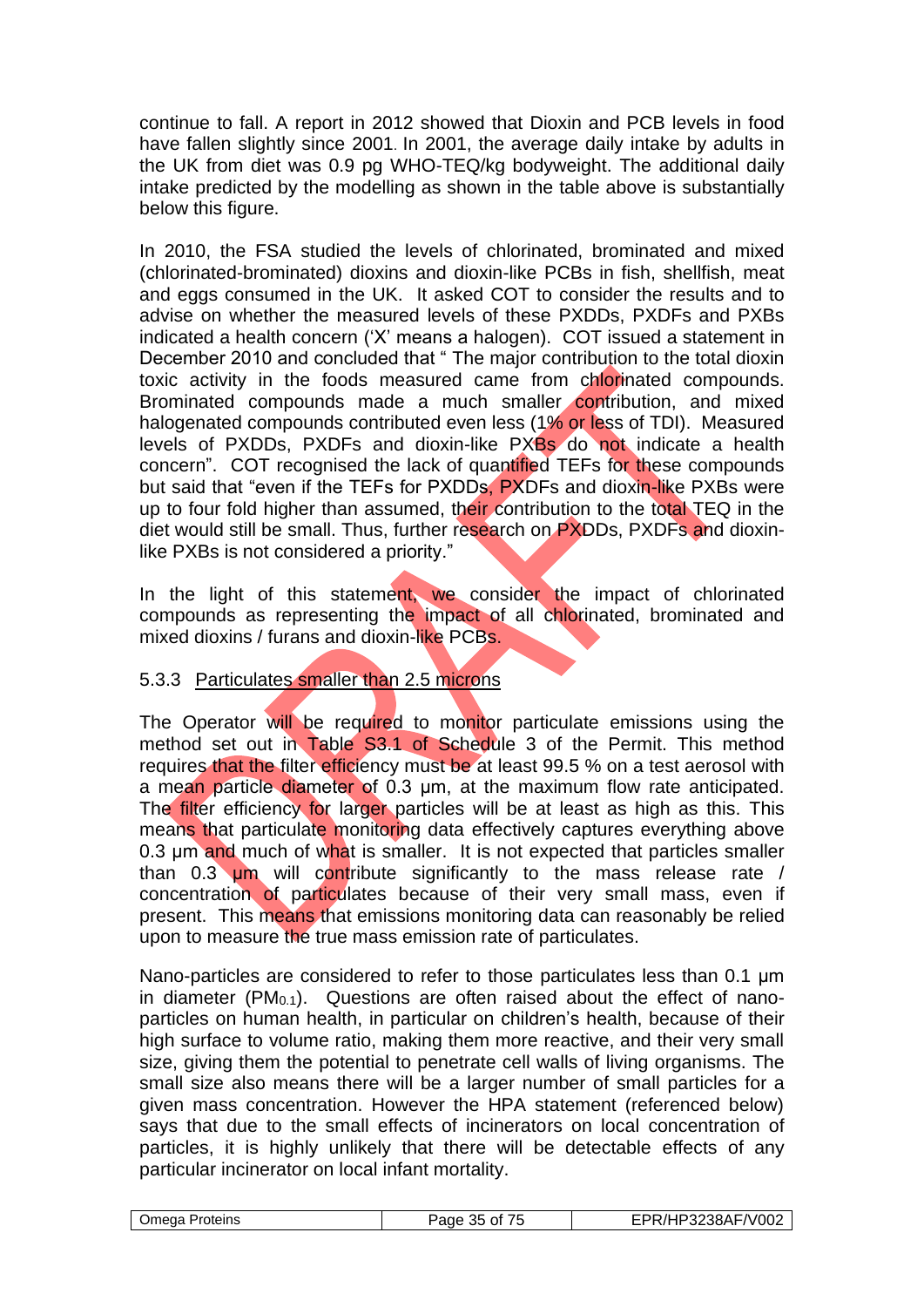The HPA (now PHE) addresses the issue of the health effects of particulates in their September 2009 statement 'The Impact on Health of Emissions to Air from Municipal Incinerators'. It refers to the coefficients linking PM<sub>10</sub> and PM<sub>2.5</sub> with effects on health derived by COMEAP and goes on to say that if these coefficients are applied to small increases in concentrations produced, locally, by incinerators; the estimated effects on health are likely to be small. PHE note that the coefficients that allow the use of number concentrations in impact calculations have not yet been defined because the national experts have not judged that the evidence is sufficient to do so. This is an area being kept under review by COMEAP.

In December 2010, COMEAP published a report on The Mortality Effects of Long-Term Exposure to Particulate Air Pollution in the United Kingdom. It says that "a policy which aims to reduce the annual average concentration of PM<sub>2.5</sub> by 1 µg/m<sup>3</sup> would result in an increase in life expectancy of 20 days for people born in 2008." However, "The Committee stresses the need for careful interpretation of these metrics to avoid incorrect inferences being drawn – they are valid representations of population aggregate or average effects, but they can be misleading when interpreted as reflecting the experience of individuals."

PHE also point out that in 2007 incinerators contributed 0.02% to ambient ground level PM<sub>10</sub> levels compared with 18% for road traffic and 22% for industry in general. PHE noted that in a sample collected in a day at a typical urban area the proportion of  $PM<sub>0.1</sub>$  is around 5-10% of  $PM<sub>10</sub>$ . It goes on to say that PM10 includes and exceeds PM2.5 which in turn includes and exceeds PM<sub>0.1</sub>. The National Atmospheric Emissions Inventory (NAEI) figures show that in 2016 municipal waste incineration contributed 0.03% to ambient ground level PM<sup>10</sup> levels and 0.05% to ambient ground level PM2.5 levels. The 2016 data also shows that road traffic contributed to 5.35% of PM10 and 4.96% of PM2.5 and that domestic wood burning contributed 22.4% to PM10 and 34.3% of PM2.5 levels.

This is consistent with the assessment of the Application, which shows emissions of PM<sub>10</sub> to air to be insignificant.

A 2016 a paper by Jones and Harrison concluded that 'ultrafine particles (<100nm) in flue gases from incinerators are broadly similar to those in urban air and that after dispersion with ambient air ultrafine particle concentrations are typically indistinguishable from those that would occur in the absence of the incinerator.

We take the view, based on the foregoing evidence, that techniques which control the release of particulates to levels which will not cause harm to human health will also control the release of fine particulate matter to a level which will not cause harm to human health.

| Omega Proteins | Page<br>.36 of<br>, , | EPR/HP3238AF/V002 |
|----------------|-----------------------|-------------------|
|----------------|-----------------------|-------------------|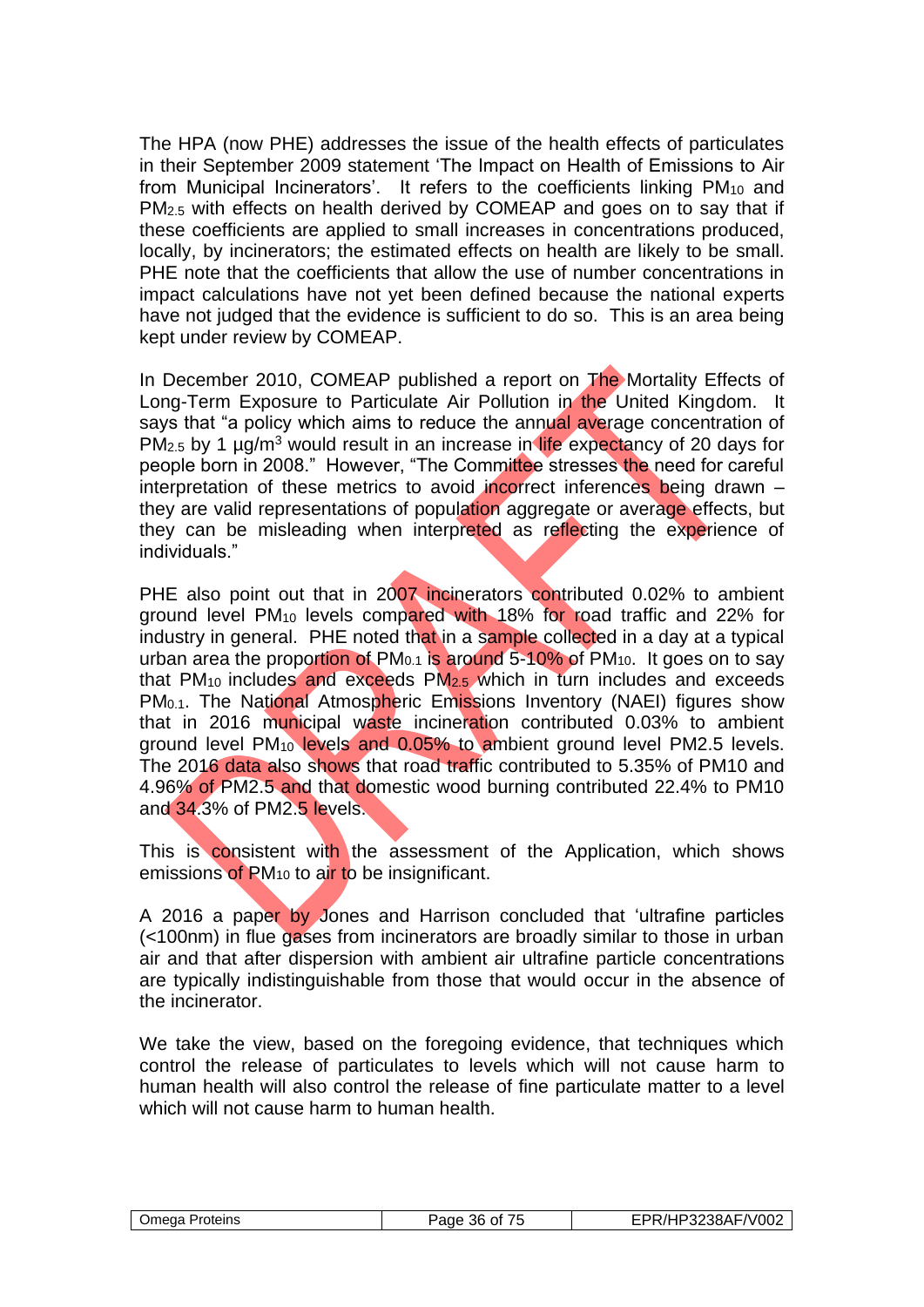# 5.3.4 Assessment of Health Effects from the Installation

We have assessed the health effects from the operation of the Installation in relation to the above (Sections 5.3.1 to 5.3.3). We have applied the relevant requirements of the national and European legislation in imposing the Permit conditions. We are satisfied that compliance with these conditions will ensure protection of the environment and human health.

Taking into account all of the expert opinion available, we agree with the conclusion reached by PHE that "While it is not possible to rule out adverse health effects from modern, well regulated municipal waste incinerators with complete certainty, any potential damage to the health of those living close-by is likely to be very small, if detectable."

In carrying out air dispersion modelling as part of the Environmental Impact assessment and comparing the PECs with all relevant legislation and air quality standards, the Applicant has effectively made a health risk assessment for many pollutants. These air quality standards have been developed primarily in order to protect human health.

The Applicant's assessment of the impact from NH3, PM<sup>10</sup> and CO have all indicated that these Installation emissions screen out as insignificant. Where the impact of emissions of  $NO<sub>2</sub>$  and  $SO<sub>2</sub>$  have not been screened out as insignificant, the assessment still shows that the PECs are well within air quality standards or environmental action levels.

Further assessment of additional parameters which impact upon human health are not deemed to be required as the Installation is not a MSW incinerator, and due to the limited "waste" types allowed to be utilised as biomass; and the predicted emission rates, the potential impact on human health is not considered to be significant.

# **5.4 Impact on Habitats sites, SSSIs, non-statutory conservation sites etc**.

5.4.1 Sites Considered

The following Habitats (i.e. Special Areas of Conservation, Special Protection Areas and Ramsar) sites are located within 10Km of the Installation:

- River Eden Special Area of Conservation
- Tarn Moss Special Area of Conservation

The following Sites of Special Scientific Interest are located within 2Km of the Installation:

• River Eden and Tributaries Site of Special Scientific Interest

| ---<br>Jmeɑa<br>Proteins<br>Page<br>Οt<br>. | 3238AF/V002 |
|---------------------------------------------|-------------|
|---------------------------------------------|-------------|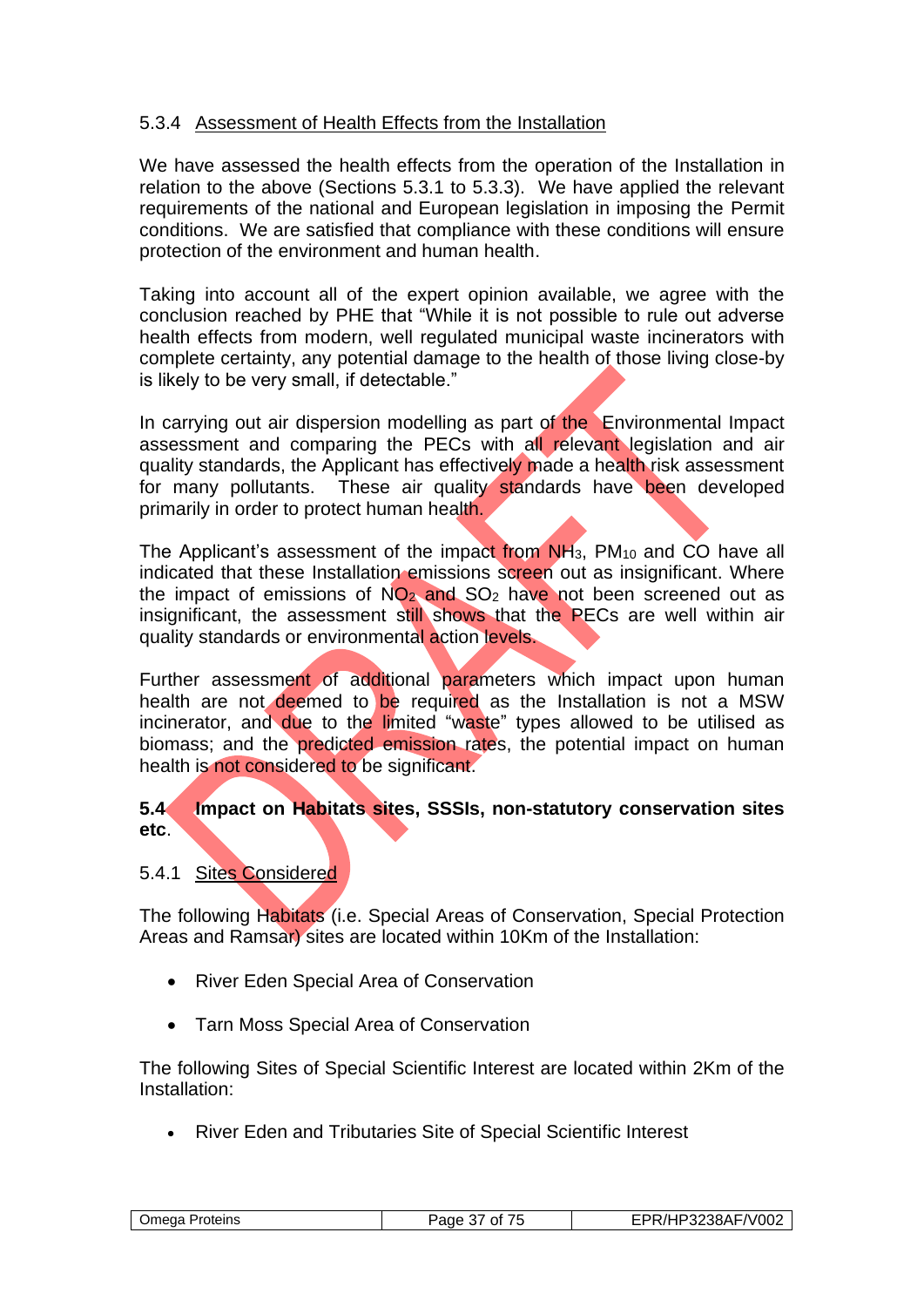The following non-statutory local wildlife and conservation sites are located within 2Km of the Installation:

- Skirsgill Wood Local Wildlife Site (LWS)
- Disused Railway LWS.
- Myers Beck LWS.
- Yanwath Wood LWS.
- Thacka Beck Local Nature Reserve (LNR).

## 5.4.2 Habitats Assessment

The Applicant's Habitats Assessment was reviewed by our technical specialists for modelling, air quality, conservation and ecology technical services, and they agreed with the Assessment's conclusions, that there would be no likely significant effect on the conservation interest features of the protected sites.

# **Predicted impact on Critical Levels (CLe) for River Eden SAC**

The outcome of the modelling demonstrates that the PC is less than 1% and 10% of the relevant long and short term Critical Levels respectively, therefore we can conclude no likely significant effect.

#### **Predicted impact on Critical Loads (CLo) for River Eden SAC**

| <b>Parameter</b>                                                          | <b>CLo</b>        | <b>Deposition rate</b><br>(= PC) | % PC of CLo |
|---------------------------------------------------------------------------|-------------------|----------------------------------|-------------|
| <b>Nutrient nitrogen</b><br>deposition                                    | 3 KgN/ha/yr       | 0.07 kgN/ha/yr                   | 2.3         |
| deposition<br><b>Acid</b><br>(for River Eden &<br><b>Tributaries SSSI</b> | $0.536$ Keg/ha/yr | 0.02 Keq/ha/yr                   | 3.7         |

*Note: No critical loads data recorded on the Air Pollution Information System for the SAC. In order to provide a quantitative assessment, we have used the acid deposition values for River Eden and Tributaries SSSI.* 

For nitrogen deposition, the modelling demonstrates an exceedance of the 1% screening threshold for the most stringent Critical Load.

It should also be noted that the Critical Load range for nutrient nitrogen deposition is  $3 - 10$  kgN/ha/yr. When the deposition rate is compared to the less stringent value, this demonstrates a PC below the 1% significance threshold (0.7%).

| <b>Omega Proteins</b> | Page 38 of<br>. | EPR/HP3238AF/V002 |
|-----------------------|-----------------|-------------------|
|                       |                 |                   |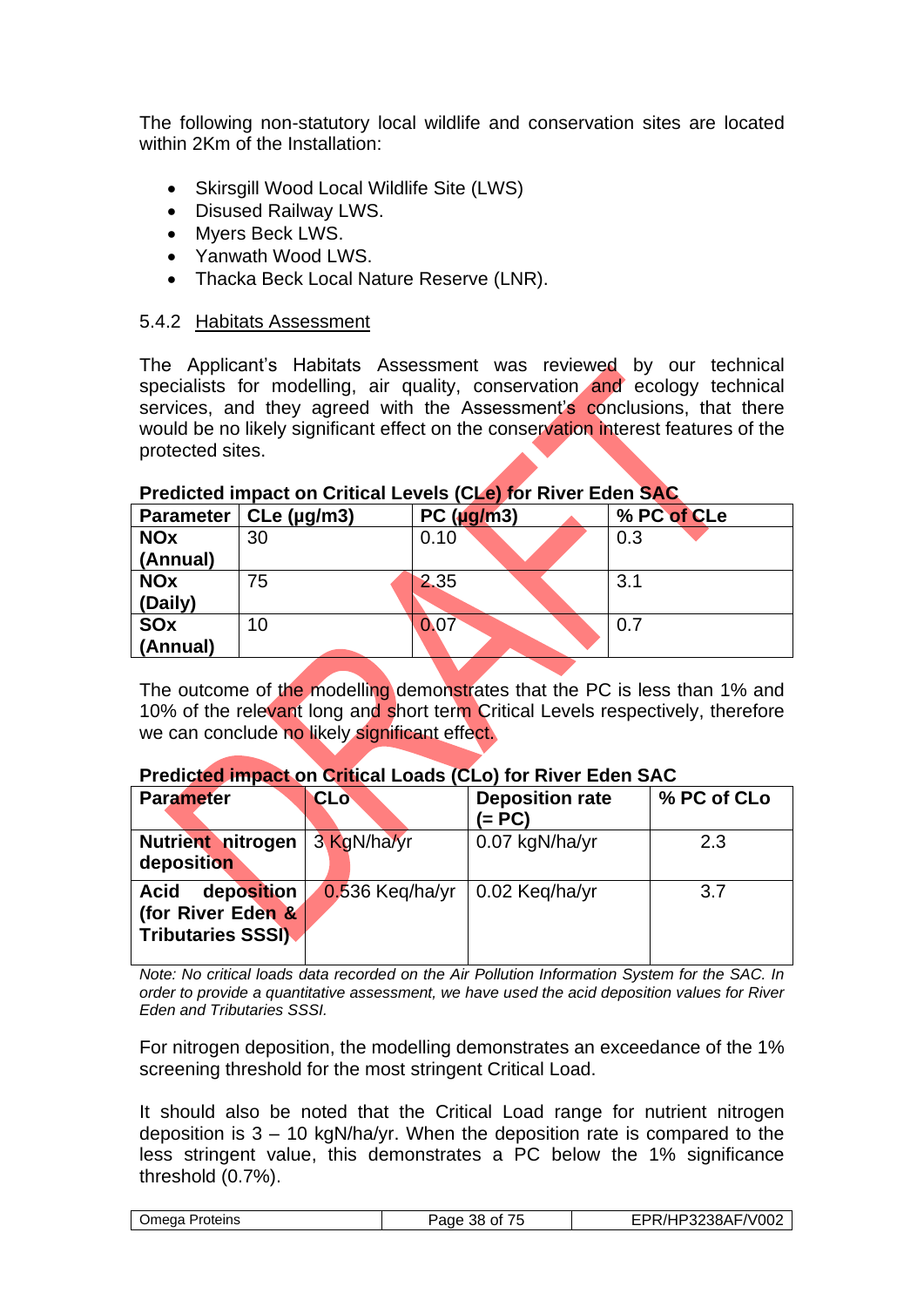Similarly, for acid deposition, the modelling demonstrates an exceedance of the 1% screening threshold for the most stringent Critical Load.

In this case, it should be noted that when assessed against the MaxCLMaxN of 4.483 Keq/ha/yr, this demonstrates a deposition rate below the 1% significance threshold  $(0.4\%)$ .

The next stage would be to look at the PEC and compare it to the relevant Critical Load for nutrient nitrogen deposition. However, we recognise the designated site already reports an exceedance for this parameter.

The key issue therefore is whether the proposal could impact on the conservation objectives for the designated site. The main conservation target for this site in relation to air quality impacts is to "maintain the concentrations and deposition of air pollutants to at or below the site-relevant Critical Load or Level values given for this feature of the site on the Air Pollution Information System" (APIS).

Natural England advised that the closest unit of the River Eden SAC to the Installation is unit 221 which contains the SAC feature 'H3260 Water courses of plain to montane levels with the Ranunculion fluitantis' in unfavourable recovering condition due to structural issues and is subject to a River Restoration Strategy.

In this assessment, the Minimum Critical Load for Nitrogen has been used; "Oligotrophic to mesotrophic standing waters with vegetation of the Littorelletea uniflorae and/or of the Isoeto-Nanojuncetea (H3130)", and "M23 Acid grassland" for acid deposition. These are the most sensitive habitats in the River Eden SAC but are not representative of the habitat present in unit 221 under consideration. As per APIS data on Nitrogen Deposition in Rivers and Streams; "A critical load cannot be given for nitrogen, as quantitative relationships between biology and nitrogen concentrations are poorly understood. The nitrogen to phosphorus ratio can be important, with a molar ratio of around 16:1 (7:1 by weight) being the threshold between N- and Plimitation. Impacts could be assessed by deviation from a 'natural' ratio for an individual site. In most lowland rivers and burns, nitrogen inputs from catchment land-use, not deposition from the atmosphere, are likely to be much more significant".

The whole of the surrounding area is agricultural. If this part of the River Eden is P limited through agricultural run-off, the amount of N deposited from the air is unlikely to make a difference, and according to 'Literature review on critical limits of acid neutralizing capacity (ANC), pH and alkalinity for designated features of Special Areas of Conservation (SACs) and Special Protection Areas (SPAs) in acid-sensitive regions of England and Wales', "H3260 Water courses of plain to montane levels with the Ranunculion fluitantis' are not sensitive to acidification."

| <b>Omega</b><br>Proteins | $ -$<br>ade<br>ົົົົົົົົົົົົົົົົົົົົົົົົົົົົົົົົ<br>-59 | F/V002<br>$\bigcap$ $2R \Delta L$<br>$\cdot$ $\cdot$<br>-JUN' |
|--------------------------|--------------------------------------------------------|---------------------------------------------------------------|
|                          |                                                        |                                                               |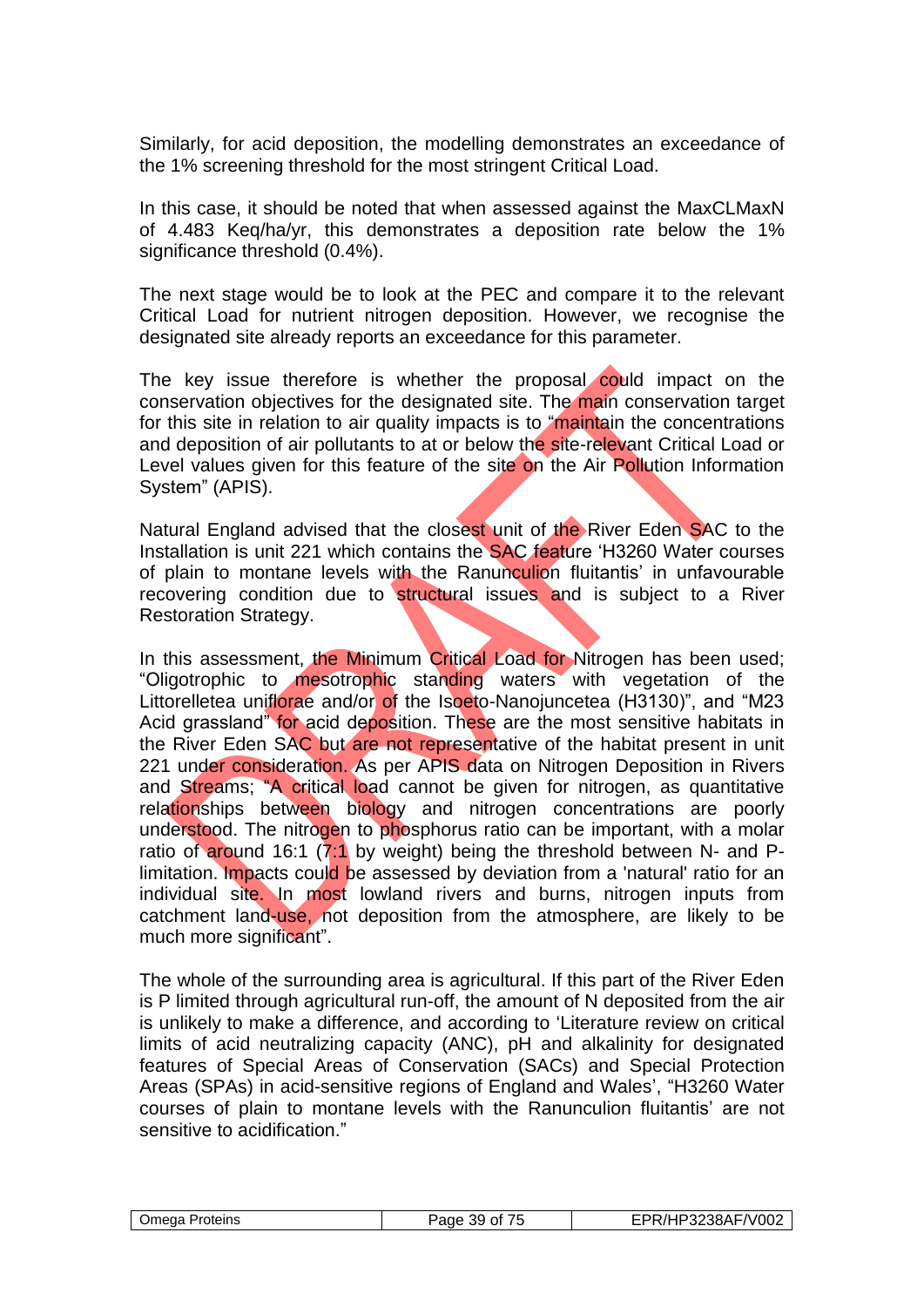Whilst we cannot conclude no likely significant effect based on the quantitative assessment, when taken into consideration in the context of the prudent and conservative nature of the assessment, the actual likely emissions, the improvements this proposal presents and the sensitivity of the relevant features; we do not consider that the proposal will have a likely significant effect on, or otherwise undermine, the conservation objectives for this designated site.

| <b>Parameter</b>       | CLe $(\mu g/m^3)$ | PC ( $\mu$ g/m <sup>3</sup> ) | % PC of CLe |
|------------------------|-------------------|-------------------------------|-------------|
| <b>NOx</b><br>(Annual) | 30                | 0.09                          | 0.3         |
| <b>NOx</b><br>(Daily)  | 75                | 2.58                          | 3.4         |
| <b>SOx</b><br>(Annual) | 10                | 0.06                          | 0.6         |

# **Predicted impact on Critical Levels (CLe) for Tarn Moss SAC**

The outcome of the modelling demonstrates that the PC is less than 1% and 10% of the relevant long and short term Critical Levels respectively, therefore we can conclude no likely significant effect.

# **Predicted impact on Critical Loads (CLo) for Tarn Moss SAC**

| <b>Parameter</b>                | <b>CLo</b>      | <b>Deposition rate</b> | % PC of CLo |
|---------------------------------|-----------------|------------------------|-------------|
|                                 |                 | $(= PC)$               |             |
| Nutrient nitrogen<br>deposition | 10 N/ha/yr      | $0.06$ N/ha/yr         | 0.6         |
| <b>Acid deposition</b>          | 0.971 Keq/ha/yr | 0.01 Keq/ha/yr         | 1.02        |

For nutrient nitrogen deposition, the modelling demonstrates that the PC is less than 1% of the Critical Load, and therefore we can conclude no likely significant effect.

For acid deposition, the modelling demonstrates a slight exceedance of the 1% screening threshold for the most stringent Critical Load.

The next stage would be to look at the PEC and compare it to the relevant Critical Load for acid deposition. However, we recognise the designated site already reports an exceedance for this parameter.

| )meaa<br>roteins' | --<br>$\sim$ $\sim$<br>Ωt<br>, ,<br>21 L<br>. | $\n  n$<br>$\mathbf{r}$<br>ے∪∪′<br>v<br>′JOAr<br>$\mathcal{L}$ |
|-------------------|-----------------------------------------------|----------------------------------------------------------------|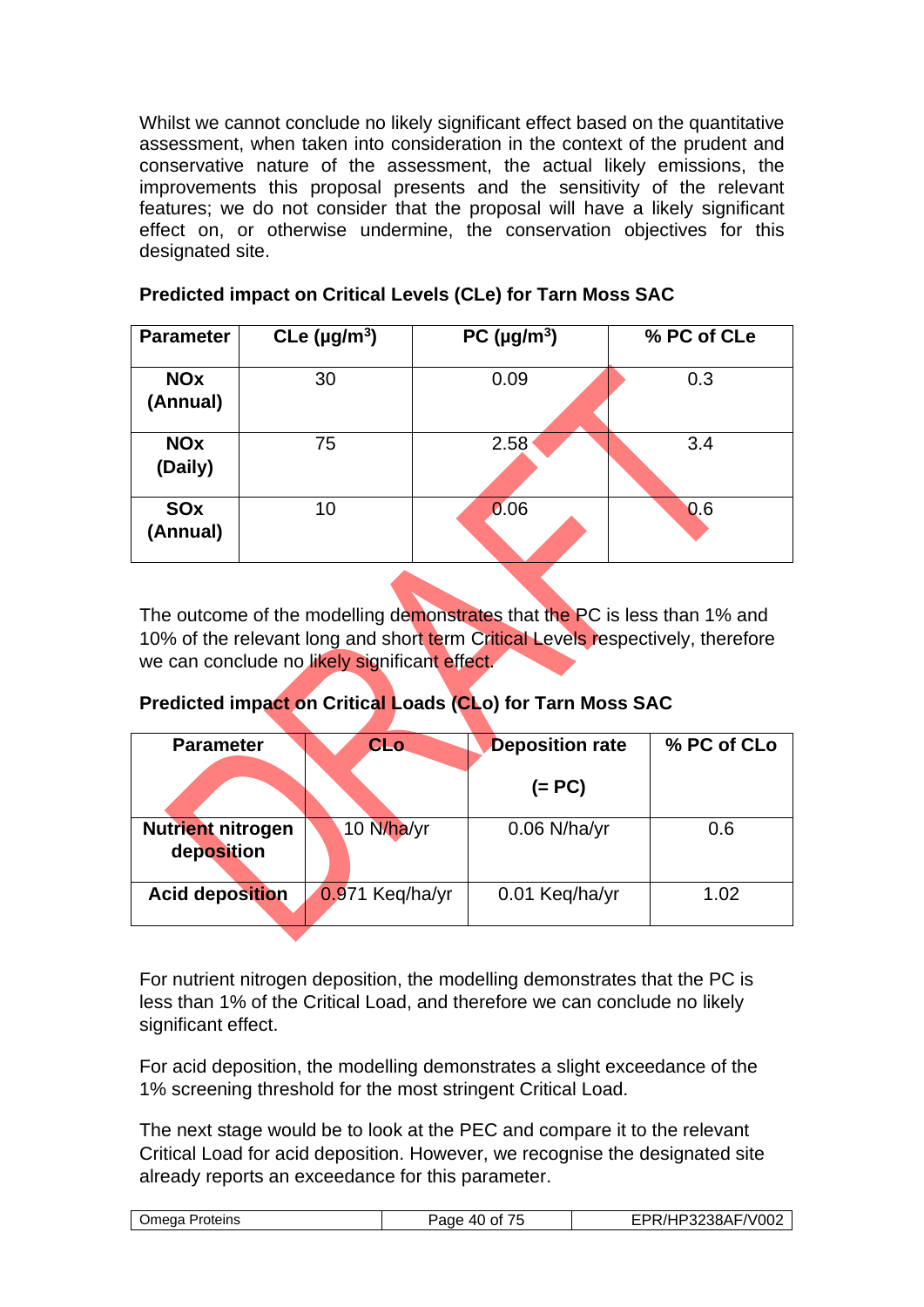The key issue therefore is whether the proposal could impact on the conservation objectives for the designated site.

The main conservation target for this site in relation to air quality impacts is to *"restore the concentrations and deposition of air pollutants to within the siterelevant Critical Load or Level values given for this feature of the site on the Air Pollution Information System".* 

Whilst we cannot conclude no likely significant effect based on the quantitative assessment, when taken into consideration in the context of the prudent and conservative nature of the assessment, the actual likely emissions and the improvements this proposal presents, we do not consider that the proposal will have a likely significant effect on, or otherwise undermine, the conservation objectives for this designated site.

# 5.4.3 SSSI Assessment

The Applicant's assessment of SSSIs was reviewed by our technical specialists for modelling, air quality, conservation and ecology technical services, and they agreed with the assessment's conclusions, that the proposal does not damage the special features of the SSSI.

## **Short-term NOx**

Predicted PC of NOx is < 10% (3.1%) of the short-term Cle and therefore screens out as insignificant.

# **Long term NOx**

Predicted PC of long-term NOx is < 1% (0.3%) of the long-term CLe and therefore screens out as insignificant.

# **Long term SOx**

Predicted PC of long-term NOx is < 1% (0.7%) of the long-term CLe and therefore screens out as insignificant.

# **Nutrient nitrogen and acid deposition**

For nitrogen deposition, the modelling demonstrates a slight exceedance of the 1% (1.1%) screening threshold for the most stringent Critical Load. Similarly, for acid deposition, the modelling demonstrates an exceedance of the 1% (3.7%) screening threshold for the most stringent Critical Load. In this case, it should be noted that when assessed against the MaxCLMaxN of 4.483 Keq/ha/yr, this demonstrates a deposition rate below the 1% significance threshold (0.4%).

The next stage would be to look at the PEC and compare it to the relevant Critical Load for nutrient nitrogen deposition. However, we recognise the designated site already reports an exceedance for this parameter.

| Omega Proteins | Page<br>$\Delta$ 1<br>0t<br>. . | EPR/HP3238AF/V002 |
|----------------|---------------------------------|-------------------|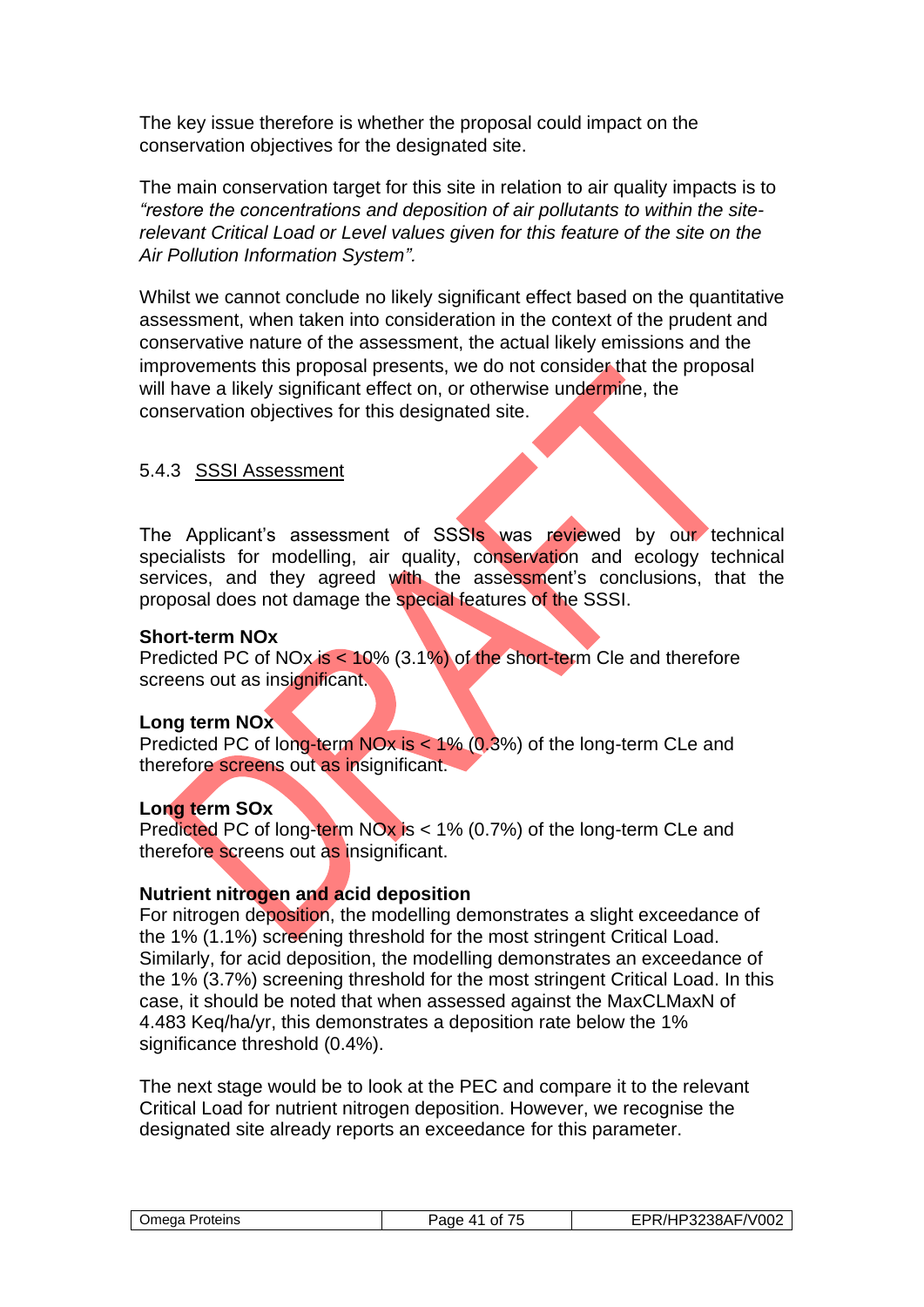The key issue therefore is whether the proposal could impact on the recovery of the designated site to favourable conditions.

Natural England advised that the closest unit of the River Eden SSSI to the Installation is unit 221.

This assessment uses M23 "Acid grassland" for acid deposition. This is the most sensitive habitat but is not representative of the habitat present in unit 221 under consideration. As per APIS data on Nitrogen Deposition in Rivers and Streams; "A critical load cannot be given for nitrogen, as quantitative relationships between biology and nitrogen concentrations are poorly understood. The nitrogen to phosphorus ratio can be important, with a molar ratio of around 16:1 (7:1 by weight) being the threshold between N- and Plimitation. Impacts could be assessed by deviation from a 'natural' ratio for an individual site. In most lowland rivers and burns, nitrogen inputs from catchment land-use, not deposition from the atmosphere, are likely to be much more significant".

The whole of the surrounding area is agricultural. If this part of the River Eden SSSI is P limited through agricultural run-off, the amount of N deposited from the air is unlikely to make a difference.

Whilst we cannot conclude the **proposal** is unlikely to cause damage based on the quantitative assessment, when taken into consideration in the context of the prudent and conservative nature of the assessment, the actual likely emissions, the improvements this proposal presents and the sensitivity of the relevant features; we do not consider that the proposal will damage the special features of the SSSI or undermine the recovery (to favourable conditions) of this designated site.

#### 5.4.4 Assessment of other conservation sites

Conservation sites are protected in law by legislation, which provides the highest level of protection for SACs and SPAs, a lower but important level of protection for SSSIs. Finally the Environment Act 1995 provides more generalised protection for flora and fauna rather than for specifically named conservation designations. It is under the Environment Act 1995 that we assess other sites (such as local wildlife sites) which prevents us from permitting something that will result in significant pollution; and which offers levels of protection proportionate with other European and national legislation. However, it should not be assumed that because levels of protection are less stringent for these other sites, that they are not of considerable importance. Local sites link and support EU and national nature conservation sites together and hence help to maintain the UK's biodiversity resilience.

For SACs, SPAs, Ramsars and SSSIs we consider the PC and the background levels in making an assessment of impact. In assessing the other sites under the Environment Act 1995, we look at the impact from the Installation alone in order to determine whether it would cause significant pollution. This is a proportionate approach, in line with the levels of protection

|  | )meaa<br>Proteins | $\sim$<br>Ωt<br>--- | F/V002<br>וסכ<br>$\overline{\phantom{a}}$ |
|--|-------------------|---------------------|-------------------------------------------|
|--|-------------------|---------------------|-------------------------------------------|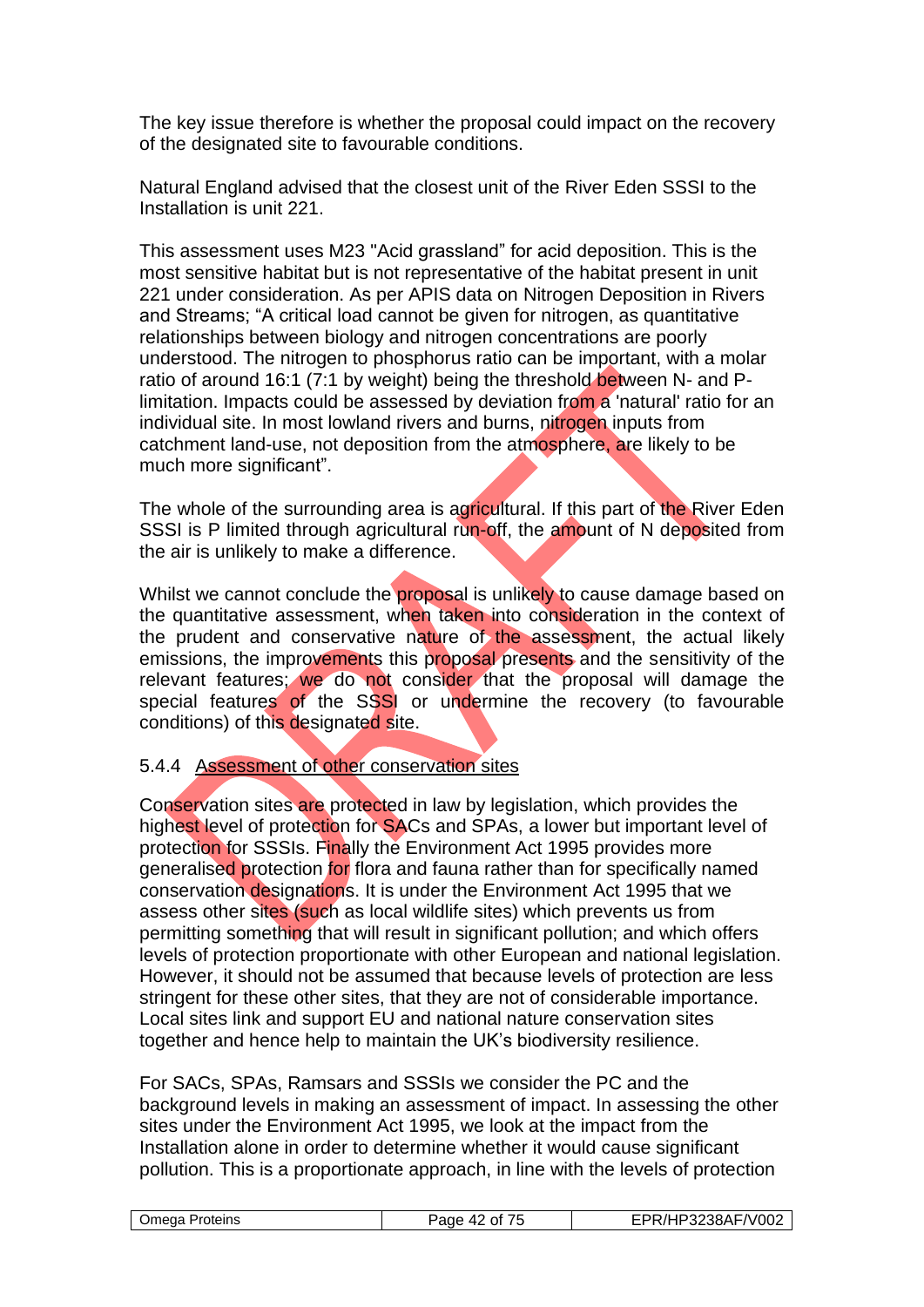offered by the conservation legislation to protect these other sites (which are generally more numerous than Natura 2000 or SSSIs) whilst ensuring that we do not restrict development.

Critical Levels and Loads are set to protect the most vulnerable habitat types. Thresholds change in accordance with the levels of protection afforded by the legislation . Therefore the thresholds for SAC, SPA and SSSI features are more stringent than those for other nature conservation sites.

Therefore we would generally conclude that the Installation is not causing significant pollution at these other sites if the PC is less than the relevant Critical Level or Critical Load, provided that the Applicant is using BAT to control emissions.

We are satisfied that the Installation will not cause significant pollution at any of the other conservation sites. The Applicant is required to prevent, minimise and control emissions using BAT, this is considered further in Section 6.

## **5.5 Impact of abnormal operations**

Article 50(4)(c) of the IED requires that waste incineration and co-incineration plants shall operate an automatic system to prevent waste feed whenever any of the continuous emission monitors show that an ELV is exceeded due to disturbances or failures of the purification devices. Notwithstanding this, Article 46(6) allows for the continued incineration and co-incineration of waste under such conditions provided that this period does not (in any circumstances) exceed 4 hours uninterrupted continuous operation or the cumulative period of operation does not exceed 60 hours in a calendar year. This is a recognition that the emissions during transient states (e.g. start-up and shut-down) are higher than during steady-state operation, and the overall environmental impact of continued operation with a limited exceedance of an ELV may be less than that of a partial shut-down and re-start.

Article 45(1)(f) requires that the permit shall specify the maximum permissible period of any technically unavoidable stoppages, disturbances, or failures of the purification devices or the measurement devices, during which the concentrations in the discharges into the air may exceed the prescribed ELVs. In this case we have decided to set the time limit at 4 hours, which is the maximum period prescribed by Article 46(6) of the IED.

These abnormal operations are limited to no more than a period of 4 hours continuous operation and no more than 60 hours aggregated operation in any calendar year. This is less than 1% of total operating hours and so abnormal operating conditions are not expected to have any significant long term environmental impact unless the background conditions were already close to, or exceeding, an ES.

For the most part therefore consideration of abnormal operations is limited to consideration of its impact on short term ESs.

| Omega Proteins | Panc<br>Οt<br>ب ر<br>. | FPR/HP3238AF/V002 |
|----------------|------------------------|-------------------|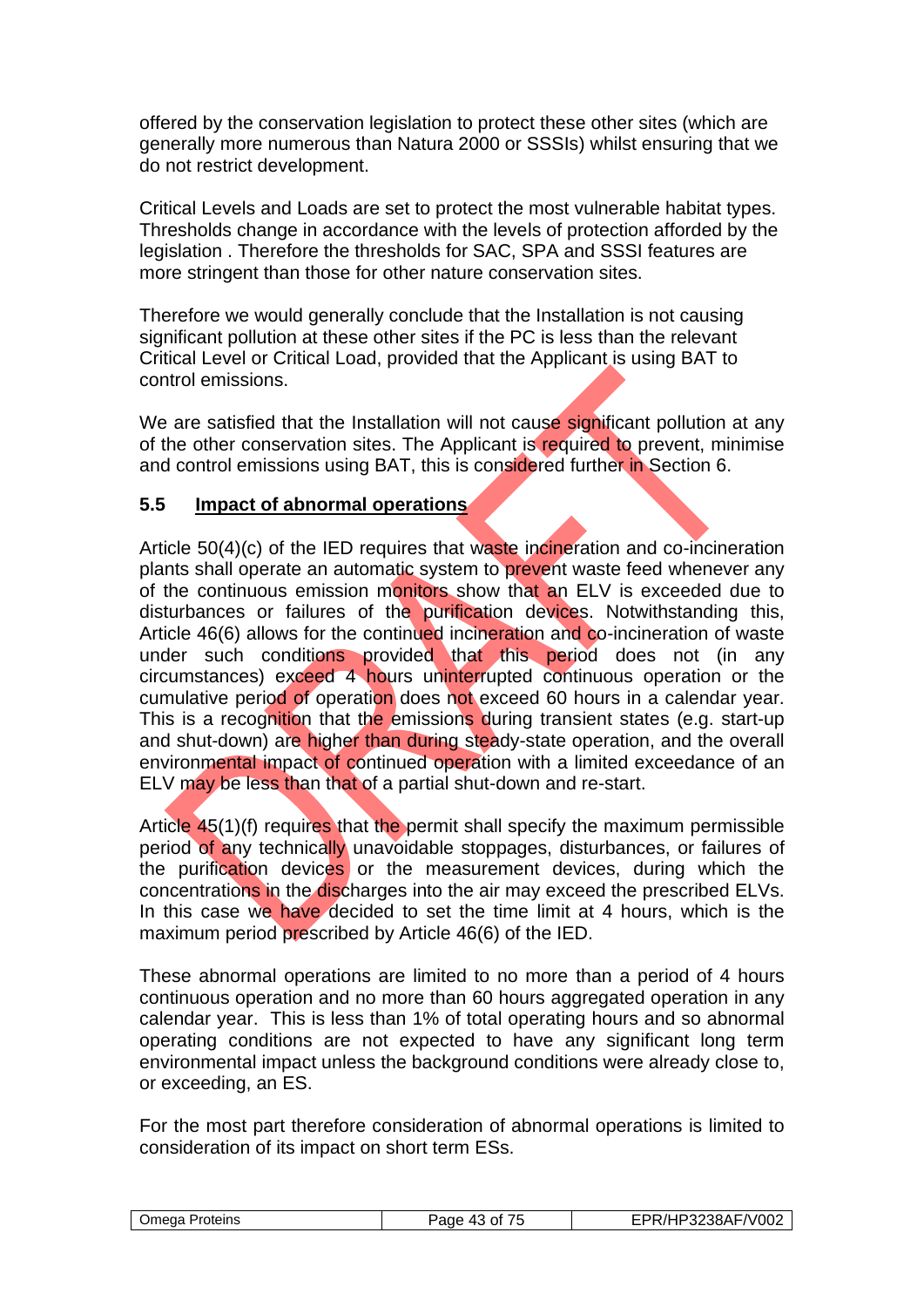This is a worst case scenario in that these abnormal conditions include a number of different equipment failures, not all of which will necessarily result in an adverse impact on the environment (e.g. a failure of a monitoring instrument does not necessarily mean that the incinerator or abatement plant is malfunctioning). This analysis assumes that any failure of any equipment results in all the negative impacts set out above occurring simultaneously.

We are therefore satisfied that it is not necessary to further constrain the conditions and duration of the periods of abnormal operation beyond those permitted under Chapter IV of the IED.

We have not assessed the impact of abnormal operations against long term ESs for the reasons set out above.

# **5.6 Odour Impacts**

The Applicant also undertook modelling of the odour emissions from the thermal oxidisers.

We undertook a full audit of the assessment and agreed with the methodology and the conclusions.

The conclusions of the model states that *"odour concentrations at sensitive receptors from the proposed TO plant, and from combined emissions with the back-up TO also in operation, would be well below the most stringent odour benchmark."* 

The model has assumed solid biomass as the fuel choice, to provide more conservative modelled emissions.

In addition to modelling gridded receptors, the Applicant made predictions at multiple sensitive receptors located near the facility.

We have checked the locations of these receptors and we are satisfied that they are likely to be reasonably representative of a worst-case odour impact.

Whilst the Applicant has used an odour benchmark of 3 ouE/ $m<sup>3</sup>$  at the nearest receptor on a 98th percentile basis, the model demonstrates that the site would also not likely exceed the most stringent benchmark of 1.5 ouE/m<sup>3</sup>

Historically, the site is a significant source of odour from point source and fugitive emissions by the nature of the activities undertaken at the installation. The site is in close proximity to human receptors and is a known source of odour complaints.

Our approach is that BAT requirements embed the hierarchy of preventing, minimising, and capturing and treating odours to ensure the operator takes all reasonable steps to minimise the risk of odour pollution. The application of BAT and the implementation of a robust management system and Odour

|  | Omega Proteins | $ -$<br>Page<br>Ωt<br>44 | $\neg$ V002<br><sup>→</sup> 3238AF៸៶ |
|--|----------------|--------------------------|--------------------------------------|
|--|----------------|--------------------------|--------------------------------------|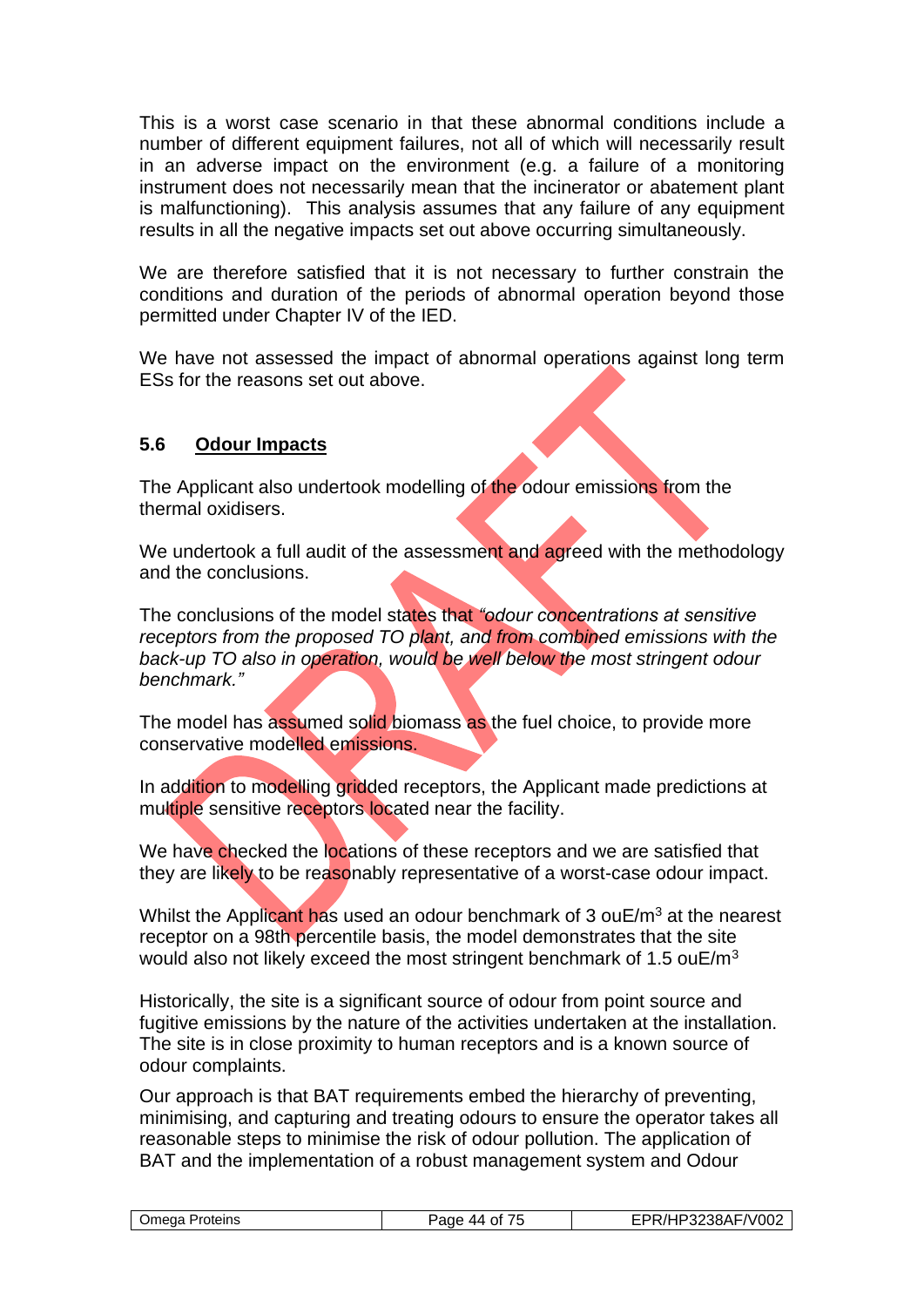Management Plan (OMP) ensures that the risks are minimised as far as reasonably practicable.

The use of thermal oxidation at rendering facilities is a proven technique. The installation of new thermal oxidation plant at this site will provide additional capacity, and should improve odour destruction efficiency, in order to improve the overall odour impacts from the site.

The application also includes the installation of dedicated wet scrubbers to the blood lines, to provide additional capacity to the odour abatement systems to minimise the impacts.

Based upon the information in the application we are satisfied that the appropriate measures will be in place.

# **5.7 Noise and vibration impacts**

The Application contained a noise impact assessment which identified local noise-sensitive receptors and potential sources of noise at the proposed plant. Measurements were taken of the prevailing ambient noise levels to produce a baseline noise survey and an assessment was carried out in accordance with BS 4142:2014 to compare the predicted plant rating noise levels with the established background levels.

We undertook a full audit of the assessment and agreed with the methodology and the conclusions.

The assessment concludes that the proposal in scope for this variation will not significantly increase the predicted noise impact, and that the key operational measures are in place.

However, the site as a whole has the potential for an adverse impact (but not significantly adverse) on very nearby receptors. In accordance with the Noise Policy Statement for England, this requires the Operator to ensure they are using Best Available Techniques to prevent or where that is not practicable to minimise noise and vibration and to prevent pollution from noise and vibration outside the site.

The latter section of extant improvement condition IC26 requires the Operator to undertake further investigations following the outcome of a BS4142 assessment, to ensure any dominant sources of noise have the appropriate mitigation measures in place.

| Omega Proteins | .<br>Page 45 of<br>$\overline{\phantom{a}}$ | EPR/HP3238AF/V002 |
|----------------|---------------------------------------------|-------------------|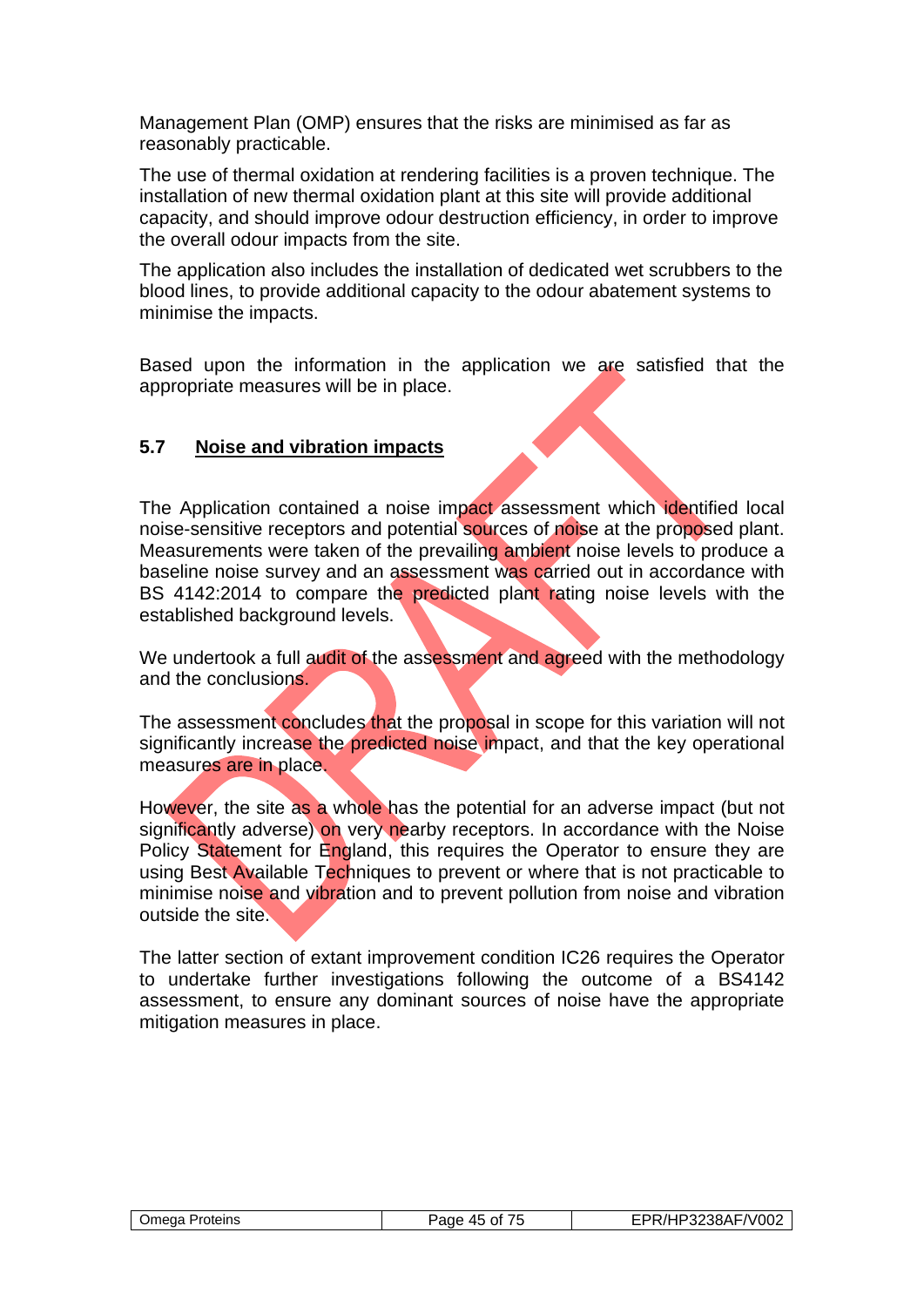# **6. Application of Best Available Techniques**

# 6.1 Scope of Consideration

In this section, we explain how we have determined whether the Applicant's proposals are the BAT for this Installation.

- The first issue we address is the fundamental choice of incineration technology. There are a number of alternatives, and the Applicant has explained why it has chosen one particular kind for this Installation.
- We then consider the control measures for the emissions.
- We also have to consider the combustion efficiency and energy utilisation of different design options for the Installation, which are relevant considerations in the determination of BAT for the Installation, including the GWP of the different options.
- Finally, the prevention and minimisation of Persistent Organic Pollutants (POPs) must be considered, as we explain below.

Chapter IV of the IED specifies a set of maximum ELVs. Although these limits are designed to be stringent, and to provide a high level of environmental protection, they do not necessarily reflect what can be achieved by new plant. Article 14(3) of the IED says that BAT-C shall be the reference for setting the permit conditions, so it may be possible and desirable to achieve emissions below the limits referenced in Chapter IV. The BAT-C were published on 03/12/2019.

Even if the Chapter IV limits are appropriate, operational controls can complement the emission limits and should generally result in emissions below the maximum allowed; whilst the limits themselves provide headroom to allow for unavoidable process fluctuations. Actual emissions are therefore almost certain to be below emission limits in practice, because any Operator that sought to operate its installation continually at the maximum permitted limits would almost inevitably breach those limits regularly, simply by virtue of normal fluctuations in plant performance, resulting in enforcement action (including potentially prosecution) being taken. Assessments based on, say, Chapter IV limits are therefore "worst-case" scenarios.

Should the Installation, once in operation, emit at rates significantly below the limits included in the Permit, we will consider tightening ELVs appropriately. We are, however, satisfied that emissions at the permitted limits would ensure a high level of protection for human health and the environment in any event.

| Proteins<br>Jmeaa | .<br>≙רובי<br>46<br>Ωt<br>, , | $\sqrt{00}$<br>∴י∟מ2יתי<br>∠oo∧r<br>ΩZ |
|-------------------|-------------------------------|----------------------------------------|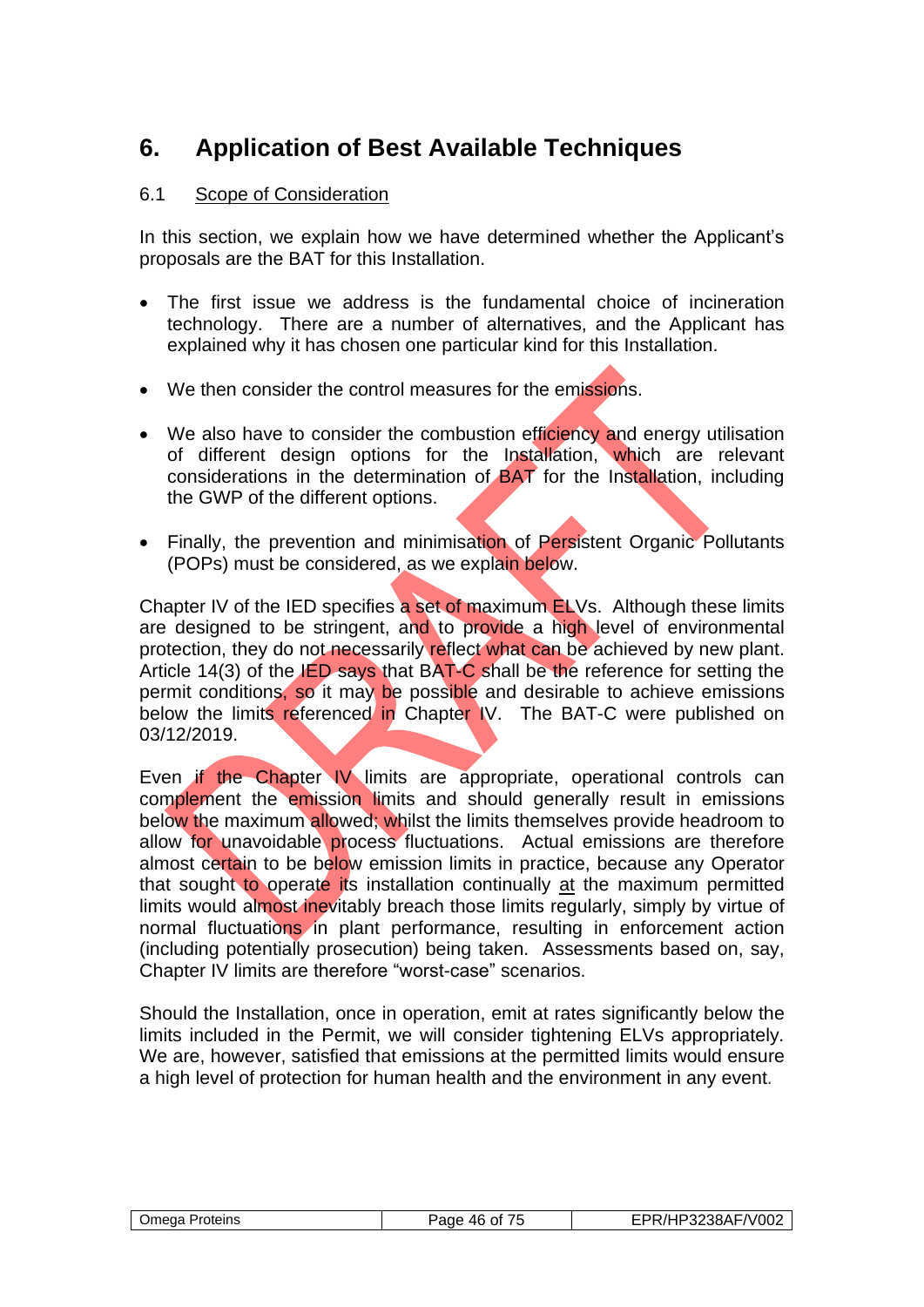# 6.1.1 Consideration of Furnace Type

The prime function of the furnace is to achieve maximum combustion of the waste. Chapter IV of the IED requires that the plant (furnace in this context) should be designed to deliver its requirements.

The main requirements of Chapter IV in relation to the choice of a furnace are compliance with air emission limits for CO and TOC and achieving a low TOC/Loss On Ignition (LOI) level in the bottom ash.

Overall, any of the furnace technologies identified in BREF would be considered as BAT provided the Applicant has justified it in terms of:

- nature/physical state of the waste and its variability
- proposed plant throughput which may affect the number of incineration lines
- preference and experience of chosen technology including plant availability
- nature and quantity/quality of residues produced.
- emissions to air usually  $NOX$  as the furnace choice could have an effect on the amount of unabated NOx produced
- energy consumption whole plant, waste preparation, effect on GWP
- Need, if any, for further processing of residues to comply with TOC
- **Cost**

The Applicant has proposed to use a furnace technology comprising rotary kiln which is identified as being considered BAT in the BREF for this type of waste feed and throughput.

#### 6.2 BAT and emissions control

The prime function of flue gas treatment is to reduce the concentration of pollutants in the exhaust gas as far as practicable. The techniques which are described as BAT individually are targeted to remove specific pollutants, but the BREF notes that there is benefit from considering the Flue Gas Cleaning (FGC) System as a whole unit. Individual units often interact, providing a primary abatement for some pollutants and an additional effect on others.

The BREF lists the general factors requiring consideration when selecting FGC systems as:

- type of waste, its composition and variation
- type of combustion process, and its size
- flue-gas flow and temperature
- flue-gas content, including magnitude and rate of composition fluctuations
- target emission limit values
- restrictions on discharge of aqueous effluents
- plume visibility requirements
- land and space availability
- availability and cost of outlets for residues accumulated/recovered

| P3238AF/V002<br>.<br>Jmeaa<br>Proteins<br>⊃aαe<br>Ωt<br>$\sqrt{ }$ |
|--------------------------------------------------------------------|
|--------------------------------------------------------------------|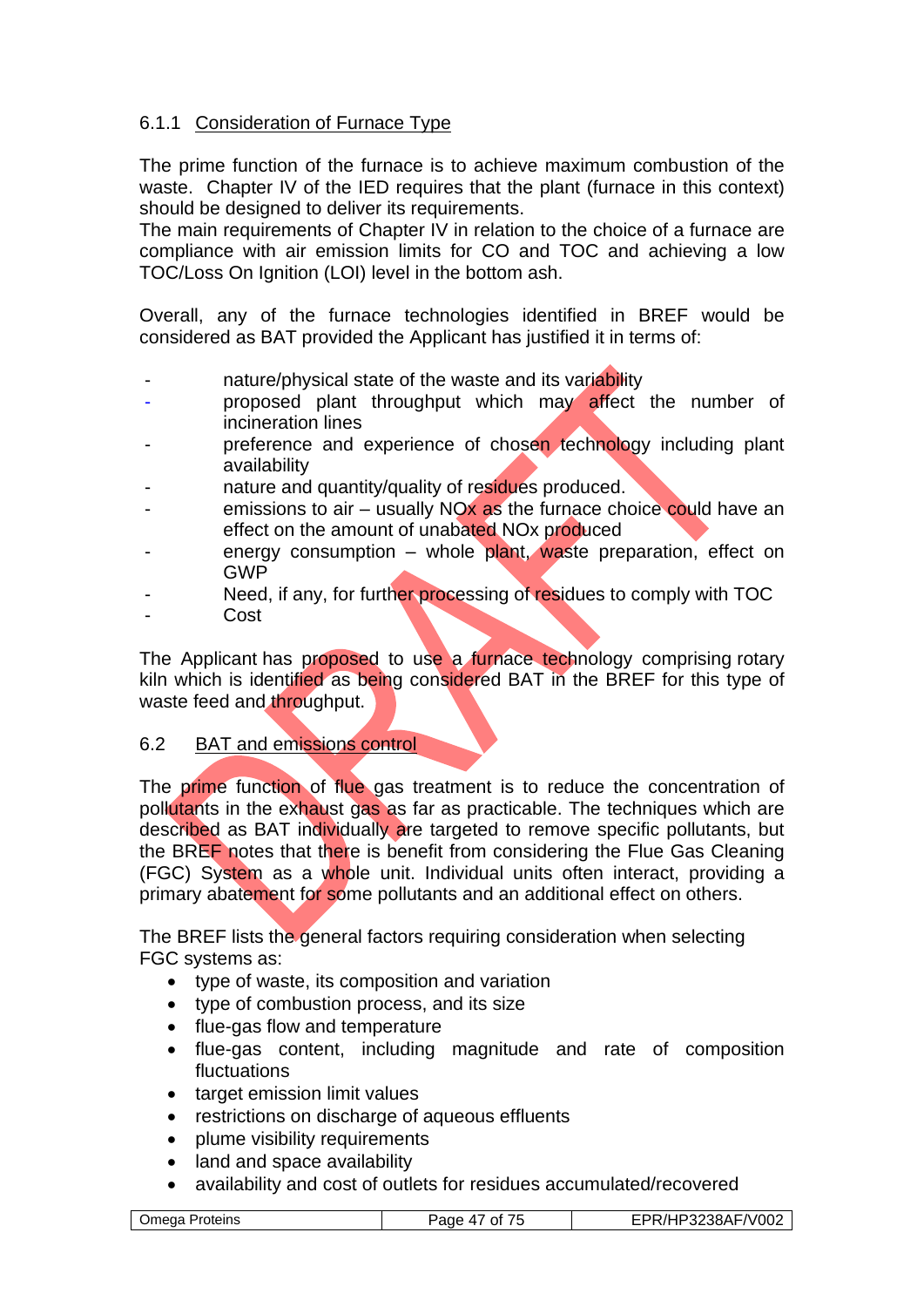- compatibility with any existing process components (existing plants)
- availability and cost of water and other reagents
- energy supply possibilities (e.g. supply of heat from condensing scrubbers)
- reduction of emissions by primary methods
- noise
- arrangement of different flue-gas cleaning devices if possible with decreasing flue-gas temperatures from boiler to stack

Taking these factors into account the TGN points to a range of technologies being BAT subject to circumstances of the Installation.

In this case, the proposal includes the following FGC systems:

- A reactor, in which is mixed activated carbon and sodium bicarbonate for neutralization of the gases.
- A bag filter to remove particulates

#### Boiler Design

The Applicant has demonstrated BAT by installing a boiler which vaporises water using the high temperature of the gases. This steam is used for the production processes, together with an economizer, that pre-heats the vapor fumes before the kiln.

The system also includes two multicyclones, which in addition to pre-heating the combustion air, also clean the gases of ashes and particles.

#### 6.2.1 Particulate Matter

The Applicant proposes to use fabric bag filters for the abatement of particulate matter. Fabric filters provide reliable abatement of particulate matter to below 7.5 mg/m<sup>3</sup> and are BAT for most installations.

Emissions of particulate matter have been previously screened out as insignificant, and so we agree that the Applicant's proposed technique is BAT for the installation.

#### 6.2.2 Oxides of Nitrogen

Emissions of NOx have been previously screened out as unlikely to give rise to significant pollution, and so we agree that the Applicant's proposed technique is BAT for the installation.

#### 6.2.3 Acid Gases, SOx, HCl and HF

The Applicant proposes to implement use of low sulphur fuels for start up and auxiliary burners, this will reduce  $SO<sub>x</sub>$  at source.

| $\sqrt{-1002}$<br>.∟∆ו?ר<br>)meda<br>Proteins<br>aae?<br>10.<br>Ωt<br>٠.<br>. .<br><b>40</b><br>ורטטב<br>.<br>. . |
|-------------------------------------------------------------------------------------------------------------------|
|-------------------------------------------------------------------------------------------------------------------|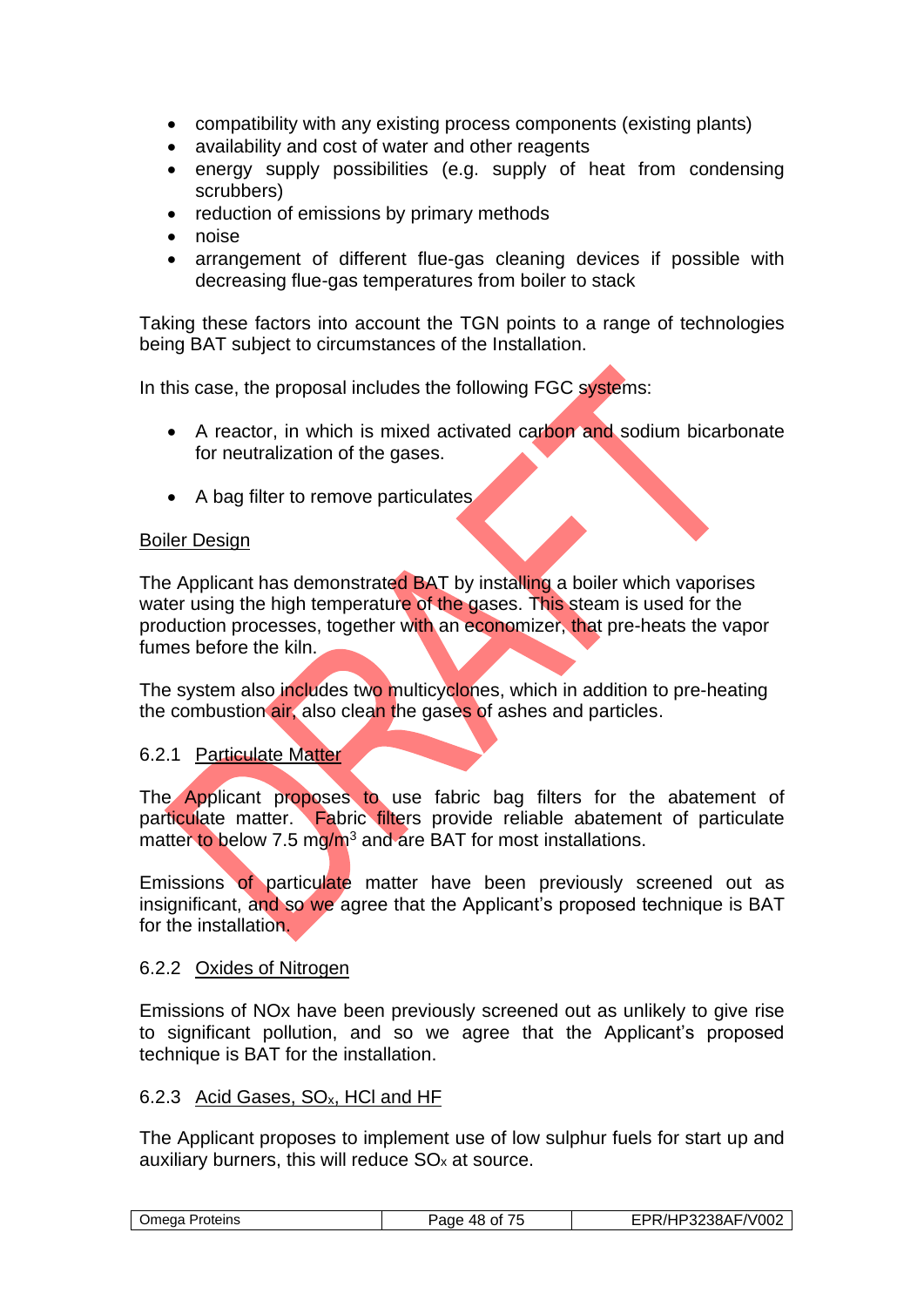The Applicant has justified its choice of gas/tallow as the support fuel and we are satisfied that we can agree with that justification/assessment.

Management of wastes will also ensure that the risks are minimised.

In terms of abatement, the Applicant proposes to use an automated dosage system with sodium bicarbonate as reagent. We are satisfied that this is BAT.

# 6.2.4 CO and VOCs

The prevention and minimisation of emissions of CO and VOCs is through the optimisation of combustion controls, where all measures will increase the oxidation of these species.

| Carbon monoxide and volatile organic compounds (VOCs) |                                                                          |                      |                                                         |                                                           |  |
|-------------------------------------------------------|--------------------------------------------------------------------------|----------------------|---------------------------------------------------------|-----------------------------------------------------------|--|
| <b>Technique</b>                                      | <b>Advantages</b>                                                        | <b>Disadvantages</b> | <b>Optimisation</b>                                     | <b>Defined</b><br>as<br><b>BAT in BREF</b><br>or TGN for: |  |
| <b>Optimise</b><br>combustion<br>control              | All<br>measures<br>will<br>increase<br>oxidation<br>οf<br>these species. |                      | in<br>Covered<br>section<br>on.<br>furnace<br>selection | <b>All plants</b>                                         |  |

# 6.2.5 Dioxins and furans (and other POPs)

| <b>Dioxins and furans</b>                                                           |                                                                                                                                   |                                                                                 |                                                                                          |                                                                                                                                                             |
|-------------------------------------------------------------------------------------|-----------------------------------------------------------------------------------------------------------------------------------|---------------------------------------------------------------------------------|------------------------------------------------------------------------------------------|-------------------------------------------------------------------------------------------------------------------------------------------------------------|
| <b>Technique</b>                                                                    | <b>Advantages</b>                                                                                                                 | <b>Disadvantages</b>                                                            | <b>Optimisation</b>                                                                      | <b>Defined</b><br>as<br><b>BAT in BREF</b><br>or TGN for:                                                                                                   |
| <b>Optimise</b><br>combustion<br>control<br>de<br><b>Avoid</b><br>novo<br>synthesis | <b>All</b><br>measures.<br>will <sup>\</sup><br>increase<br>oxidation<br>Ωf<br>these species.                                     |                                                                                 | Covered<br>in<br>section<br>on<br>furnace<br>selection<br>Covered<br>in<br>boiler design | All plants<br>All plant                                                                                                                                     |
| <b>Effective</b><br><b>Particulate</b><br>matter<br>removal                         |                                                                                                                                   |                                                                                 | Covered<br>in<br>section<br>on<br>particulate<br>matter                                  | All plant                                                                                                                                                   |
| <b>Activated</b><br><b>Carbon</b><br>injection                                      | Can<br>be<br>combined<br>with<br>acid<br>gas<br>absorber or fed<br>separately.<br><b>Metallic</b><br>mercury is also<br>absorbed. | Combined feed<br>rate<br>usually<br>controlled<br>by<br>acid<br>gas<br>content. |                                                                                          | All plant.<br>Separate feed<br>normally<br><b>BAT</b><br>unless feed is<br>constant<br>and<br>acid<br>gas<br>also<br>control<br>controls dioxin<br>release. |
| Catalytic filter<br>bags                                                            | High<br>destruction<br>efficiency                                                                                                 | Does<br>not<br>remove<br>mercury.                                               |                                                                                          |                                                                                                                                                             |
| Omega Proteins                                                                      |                                                                                                                                   | Page 49 of 75                                                                   |                                                                                          | EPR/HP3238AF/V002                                                                                                                                           |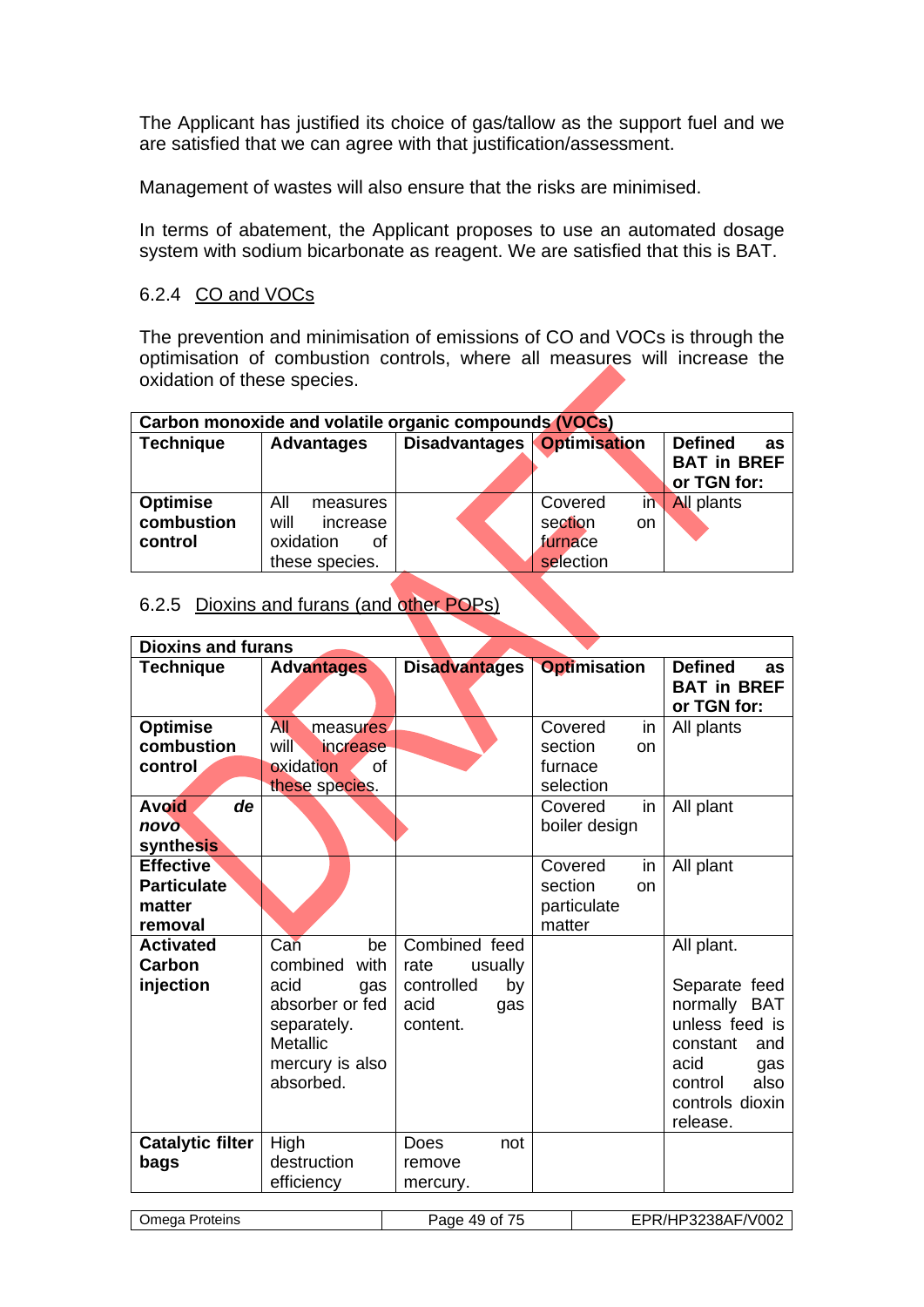|  | Higher    | cost   |  |
|--|-----------|--------|--|
|  | than      | non-   |  |
|  | catalytic | filter |  |
|  | bags      |        |  |

The prevention and minimisation of emissions of dioxins and furans is achieved through:

- optimisation of combustion control including the maintenance of permit conditions on combustion temperature and residence time;
- avoidance of de novo synthesis, which has been covered in the consideration of boiler design;
- the effective removal of particulate matter, which has been considered in Section 6.2.1 above;
- injection of activated carbon. This can be combined with the acid gas reagent or dosed separately. Where the feed is combined, the combined feed rate will be controlled by the acid gas concentration in the exhaust. Effective control of acid gas emissions also assists in the control of dioxin releases.

#### 6.2.6 Metals

| <b>Metals</b>       |                          |                      |                      |                        |
|---------------------|--------------------------|----------------------|----------------------|------------------------|
| <b>Technique</b>    | <b>Advantages</b>        | <b>Disadvantages</b> | <b>Optimisation</b>  | <b>Defined</b><br>as   |
|                     |                          |                      |                      | <b>BAT in BREF</b>     |
|                     |                          |                      |                      | or TGN for:            |
| <b>Effective</b>    |                          |                      | <b>Covered</b><br>in | All plant              |
| <b>Particulate</b>  |                          |                      | section<br>on        |                        |
| matter              |                          |                      | particulate          |                        |
| removal             |                          |                      | matter               |                        |
| <b>Activated</b>    | Can<br>be <sup>.</sup>   | <b>Combined</b> feed |                      | All plant.             |
| Carbon              | combined<br>with         | rate<br>usually      |                      |                        |
| injection<br>for    | acid<br>gas              | controlled<br>by     |                      | Separate feed          |
| mercury             | absorber or fed          | acid<br>gas          |                      | normally<br><b>BAT</b> |
| recovery            | separately.              | content.             |                      | unless feed is         |
|                     |                          |                      |                      | constant<br>and        |
|                     | Can<br>be                |                      |                      | acid<br>gas            |
|                     | impregnated              |                      |                      | also<br>control        |
|                     | with<br>bromine          |                      |                      | controls dioxin        |
|                     | or sulphur to<br>enhance |                      |                      | release.               |
|                     | for                      |                      |                      |                        |
|                     | reactivity,<br>during    |                      |                      |                        |
|                     | use                      |                      |                      |                        |
|                     | peak<br>emissions.       |                      |                      |                        |
| <b>Fixed</b>        | Mainly<br>for            |                      |                      | Limited                |
| or<br>moving<br>bed | mercury<br>and           |                      |                      | applicability          |
| adsorption          | other<br>metals,         |                      |                      | due<br>to              |
|                     | well<br>as<br>as         |                      |                      | pressure drop          |
|                     | organic                  |                      |                      |                        |
|                     | compounds                |                      |                      |                        |
| <b>Boiler</b>       | Injection during         | Consumption of       |                      | suitable<br><b>Not</b> |
| bromine             | mercury                  | aqueous              |                      | for pyrolysis or       |
| injection           | peaks.                   | bromine.<br>Can      |                      | gasification.          |
|                     |                          |                      |                      |                        |
| Omega Proteins      |                          | Page 50 of 75        |                      | EPR/HP3238AF/V002      |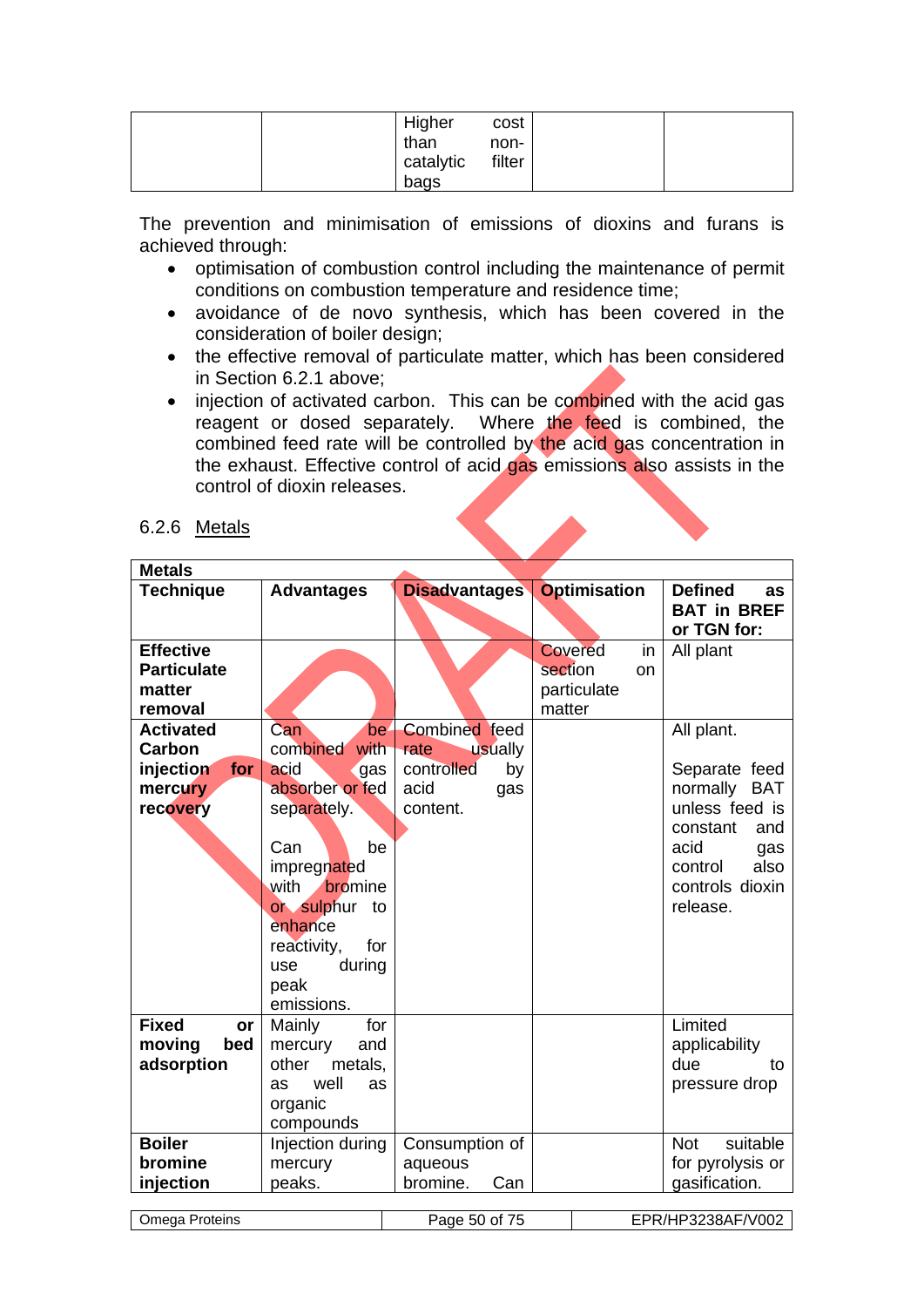| Oxidation  | of | lead<br>to                | Can deal with |
|------------|----|---------------------------|---------------|
| mercury    |    | formation<br>οf           | mercury       |
| leading    | to | polybrominated            | peaks.        |
| improved   |    | dioxins.<br>Can           |               |
| removal    | in | damage<br>bag             |               |
| downstream |    | <b>Effects</b><br>filter. |               |
| removal    |    | can be limited            |               |
| method.    |    | use is restricted         |               |
|            |    | to dealing with           |               |
|            |    | peak emissions            |               |

The prevention and minimisation of metal emissions is achieved through the effective removal of particulate matter, and this has been considered in Section 6.2.1 above.

Unlike other metals however, mercury if present will be in the vapour phase. BAT for mercury removal is one or a combination of the techniques listed in the Table above.

Although the concentrations of metals are likely to be negligible, based on the fuel types; the Applicant has proposed dosing of activated carbon into the exhaust gas stream. This can be combined with the acid gas reagent or dosed separately. Where the feed is combined, the combined feed rate will be controlled by the acid gas concentration in the exhaust, on an automated basis.

#### 6.3 BAT and GWP

This section summarises the assessment of greenhouse gas impacts which has been made in the determination of the Application. Emissions of carbon dioxide (CO2) and other greenhouse gases differ from those of other pollutants in that, except at gross levels, they have no localised environmental impact. Their impact is at a global level and in terms of climate change. Nonetheless, CO<sub>2</sub> is clearly a pollutant for IED purposes.

The principal greenhouse gas emitted is  $CO<sub>2</sub>$ , but the plant also emits small amounts of  $N_2O$  arising from the operation of secondary  $NO<sub>x</sub>$  abatement. N<sub>2</sub>O has a global warming potential 310 times that of  $CO<sub>2</sub>$ . The Applicant will therefore be required to optimise the performance of the secondary  $NO<sub>x</sub>$ abatement system to ensure its GWP impact is minimised.

The major source of greenhouse gas emissions from the installation is however  $CO<sub>2</sub>$  from the combustion of waste. There will also be  $CO<sub>2</sub>$ emissions from the burning of support fuels at start up, shut down and should it be necessary to maintain combustion temperatures. BAT for greenhouse gas emissions is to maximise energy recovery and efficiency.

The electricity that is generated by the Installation will displace emissions of CO<sup>2</sup> elsewhere in the UK, as virgin fossil fuels will not be burnt to create the same electricity.

| Omega Proteins | Page 51 of | EPR/HP3238AF/V002 |
|----------------|------------|-------------------|
|----------------|------------|-------------------|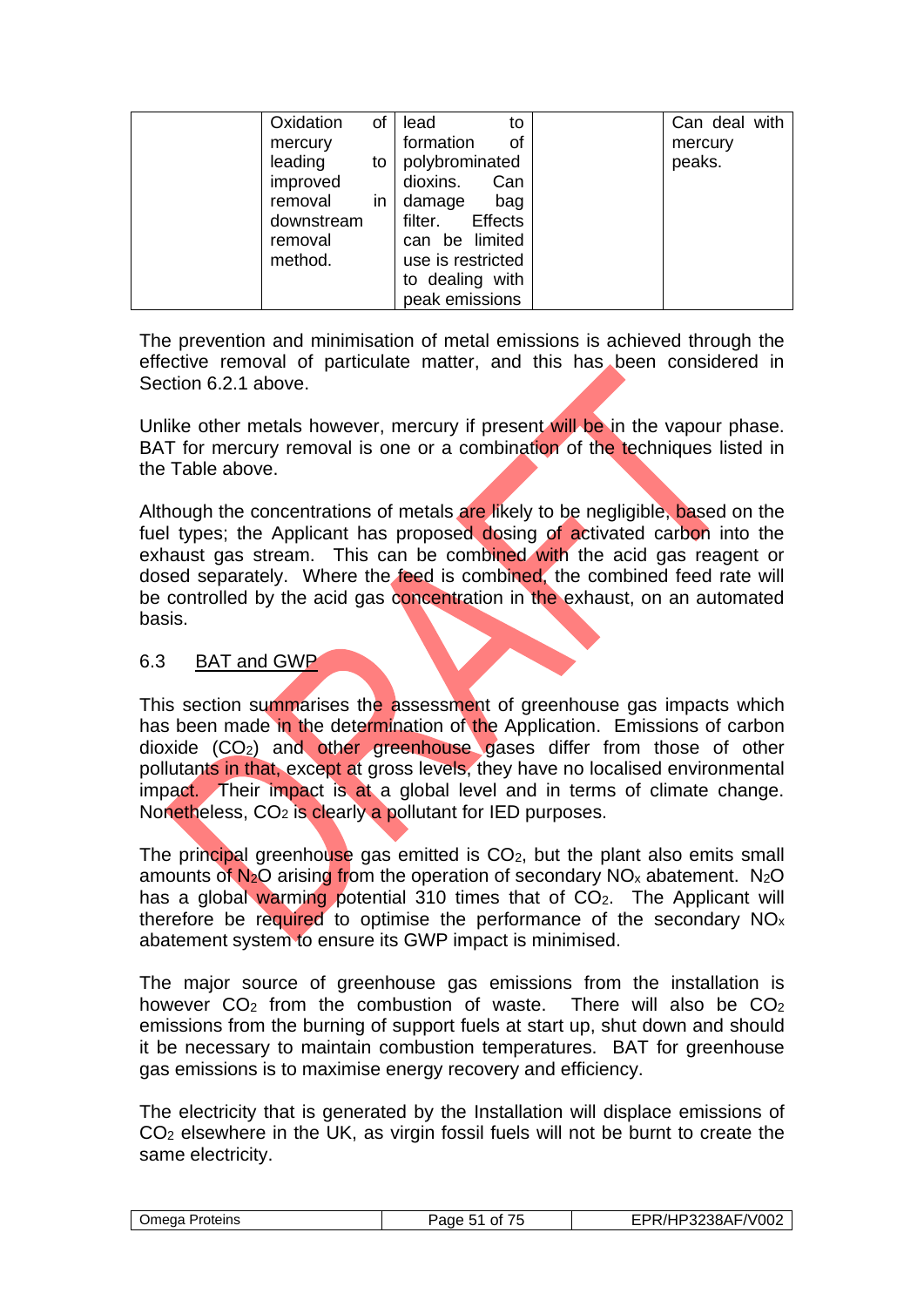The Installation is not subject to the Greenhouse Gas Emissions Trading Scheme Regulations 2012 therefore it is a requirement of the IED to investigate how emissions of greenhouse gases emitted from the Installation might be prevented or minimised.

Factors influencing GWP and  $CO<sub>2</sub>$  emissions from the Installation are:

On the debit side

- $\bullet$  CO<sub>2</sub> emissions from the burning of the waste;
- CO<sub>2</sub> emissions from burning auxiliary or supplementary fuels;
- CO<sub>2</sub> emissions associated with electrical energy used:
- N<sub>2</sub>O from the de-NO<sub>x</sub> process.

On the credit side

• CO<sub>2</sub> saved from the export of electricity to the public supply by displacement of burning of virgin fuels;

The GWP of the plant will be dominated by the emissions of carbon dioxide that will be released as a result of waste combustion. This is a constant for all options considered in the BAT assessment. Any differences in the GWP of the options in the BAT appraisal will therefore arise from small differences in energy recovery and in the amount of N<sub>2</sub>O emitted.

Taking all these factors into account, the Operator's assessment shows their preferred option is best in terms of GWP.

#### 6.4 Other Emissions to the Environment

6.4.1 Emissions to water

There are no proposed changes to the emissions to water as a result of the Application.

#### 6.4.2 Emissions to sewer

There are no proposed significant changes to the emissions to sewer as a result of the Application.

#### 6.4.3 Fugitive emissions

The IED specifies that plants must be able to demonstrate that the plant is designed in such a way as to prevent the unauthorised and accidental release of polluting substances into soil, surface water and groundwater. In addition storage requirements for waste and for contaminated water under Article 46(5) of the IED must be arranged.

Based upon the information in the Application we are satisfied that appropriate measures will be in place to prevent and /or minimise fugitive emissions.

| F/V002<br>$\epsilon =$<br>∍3238AF<br>⊃meɑa l<br>Proteins<br>aae?<br>Ωt<br>٠.<br>. .<br>32 |
|-------------------------------------------------------------------------------------------|
|-------------------------------------------------------------------------------------------|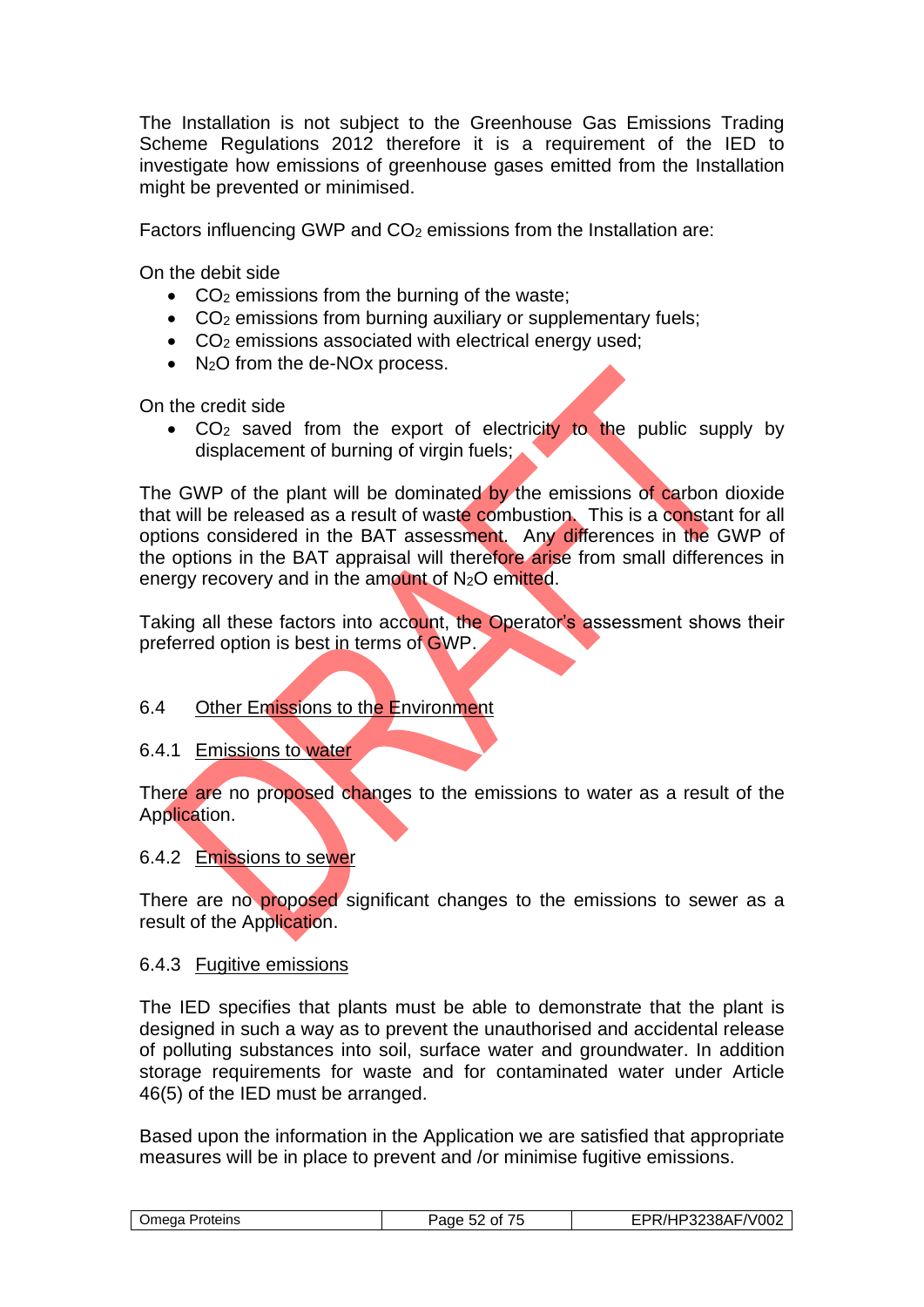# 6.5 Setting ELVs and other Permit conditions

# 6.5.1 Translating BAT into Permit conditions

Article 14(3) of the IED states that BAT-C shall be the reference for permit conditions. Article 15(3) further requires that under normal operating conditions; emissions do not exceed the emission levels associated with the best available techniques as laid down in the decisions on BAT-C.

BAT-C for waste incineration or co-incineration were published on 03/12/2019.

Below we consider whether, for those emissions not screened out as insignificant, different conditions are required as a result of consideration of local or other factors, so that no significant pollution is caused (Article 11(c)) or to comply with Environmental Quality Standards (EQS) (Article 18).

(i) Local factors

We are satisfied that all relevant BAT standards are sufficient and there are no local factors which require additional measures.

(ii) National and European ESs

We are satisfied that all relevant BAT standards are sufficient and Article 18 does not require any additional measures to meet an ES.

(iii) Global Warming

CO<sub>2</sub> is an inevitable product of the combustion of waste. The amount of CO<sub>2</sub> emitted will be essentially determined by the quantity and characteristics of waste being incinerated, which are already subject to conditions in the Permit. It is therefore inappropriate to set an ELV for  $CO<sub>2</sub>$ , which could do no more than recognise what is going to be emitted. The gas is not therefore targeted as a key pollutant under Annex II of the IED, which lists the main polluting substances that are to be considered when setting ELVs in Permits.

We have therefore considered setting equivalent parameters, or technical measures, for CO2. However, provided energy is recovered efficiently (see Section 4.3.7 above), there are no additional equivalent technical measures (beyond those relating to the quantity and characteristics of the waste) that can be imposed that do not run counter to the primary purpose of the plant, which is the recovery of energy from waste. Controls in the form of restrictions on the volume and type of waste that can be accepted at the Installation and Permit conditions relating to energy efficiency effectively apply equivalent technical measures to limit CO<sub>2</sub> emissions.

| Omega<br>∖ Proteins | Page 53 of<br>. | EPR/HP3238AF/V002 |
|---------------------|-----------------|-------------------|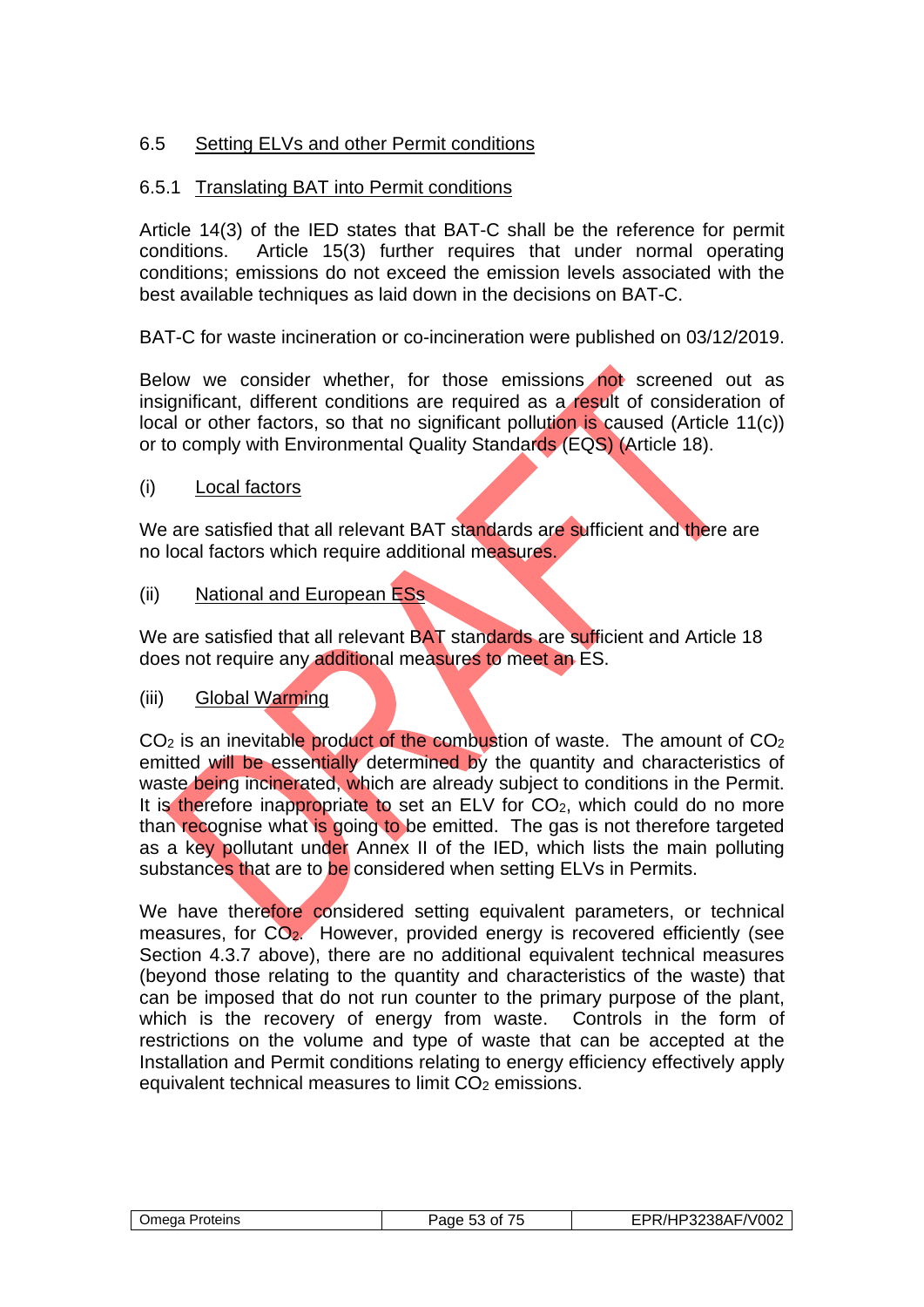## (iv) Commissioning

We have applied requirements for commissioning of the plant as Pre-Operational Conditions.

#### 6.6 Monitoring

#### 6.6.1 Monitoring during normal operations

We have decided that monitoring should be carried out for the parameters listed in Schedule 3, using the methods and to the frequencies specified in those tables. These monitoring requirements have been imposed in order to demonstrate compliance with ELVs and to enable correction of measured concentration of substances to the appropriate reference conditions, to establish data on the release of dioxin-like **PCBs and PAHs** from the incineration process, and to deliver the requirements of Chapter IV of the IED for monitoring of residues and temperature in the combustion chamber.

For emissions to air, the methods for continuous and periodic monitoring are in accordance with the Environment Agency's Guidance M2 for monitoring of stack emissions to air.

Based on the information in the Application and the requirements set in the conditions of the Permit we are satisfied that the Operator's techniques, personnel and equipment will have either our MCERTS certification or MCERTS accreditation as appropriate.

#### 6.6.2 Continuous emissions monitoring for dioxins and heavy metals

The BAT-C specify either manual extractive monitoring or long term monitoring for dioxins. For mercury either continuous or long term monitoring is specified, manual extractive monitoring is specified for other metals.

For dioxins long term monitoring does not apply if emissions are stable, and for mercury long term monitoring can be used instead of continuous if the mercury content of the waste is low and stable.

Based on the waste types and control measures proposed in the Application we expect that emissions of dioxins will be stable and that the mercury content of the waste will be low and stable. We have therefore set manual extractive monitoring in the Permit. However the Permit requires the stable and low criteria to be demonstrated through Improvement conditions IC39 and IC40, and we can require long term monitoring for dioxins and continuous monitoring for mercury if required.

| Omega Proteins | Page 54 of 75 | EPR/HP3238AF/V002 |
|----------------|---------------|-------------------|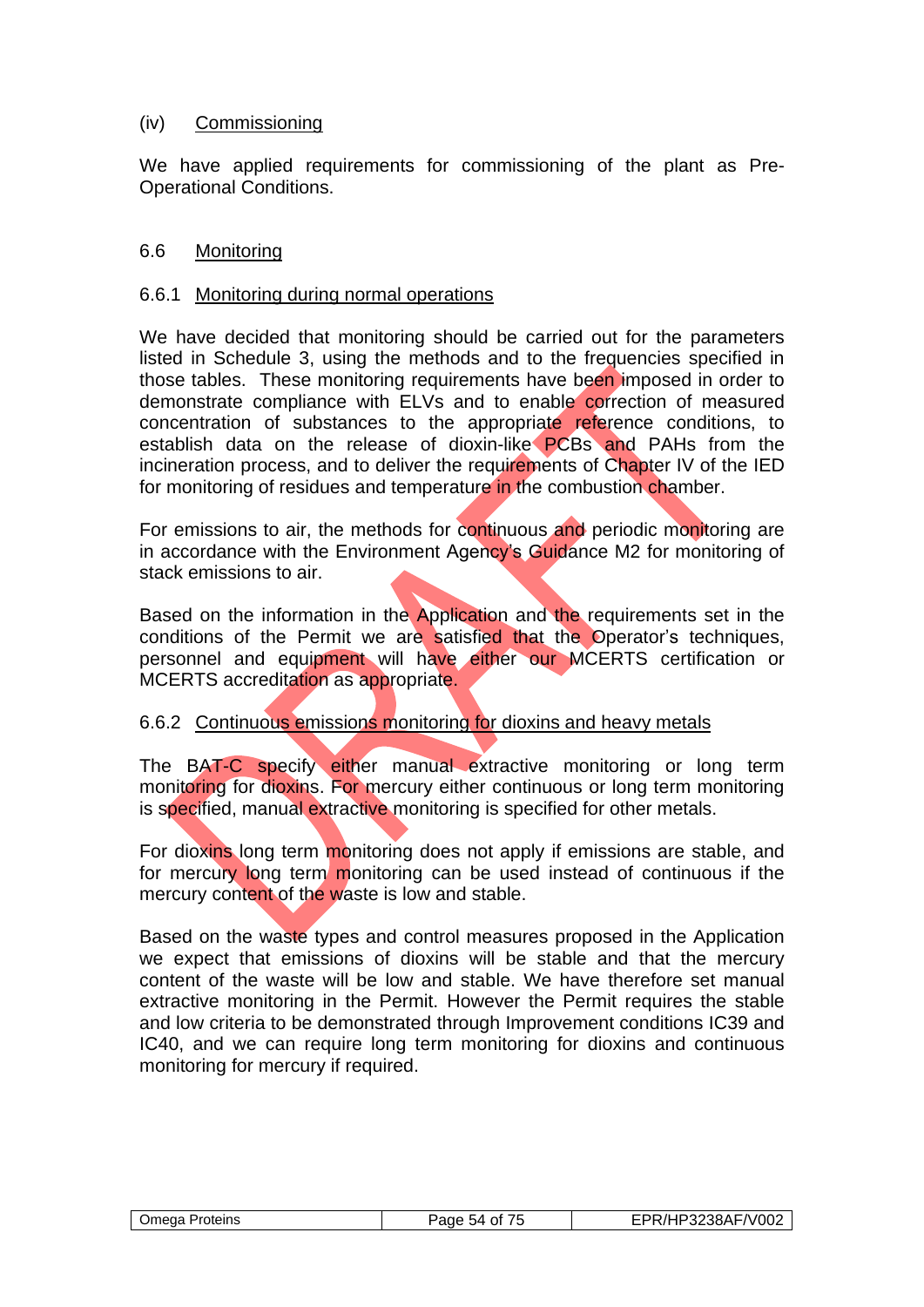# 6.7 Reporting

We have specified the reporting requirements in Schedule 5 of the Permit either to meet the reporting requirements set out in the IED, or to ensure data is reported to enable timely review by us to ensure compliance with Permit conditions and to monitor the efficiency of material use and energy recovery at the installation.

| Omega Proteins | Page 55 of | EPR/HP3238AF/V002 |
|----------------|------------|-------------------|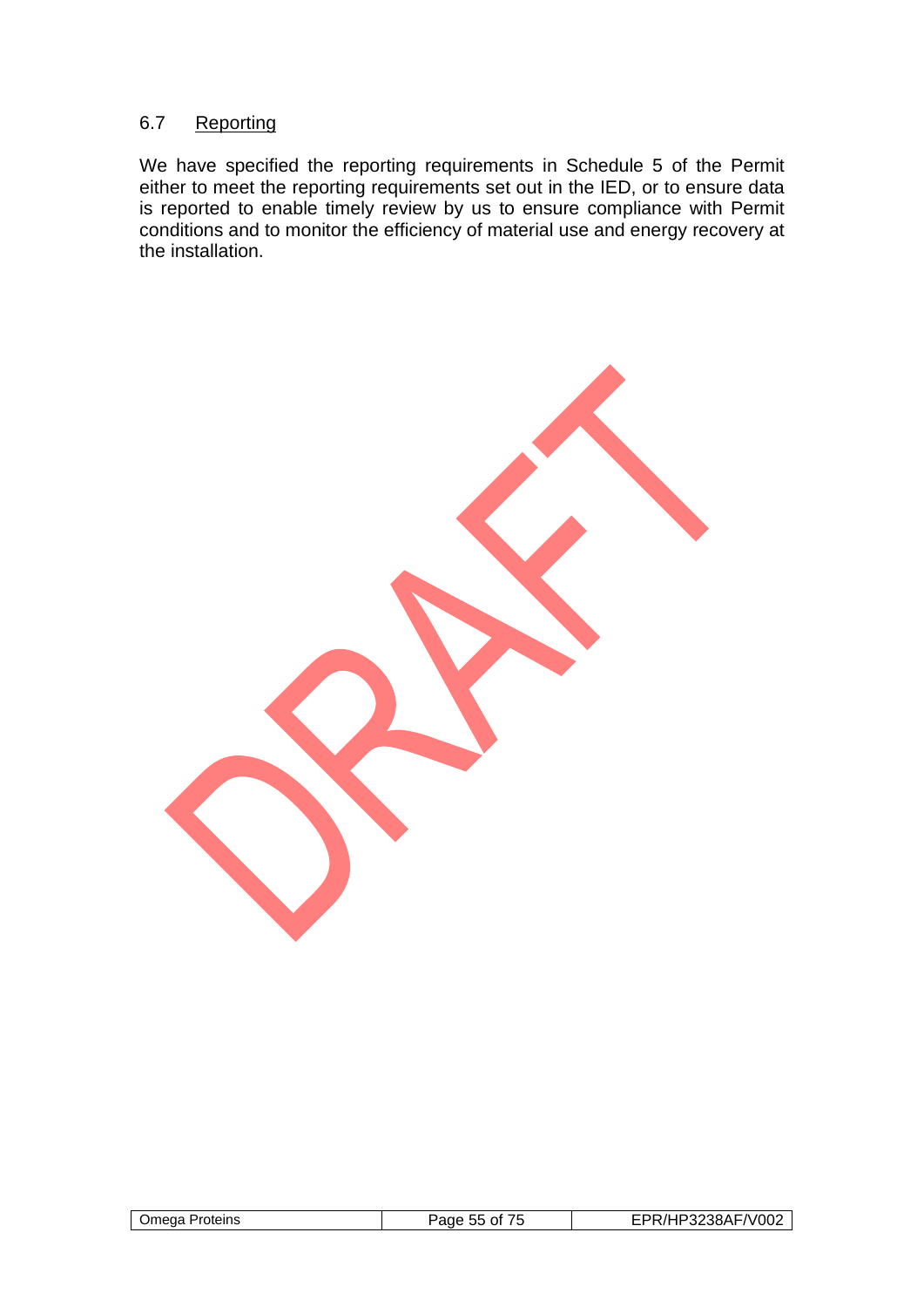# **7 Other legal requirements**

In this section we explain how we have addressed other relevant legal requirements, to the extent that we have not addressed them elsewhere in this document.

# 7.1 The EPR 2016 and related Directives

The EPR delivers the requirements of a number of European and national laws.

# 7.1.1 Schedules 1 and 7 to the EPR 2016 – **IED Directive**

We address the requirements of the IED in the body of this document above and the specific requirements of Chapter IV in Annex 1 to this document.

There is one requirement not addressed above, which is that contained in Article 5(3) IED. Article 5(3) requires that "In the case of a new installation or a substantial change where Article 4 of Directive 85/337/EC (now Directive 2011/92/EU) (the EIA Directive) applies, any relevant information obtained or conclusion arrived at pursuant to articles 5, 6 and 7 of that Directive shall be examined and used for the purposes of granting the permit."

- Article 5 of the EIA Directive relates to the obligation on developers to supply the information set out in Annex IV of the Directive when making an application for development consent.
- Article 6(1) requires Member States to ensure that the authorities likely to be concerned by a development by reason of their specific environmental responsibilities are consulted on the Environmental Statement and the request for development consent.
- Article 6(2)-6(6) makes provision for public consultation on applications for development consent.

• Article 7 relates to projects with transboundary effects and consequential obligations to consult with affected Member States.

The grant or refusal of development consent is a matter for the relevant local planning authority. Our obligation is therefore to examine and use any relevant information obtained or conclusion arrived at by the local planning authorities pursuant to those EIA Directive articles.

In determining the Application we have considered the following documents:

- The decision of the *Eden District Council Planning Authority* to grant planning permission on *03/11/2017*.
- The report and decision notice of the local planning authority accompanying the grant of planning permission.

From consideration of all the documents above, we consider that no additional or different conditions are necessary.

| ---<br><b>Jmeaa</b><br>Proteins<br>302<br>Ωt<br>.hh<br>מחב<br>าเแ<br>. . | F/V002<br>$^{\prime\prime}$<br>`^`<br>הרמרו<br>-JOH-<br>JZ. |
|--------------------------------------------------------------------------|-------------------------------------------------------------|
|--------------------------------------------------------------------------|-------------------------------------------------------------|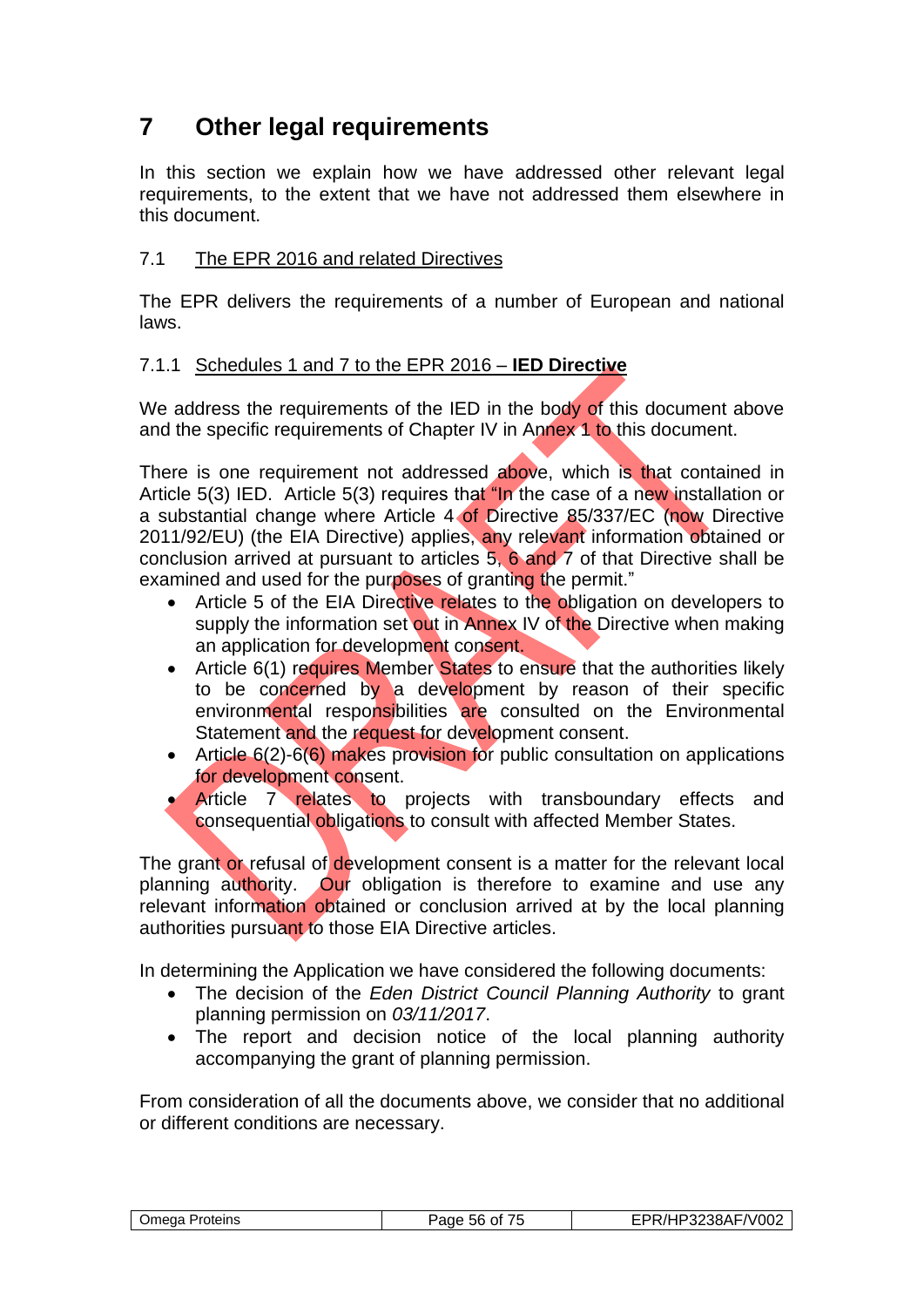We have also carried out our own consultation on the Application. The results of our consultation are described elsewhere in this decision document.

# 7.1.2 Schedule 9 to the EPR 2016 – **Waste Framework Directive**

As the Installation involves the treatment of waste, it is carrying out a *waste operation* for the purposes of the EPR 2016, and the requirements of Schedule 9 therefore apply. This means that we must exercise our functions so as to ensure implementation of certain articles of the WFD.

We must exercise our relevant functions for the purposes of ensuring that the waste hierarchy referred to in Article 4 of the WFD is applied to the generation of waste and that any waste generated is treated in accordance with Article 4 of the WFD. (See also Section 4.3.9)

The conditions of the Permit ensure that waste generation from the facility is minimised. Where the production of waste cannot be prevented it will be recovered wherever possible or otherwise disposed of in a manner that minimises its impact on the environment. This is in accordance with Article 4.

We must also exercise our relevant functions for the purposes of implementing Article 13 of the WFD; ensuring that the requirements in the second paragraph of Article 23(1) of the WFD are met; and ensuring compliance with Articles  $18(2)(b)$ ,  $18(2)(c)$ ,  $23(3)$ ,  $23(4)$  and  $35(1)$  of the WFD.

Article 13 relates to the protection of human health and the environment. These objectives are addressed elsewhere in this document.

Article 23(1) requires the Permit to specify:

- the types and quantities of waste that may be treated;
- for each type of operation permitted, the technical and any other requirements relevant to the site concerned;
- the safety and precautionary measures to be taken;
- the method to be used for each type of operation:
- such monitoring and control operations as may be necessary;
- such closure and after-care provisions as may be necessary.

These are all covered by Permit conditions.

The Permit does not allow the mixing of hazardous waste so Article 18(2) is not relevant.

We consider that the intended method of waste treatment is acceptable from the point of view of environmental protection so Article 23(3) does not apply. Energy efficiency is dealt with elsewhere in this document but we consider the conditions of the Permit ensure that the recovery of energy takes place with a high level of energy efficiency in accordance with Article 23(4).

| ---      | $ n$ $-$     |
|----------|--------------|
| )mega    | '∧∟          |
| Proteins | _∨טע         |
| $\sim$   | $\mathbf{v}$ |
| Ωt       | ירשע-        |
| מוזב     | -57          |
| аш       |              |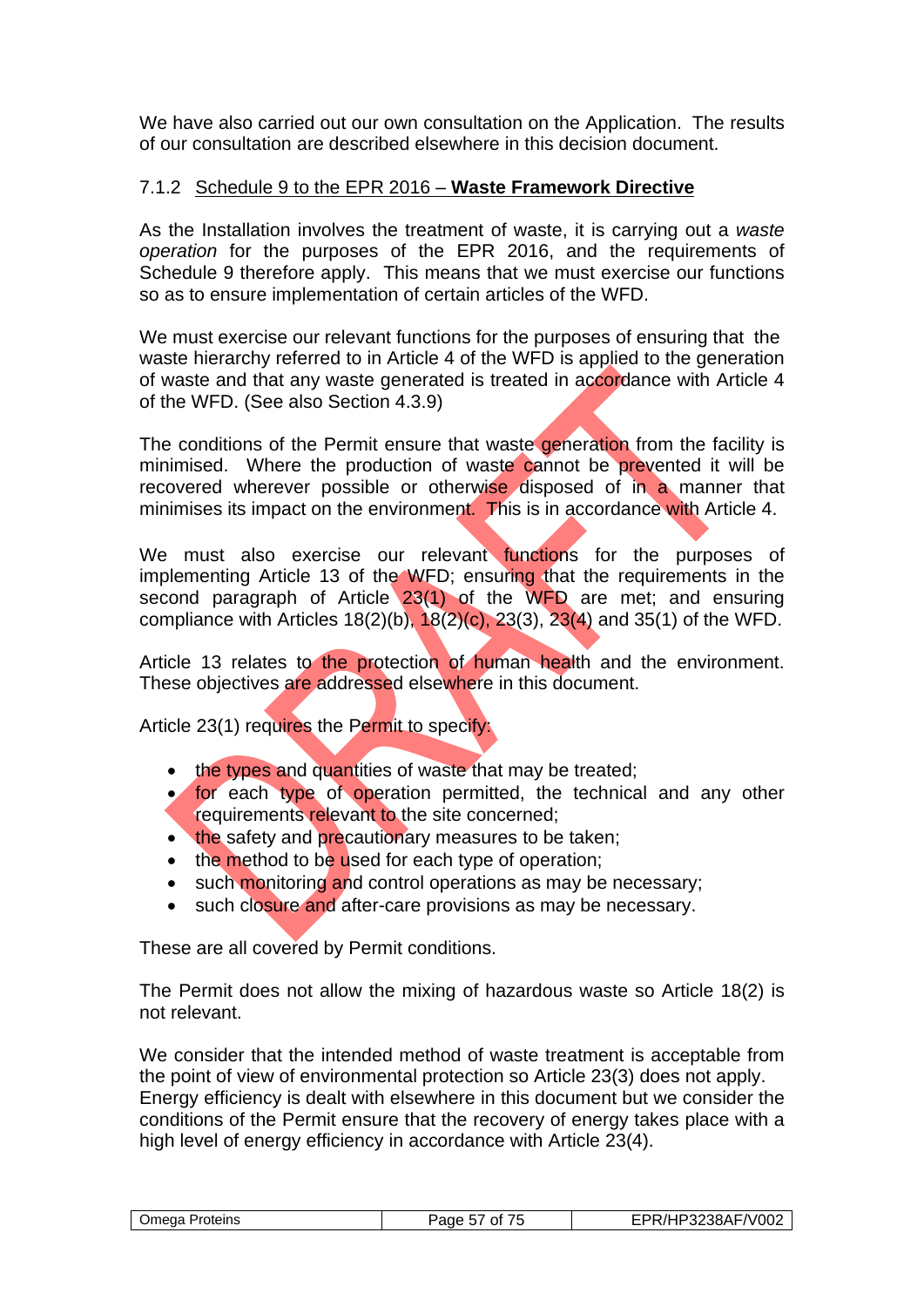Article 35(1) relates to record keeping and its requirements are delivered through Permit conditions.

## 7.1.3 Schedule 22 to the EPR 2016 – **Water Framework and Groundwater Directives**

To the extent that it might lead to a discharge of pollutants to groundwater (a "groundwater activity" under the EPR 2016), the Permit is subject to the requirements of Schedule 22, which delivers the requirements of EU Directives relating to pollution of groundwater. The Permit will require the taking of all necessary measures to prevent the input of any hazardous substances to groundwater, and to limit the input of non-hazardous pollutants into groundwater so as to ensure such pollutants do not cause pollution, and in that way satisfies the requirements of Schedule 22.

No releases to groundwater from the Installation are permitted. The Permit also requires material storage areas to be designed and maintained to a high standard to prevent accidental releases.

# 7.1.4 Directive 2003/35/EC – **The Public Participation Directive**

Regulation 60 of the EPR 2016 requires us to prepare and publish a statement of our policies for complying with our public participation duties. We have published our Public Participation Statement.

This Application is being consulted upon in line with our PPS, as well as with our guidance RGS6 on Sites of High Public Interest, which addresses specifically extended consultation arrangements for determinations where public interest is particularly high. We believe this satisfies the requirements of the Public Participation Directive.

Our draft decision in this case has been reached following a programme of public consultation on the original Application. The way in which this has been done is set out in Section 2. A summary of the responses received to our consultation and our consideration of them is set out in Annex 4.

#### 7.2 National primary legislation

# 7.2.1 **Environment Act 1995**

(i) Section 4 (Pursuit of Sustainable Development)

We are required to contribute towards achieving sustainable development, as considered appropriate by Ministers and set out in guidance issued to us. The Secretary of State for Environment, Food and Rural Affairs has issued *The Environment Agency's Objectives and Contribution to Sustainable Development: Statutory Guidance (December 2002) (the Guidance)*. This document:

"*provides guidance to the Agency on such matters as the formulation of approaches that the Agency should take to its work, decisions about priorities* 

| --<br>$\cap$ 20 $\Lambda$ L.<br>Jmeɑa<br>Proteins<br>3222<br>58<br>01<br>aue<br>ורוטט.<br>$\cdot$ |
|---------------------------------------------------------------------------------------------------|
|---------------------------------------------------------------------------------------------------|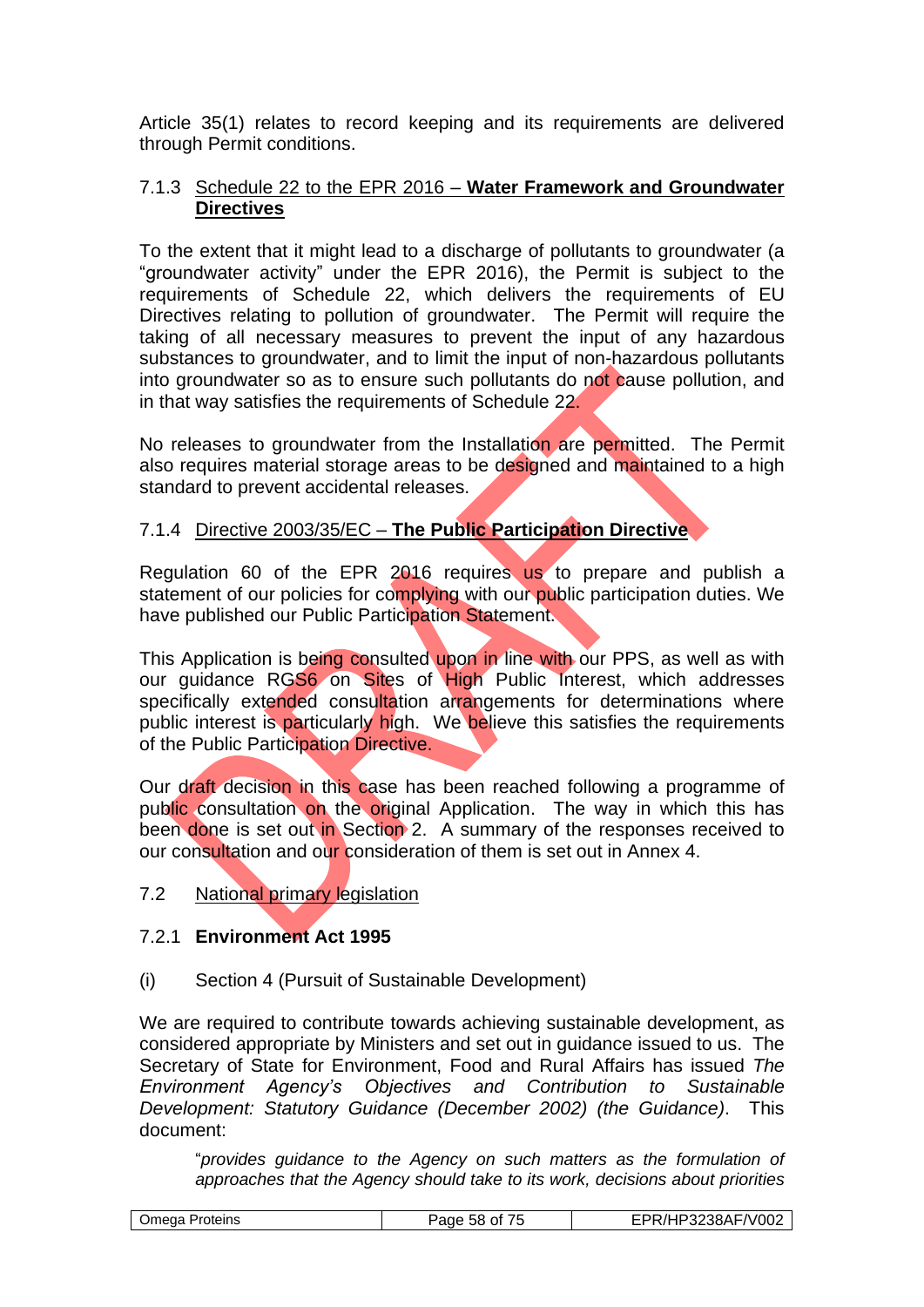*for the Agency and the allocation of resources. It is not directly applicable to individual regulatory decisions of the Agency*".

In respect of regulation of industrial pollution through the EPR, the Guidance refers in particular to the objective of setting permit conditions "*in a consistent and proportionate fashion based on Best Available Techniques and taking into account all relevant matters…*". We consider that we have pursued the objectives set out in the Government's guidance, where relevant, and that there are no additional conditions that should be included in this Permit to take account of the Section 4 duty.

(ii) Section 5 (Preventing or Minimising Effects of Pollution of the Environment)

We are satisfied that our pollution control powers have been exercised for the purpose of preventing or minimising, remedying or mitigating the effects of pollution.

(iii) Section 6(1) (Conservation Duties with Regard to Water)

We have a duty to the extent we consider it desirable generally to promote the conservation and enhancement of the natural beauty and amenity of inland and coastal waters and the land associated with such waters, and the conservation of flora and fauna which are dependent on an aquatic environment.

We consider that no additional or different conditions are necessary or appropriate for this Permit.

(iv) Section 6(6) (Fisheries)

We have a duty to maintain, improve and develop fisheries of salmon, trout, eels, lampreys, smelt and freshwater fish.

We consider that no additional or different conditions are necessary or appropriate for this Permit.

(v) Section 7 (Pursuit of Conservation Objectives)

This places a duty on us, when considering any proposal relating to our functions, to have regard amongst other things to any effect which the proposals would have on sites of archaeological, architectural, or historic interest; the economic and social well-being of local communities in rural areas; and to take into account any effect which the proposals would have on the beauty or amenity of any rural area.

We considered whether we should impose any additional or different requirements in terms of our duty to have regard to the various conservation objectives set out in Section 7, but concluded that we should not.

| AF/V002<br>.∟∆ו?ר<br>)mega<br>Proteins<br>'aae<br>Ωt<br>٠.<br>nЧ.<br>-JOAL 1<br>. |
|-----------------------------------------------------------------------------------|
|-----------------------------------------------------------------------------------|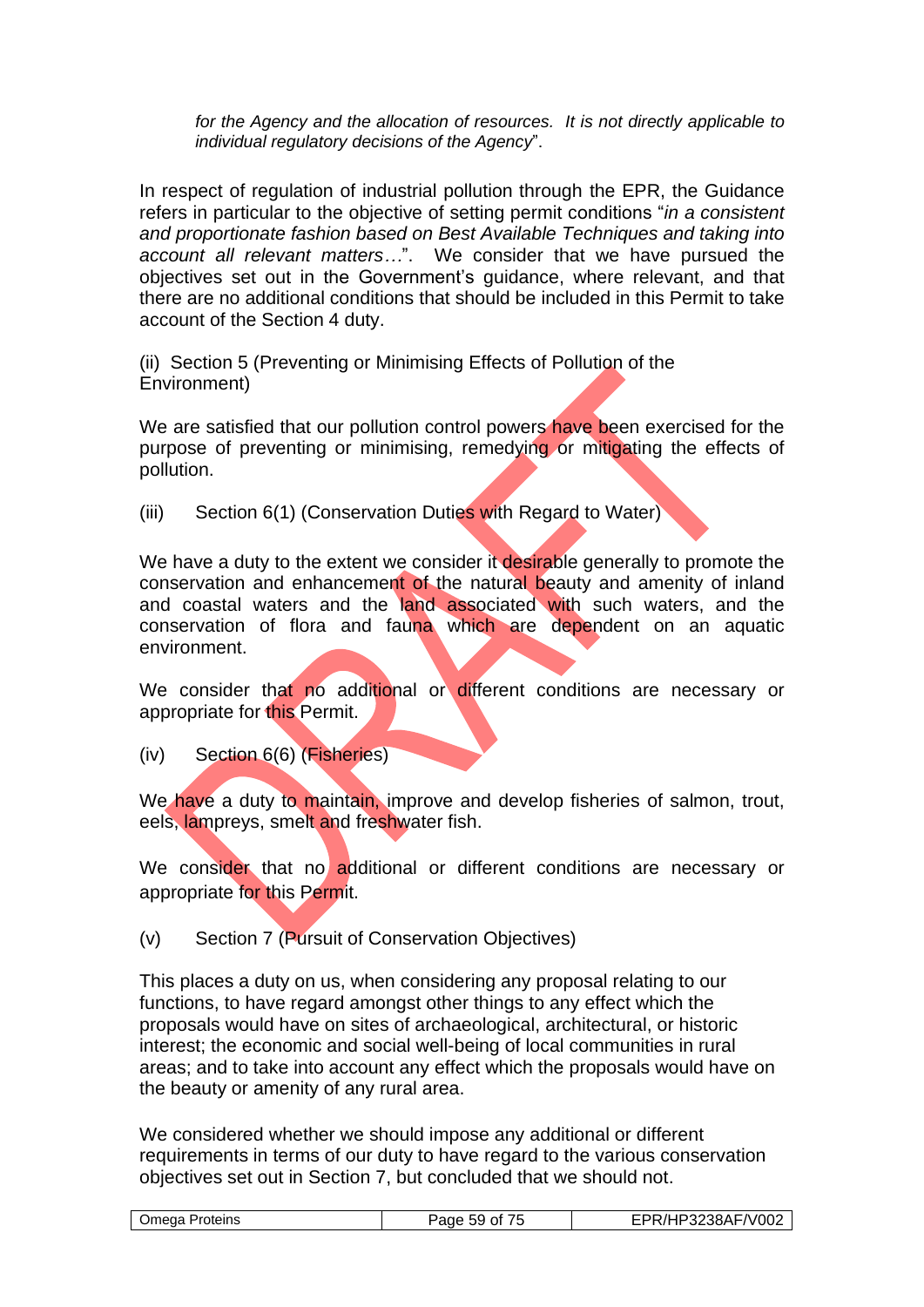# (vi) Section 39 (Costs and Benefits)

We have a duty to take into account the likely costs and benefits of our decisions on the applications ('costs' being defined as including costs to the environment as well as any person). This duty, however, does not affect our obligation to discharge any duties imposed upon us in other legislative provisions.

In so far as relevant we consider that the costs that the Permit may impose on the applicant are reasonable and proportionate in terms of the benefits it provides.

(vii) Section 81 (National Air Quality Strategy)

We have had regard to the National Air Quality Strategy and consider that our decision complies with the Strategy, and that no additional or different conditions are appropriate for this Permit.

We have also had regard to the Clean Air Strategy 2019 and consider that our decision complies with the Strategy, and that no additional or different conditions are appropriate for this Permit.

(viii) National Emissions Ceilings Regulations 2018

We have had regard to the National Air Pollution Control Programme, issued in compliance with the National Emissions Ceilings Regulations 2018, and consider that our decision complies with the Programme, and that no additional or different conditions are appropriate for this Permit.

# 7.2.2 **Section 108 Deregulation Act 2015 – Growth duty**

We have considered our duty to have regard to the desirability of promoting economic growth set out in section 108(1) of the Deregulation Act 2015 and the guidance issued under section 110 of that Act in deciding whether to grant this Permit.

Paragraph 1.3 of the guidance says:

"The primary role of regulators, in delivering regulation, is to achieve the regulatory outcomes for which they are responsible. For a number of regulators, these regulatory outcomes include an explicit reference to development or growth. The growth duty establishes economic growth as a factor that all specified regulators should have regard to, alongside the delivery of the protections set out in the relevant legislation."

We have addressed the legislative requirements and environmental standards to be set for this Installation in the body of this decision document above. The

| F/V002<br>73238AF <sub>/</sub><br>.<br>Omega Proteins<br>Page 60 J<br>Ωt<br>$\overline{\phantom{a}}$<br>. |  |
|-----------------------------------------------------------------------------------------------------------|--|
|-----------------------------------------------------------------------------------------------------------|--|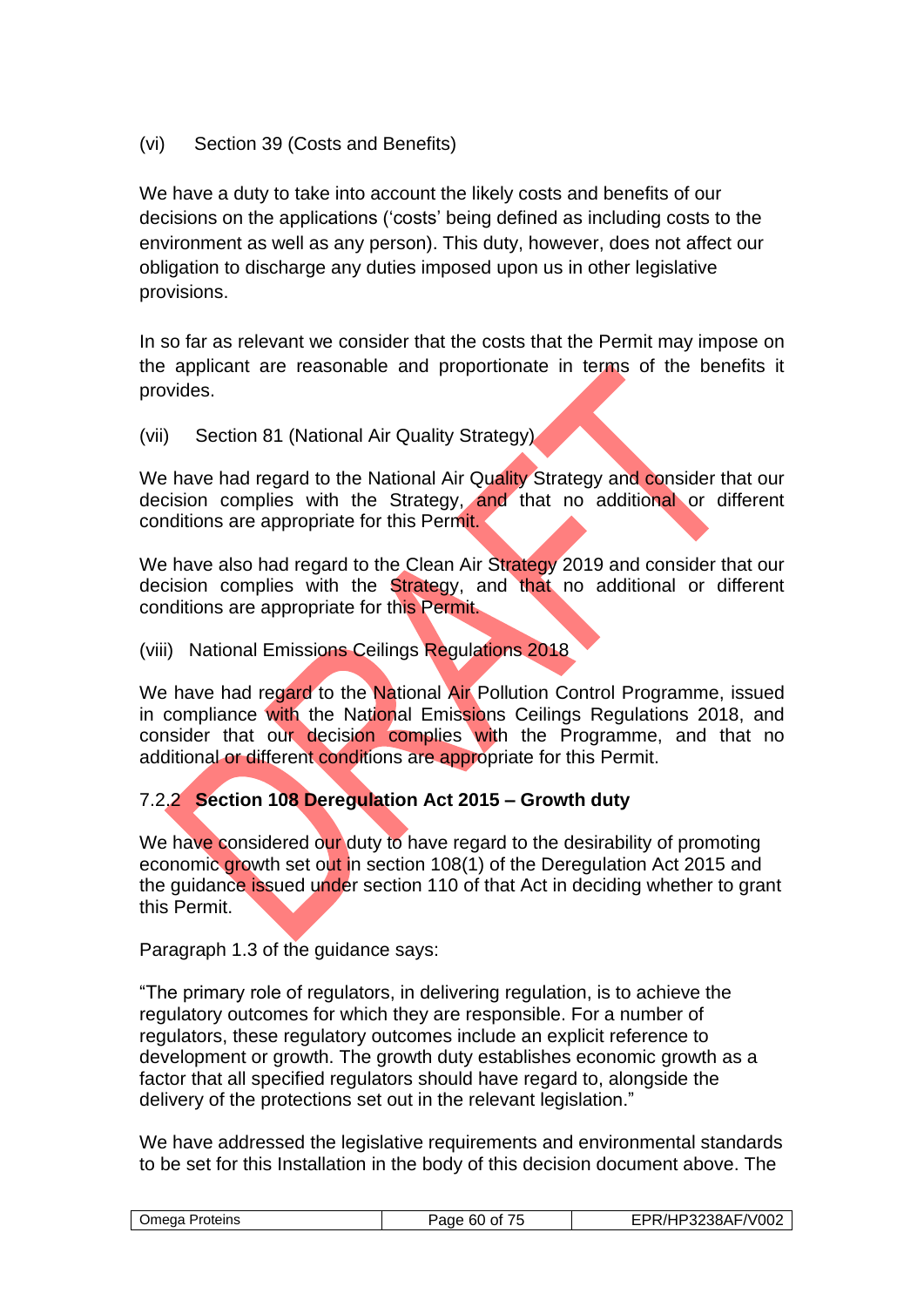guidance is clear at paragraph 1.5 that the growth duty does not legitimise non-compliance and its purpose is not to achieve or pursue economic growth at the expense of necessary protections.

We consider the requirements and standards we have set in the Permit are reasonable and necessary to avoid a risk of an unacceptable level of pollution.

This also promotes growth amongst legitimate operators because the standards that have been applied to the Operator are consistent across businesses in this sector and have been set to achieve the required legislative standards.

# 7.2.3 **Human Rights Act 1998**

We have considered potential interference with rights addressed by the European Convention on Human Rights in reaching our decision and consider that our decision is compatible with our duties under the Human Rights Act 1998. In particular, we have considered the right to life (Article 2), the right to a fair trial (Article 6), the right to respect for private and family life (Article 8) and the right to protection of property (Article 1, First Protocol). We do not believe that Convention rights are engaged or compromised in relation to this determination.

# 7.2.4 **Countryside and Rights of Way Act 2000 (CROW 2000)**

Section 85 of the CROW 2000 imposes a duty on us to have regard to the purpose of conserving and enhancing the natural beauty of areas of outstanding natural beauty (AONB). There are no AONB which could be affected by the Installation.

# 7.2.5 **Wildlife and Countryside Act 1981**

Under section 28G of the Wildlife and Countryside Act 1981 we have a duty to take reasonable steps to further the conservation and enhancement of the flora, fauna or geological or physiographical features by reason of which a site is of special scientific interest. Under section 28I we have a duty to consult Natural England in relation to any permit that is likely to damage SSSIs.

We assessed the Application and concluded that the Installation will not damage the special features of any SSSI. This was recorded on a CROW 2000 Appendix 4 form, which was sent to Natural England for consultation.

The CROW 2000 assessment is summarised in greater detail in Section 5.4 of this document. A copy of the full Appendix 4 Assessment can be found on the public register.

#### 7.2.6 **Natural Environment and Rural Communities Act 2006**

Section 40 of this Act requires us to have regard, so far as is consistent with the proper exercise of our functions, to the purpose of conserving biodiversity.

| Omega Proteins | .<br>Page 6.<br>Οt<br>1 L | '/HP3238AF/V002 |
|----------------|---------------------------|-----------------|
|                |                           |                 |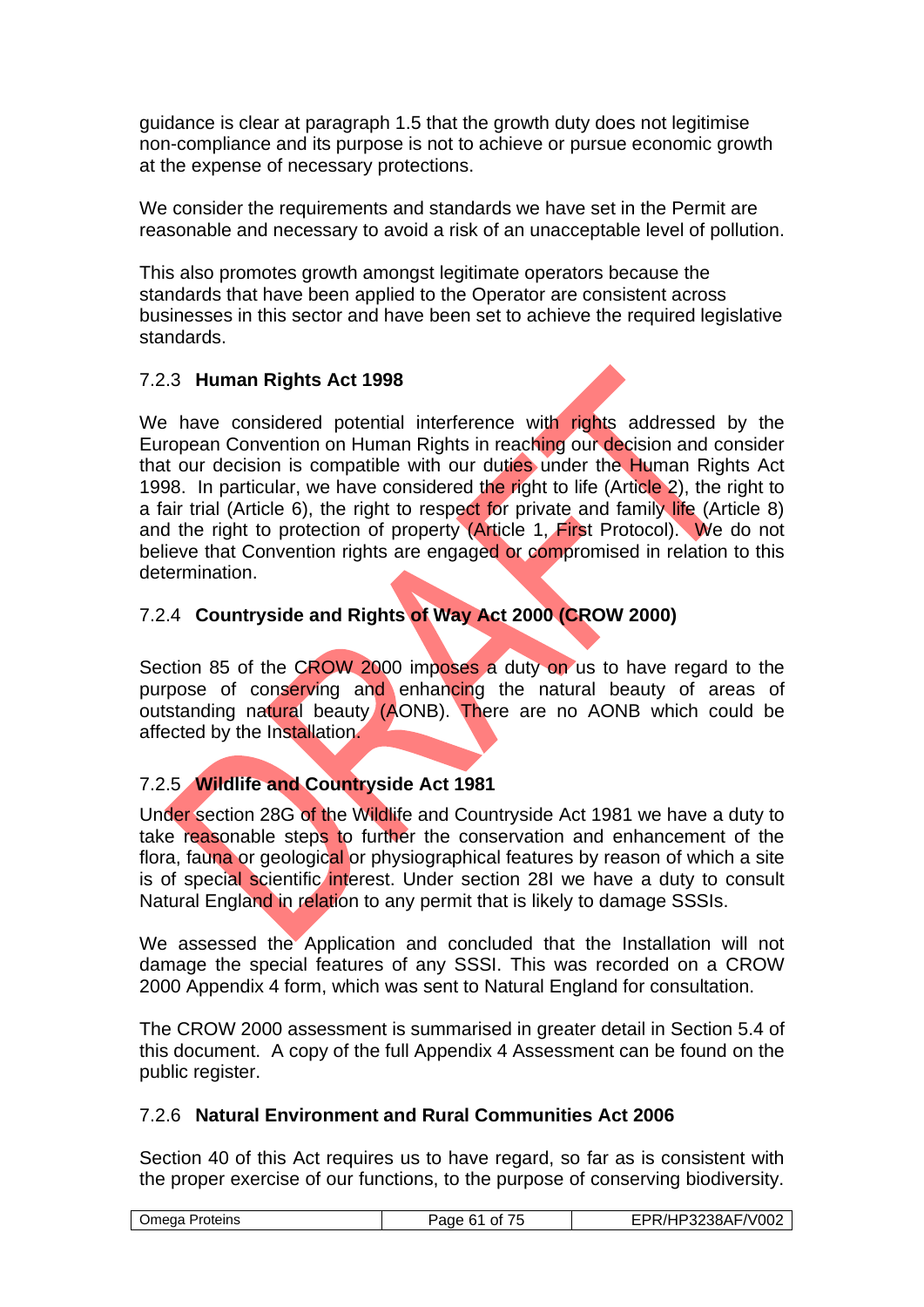We have done so and consider that no different or additional conditions in the Permit are required.

# 7.2.7 **Countryside Act 1968**

Section 11 of this Act imposes a duty on us to exercise our functions relating to any land, having regard to the desirability of conserving the natural beauty and amenity of the countryside including wildlife. We have done so and consider that no different or additional conditions in the Permit are required.

# 7.2.8 **National Parks and Access to the Countryside Act 1949**

Section 11A and section 5(1) of this Act imposes a duty on us, when exercising our functions in relation to land in a **National Park**, to have regard to the purposes of conserving and enhancing the natural beauty, wildlife and cultural heritage of the area, and of promoting opportunities for the understanding and enjoyment of National Parks by the public.

We have done so and consider that no different or additional conditions in the Permit are required.

#### 7.3 National secondary legislation

# 7.3.1 **Conservation of Habitats and Species Regulations 2017**

We have assessed the Application in accordance with guidance agreed jointly with Natural England and concluded that there will be no likely significant effect on any European Site.

We consulted Natural England by means of an Appendix 11 assessment, and they agreed with our conclusion, that the operation of the Installation would not have a likely significant effect on the conservation interest features of any protected sites.

The Habitat Assessment is summarised in greater detail in Section 5.4 of this document. A copy of the full Appendix 11 Assessment can be found on the public register.

#### 7.3.2 **Water Environment (Water Framework Directive) Regulations 2017 2003**

Consideration has been given to whether any additional requirements should be imposed in terms of our duty under regulation 3 to secure compliance with the requirements of the Water Framework Directive, Groundwater directive and the EQS Directive through (inter alia) environmental permits, and its obligation in regulation 33 to have regard to the River Basin Management Plan approved under regulation 31 and any supplementary plans prepared

|  | Omega Proteins | Paɑe<br>nt.<br>-62<br>. | P3238AF/V002<br>DD<br>7. J D<br>ПL. |
|--|----------------|-------------------------|-------------------------------------|
|--|----------------|-------------------------|-------------------------------------|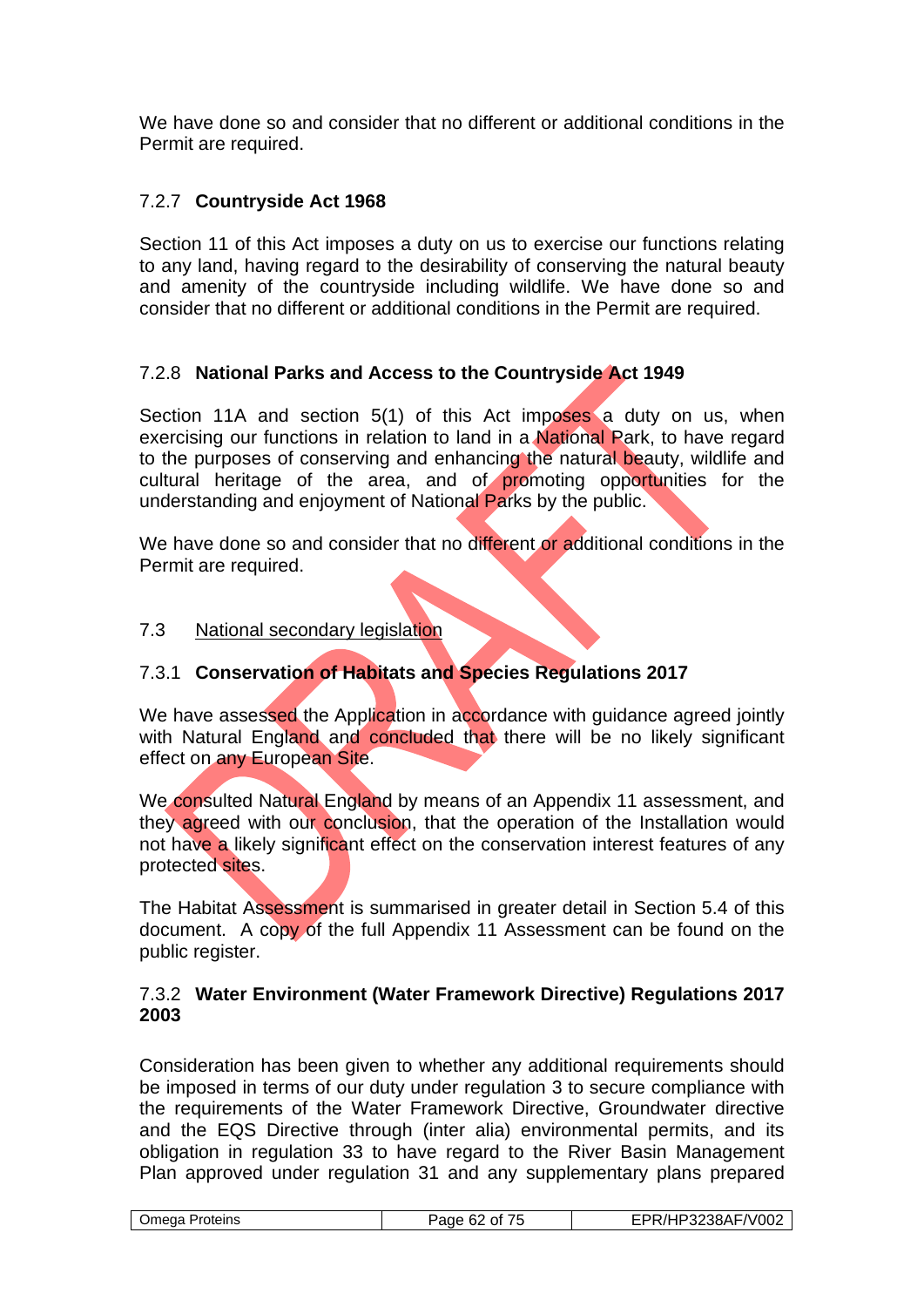under regulation 32. However, it is felt that existing conditions are sufficient in this regard and no other appropriate requirements have been identified

We are satisfied that granting the Application with the conditions proposed would not cause the current status of the water body to deteriorate.

# 7.3.3 **The Persistent Organic Pollutants Regulations 2007**

We have had regard to the Stockholm Convention on POPs and the EU's POPs Regulation. Given the activity should not give rise to POPs, we are satisfied that no different or additional conditions in the Permit are required.

## 7.4 Other relevant legal requirements

## 7.4.1 Duty to Involve

Section 23 of the Local Democracy, Economic Development and Construction Act 2009 require us, where we consider it appropriate, to take such steps as we consider appropriate to secure the involvement of interested persons in the exercise of our functions by providing them with information, consulting them or involving them in any other way. Section 24 requires us to have regard to any Secretary of State guidance as to how we should do that.

The way in which we have consulted with the public and other interested parties is set out in Section 2 of this document. The way in which we have taken account of the representations we have received is set out in Annex 4. Our public consultation duties are also set out in the EPR, and our statutory PSP, which implement the requirements of the Public Participation Directive. In addition to meeting our consultation responsibilities, we have also taken account of our guidance in Environment Agency Guidance Note RGS6 and the Environment Agency's Building Trust with Communities toolkit.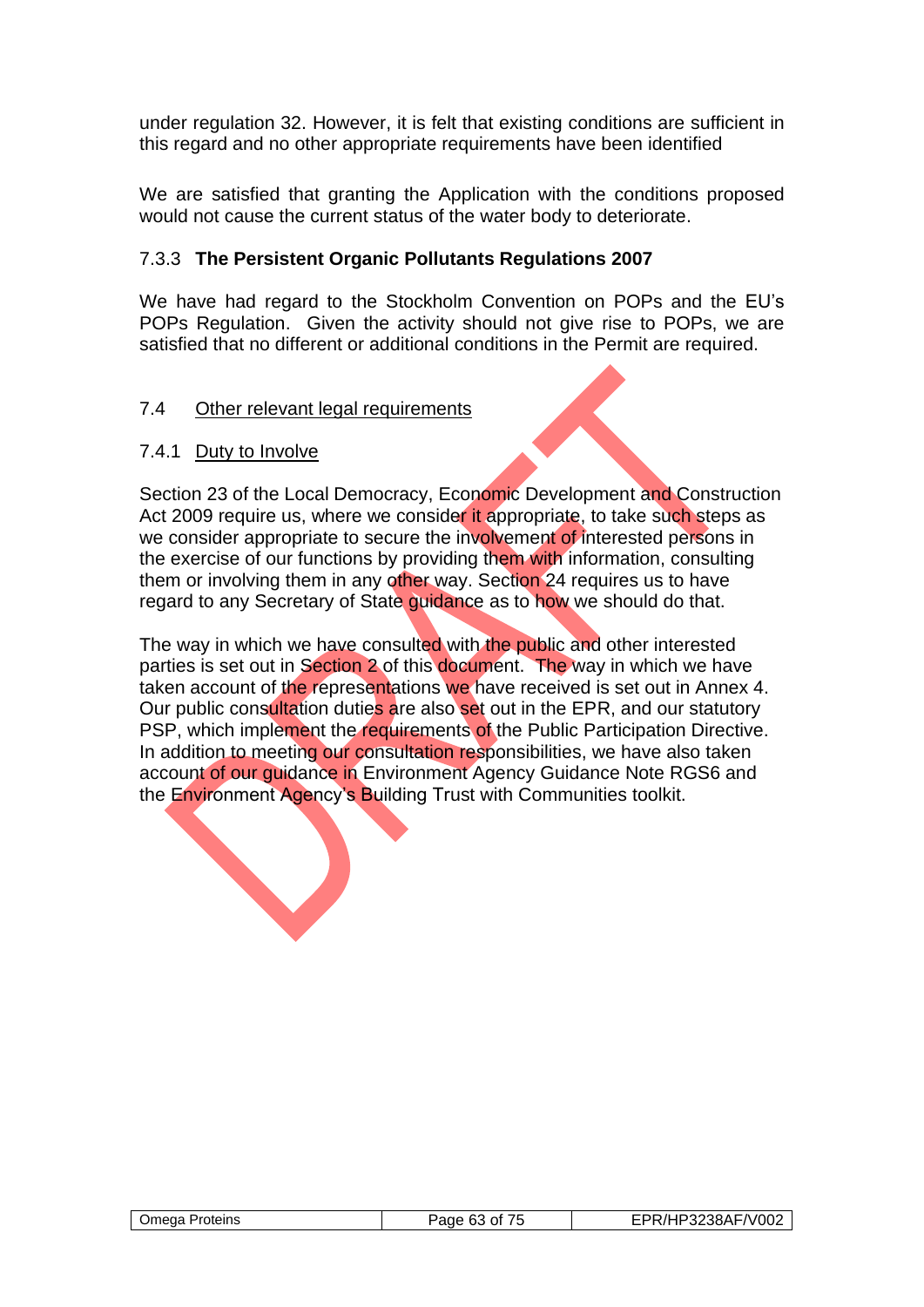# **ANNEX 1A: APPLICATION OF CHAPTER IV OF THE INDUSTRIAL EMISSIONS DIRECTIVE**

| <b>Key requirements</b>                                                                               | <b>Delivered by</b>   |
|-------------------------------------------------------------------------------------------------------|-----------------------|
| The permit shall include a list of all types of waste                                                 | The permit conditions |
| which may be treated using at least the types of                                                      |                       |
| waste set out in the European Waste List                                                              |                       |
| established by Decision 2000/532/EC, if possible,                                                     |                       |
| and containing information on the quantity of each                                                    |                       |
| type of waste, where appropriate.                                                                     |                       |
| The permit shall include the total waste                                                              | The permit conditions |
| incinerating or co-incinerating capacity of the plant.                                                |                       |
| The permit shall include the limit values for                                                         | The permit conditions |
| emissions into air and water.                                                                         |                       |
| The permit shall include the sampling and                                                             | The permit conditions |
| measurement procedures and frequencies to be                                                          |                       |
| used to comply with the conditions set for                                                            |                       |
| emissions monitoring.                                                                                 |                       |
| Emission into air shall not exceed the emission                                                       | The permit conditions |
| limit values set out in parts 4 or determined in                                                      |                       |
| accordance with part 4 of Annex VI.                                                                   |                       |
| Monitoring of emissions is carried out in                                                             | The permit conditions |
| accordance with Parts 6 and 7 of Annex VI.                                                            |                       |
| Installation and functioning of the automated                                                         | The permit conditions |
| measurement systems shall be subject to control                                                       |                       |
| and to annual surveillance tests as set out in point                                                  |                       |
| 1 of Part 6 of Annex VI.                                                                              |                       |
| The competent authority shall determine the                                                           | The permit conditions |
| location of sampling or measurement points to be                                                      |                       |
| used for monitoring of emissions.                                                                     |                       |
| All monitoring results shall be recorded, processed                                                   | The permit conditions |
| and presented in such a way as to enable the                                                          |                       |
| competent authority to verify compliance with the                                                     |                       |
| operating conditions and emission limit values                                                        |                       |
| which are included in the permit.<br>The emission limit values for air and water shall be             |                       |
|                                                                                                       | The permit conditions |
| regarded as being complied with if the conditions<br>described in Part 8 of Annex VI are fulfilled.   |                       |
|                                                                                                       |                       |
| Slag and bottom ash to have Total Organic Carbon<br>$(TOC) < 3\%$ or loss on ignition (LOI) $< 5\%$ . | The permit conditions |
| Flue gas to be raised to a temperature of 850°C for                                                   |                       |
| two seconds, as measured at representative point                                                      | The permit conditions |
| of the combustion chamber.                                                                            |                       |
| Automatic shut-down to prevent waste feed if at                                                       | The permit conditions |
| start up until the specified temperature has been                                                     |                       |
| reached.                                                                                              |                       |
| Automatic shut-down to prevent waste feed if the                                                      | The permit conditions |
| combustion temperature is not maintained.                                                             |                       |
|                                                                                                       |                       |

| Omega Proteins |
|----------------|
|                |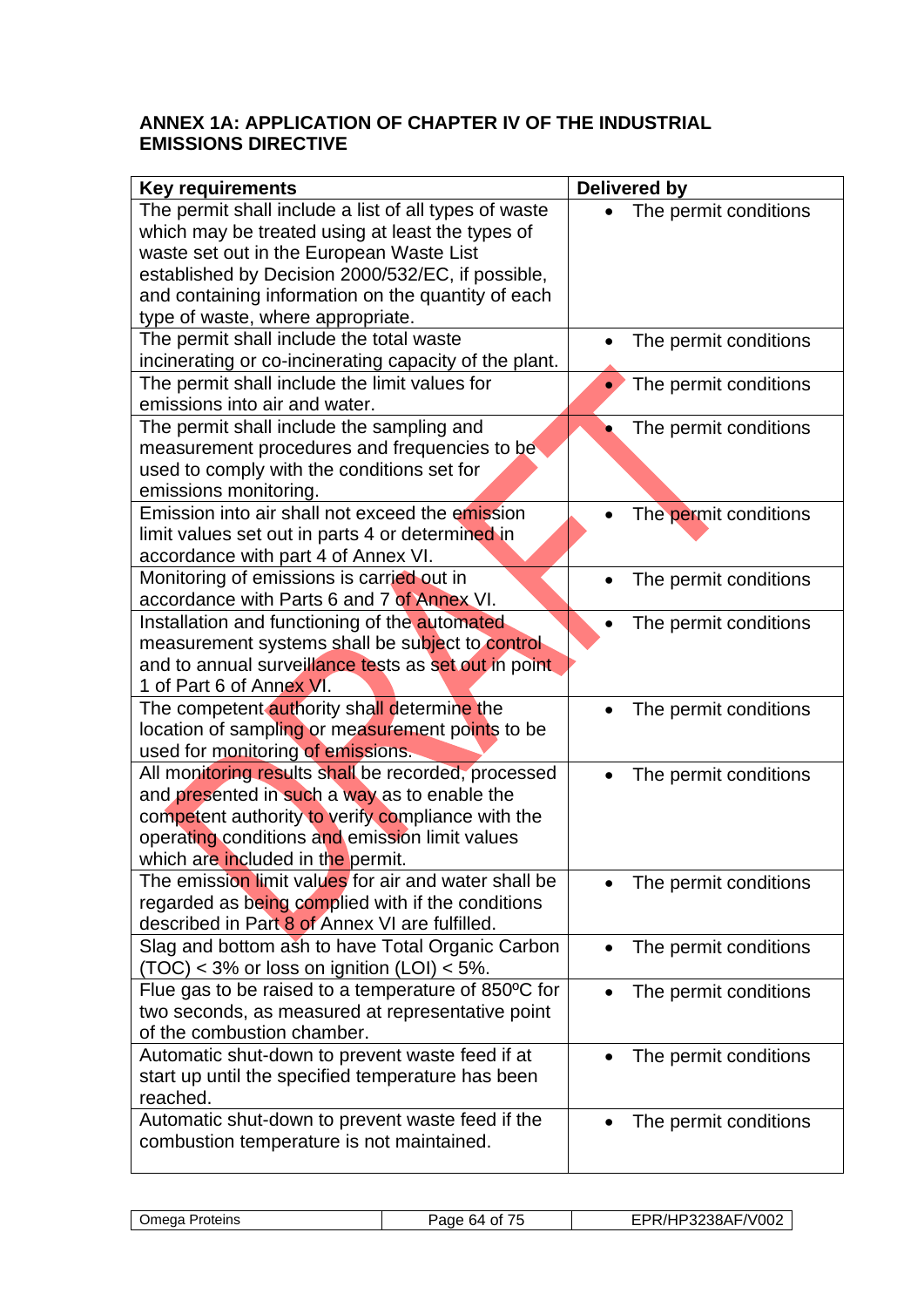| <b>Key requirements</b>                                                                                                                           | <b>Delivered by</b>                                                                       |
|---------------------------------------------------------------------------------------------------------------------------------------------------|-------------------------------------------------------------------------------------------|
| Automatic shut-down to prevent waste feed if the<br>CEMs show that ELVs are exceeded due to<br>disturbances or failure of waste cleaning devices. | The permit conditions                                                                     |
| Any heat generated from the process shall be<br>recovered as far as practicable.                                                                  | The plant will generate<br>electricity for use at the<br>Installation                     |
| Management of the Installation to be in the hands<br>of a natural person who is competent to manage it.                                           | The permit conditions                                                                     |
| Take all necessary precautions<br>concerning delivery and reception of<br>Wastes, to prevent or minimise pollution.                               | The permit conditions                                                                     |
| Residues to be minimised in their amount and<br>harmfulness, and recycled where appropriate.                                                      | The permit conditions                                                                     |
| Test residues for their physical and chemical<br>characteristics and polluting potential including<br>heavy metal content (soluble fraction).     | The permit conditions                                                                     |
| Application, decision and permit to be publicly<br>available.                                                                                     | All documents are<br>accessible from the<br><b>Environment Agency</b><br>Public Register. |
| An annual report on plant operation and monitoring<br>for all plants burning more than 2 tonne/hour<br>waste.                                     | The permit conditions                                                                     |

| Omega Proteins | 65<br>Page<br>0t<br>, J | P3238AF/V002 |
|----------------|-------------------------|--------------|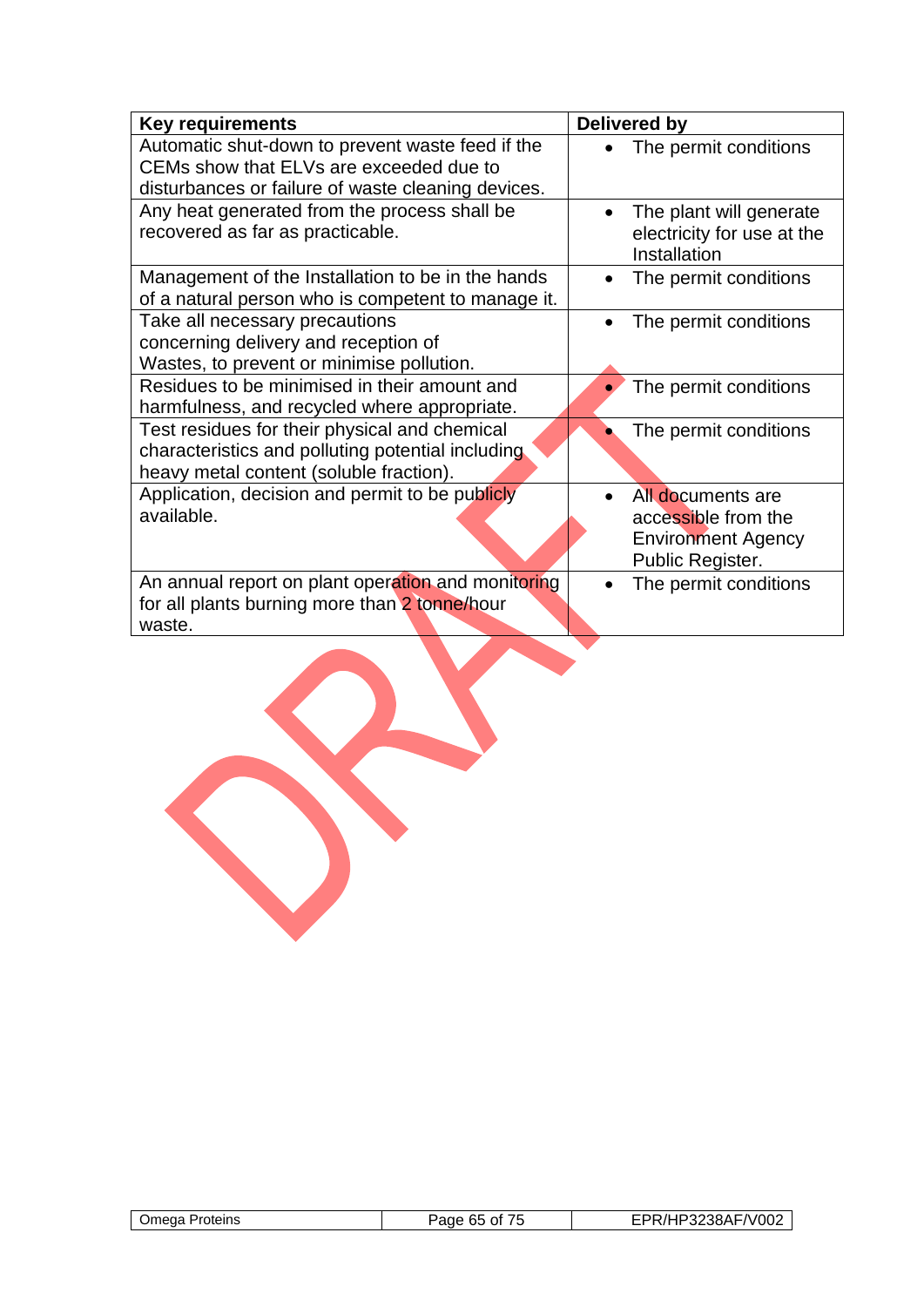# **ANNEX 1B: COMPLIANCE WITH BAT CONCLUSIONS FOR ENERGY FROM WASTE**

| <b>Key BAT requirements</b>       | How this is achieved                      |
|-----------------------------------|-------------------------------------------|
| Implement environmental           | The extant EMS will be amended to         |
| management system                 | include all relevant requirements, as     |
|                                   | required by the permit conditions.        |
| Monitor key process parameters    | As outlined in the Operating<br>$\bullet$ |
|                                   | Techniques and as required by the         |
|                                   | permit conditions                         |
| Monitoring emissions to air       | As outlined in the Operating              |
|                                   | Techniques and as required by the         |
|                                   | permit conditions                         |
| Waste stream management           | As outlined in the Operating<br>$\bullet$ |
| techniques                        | Techniques and as required by the         |
|                                   | permit conditions                         |
| Procedures to minimise start-up   | As outlined in the Operating              |
| and shut down                     | Techniques and as required by the         |
|                                   | permit conditions                         |
| Measures to prevent or reduce     | As outlined in the Operating              |
| diffuse emissions including odour | Techniques and as required by the         |
|                                   | permit conditions. The fuel types are     |
|                                   | not anticipated to be highly odorous.     |
| Reduce emissions of organic       | As outlined in the Operating              |
| compounds including               | Techniques and as required by the         |
| dioxins/furans and PCBs BAT       | permit conditions. The emissions of       |
| <b>AELs</b>                       | such parameters are considered to         |
|                                   | be low based on throughputs.              |
| Techniques to reduce water usage  | As outlined in the Operating              |
| and prevent or reduce waste water | Techniques and as required by the         |
|                                   | permit conditions.                        |
| Handle and treat bottom ashes     | As outlined in the Operating              |
| separately from FGC residues      | Techniques and as required by the         |
|                                   | permit conditions.                        |
| Techniques to prevent or reduce   | As outlined in the Operating              |
| noise emissions.                  | Techniques and as required by the         |
|                                   | permit conditions.                        |

| Omega<br>Proteins | Page 66 of | /HP3238AF/V002<br>`/L |
|-------------------|------------|-----------------------|
|                   |            |                       |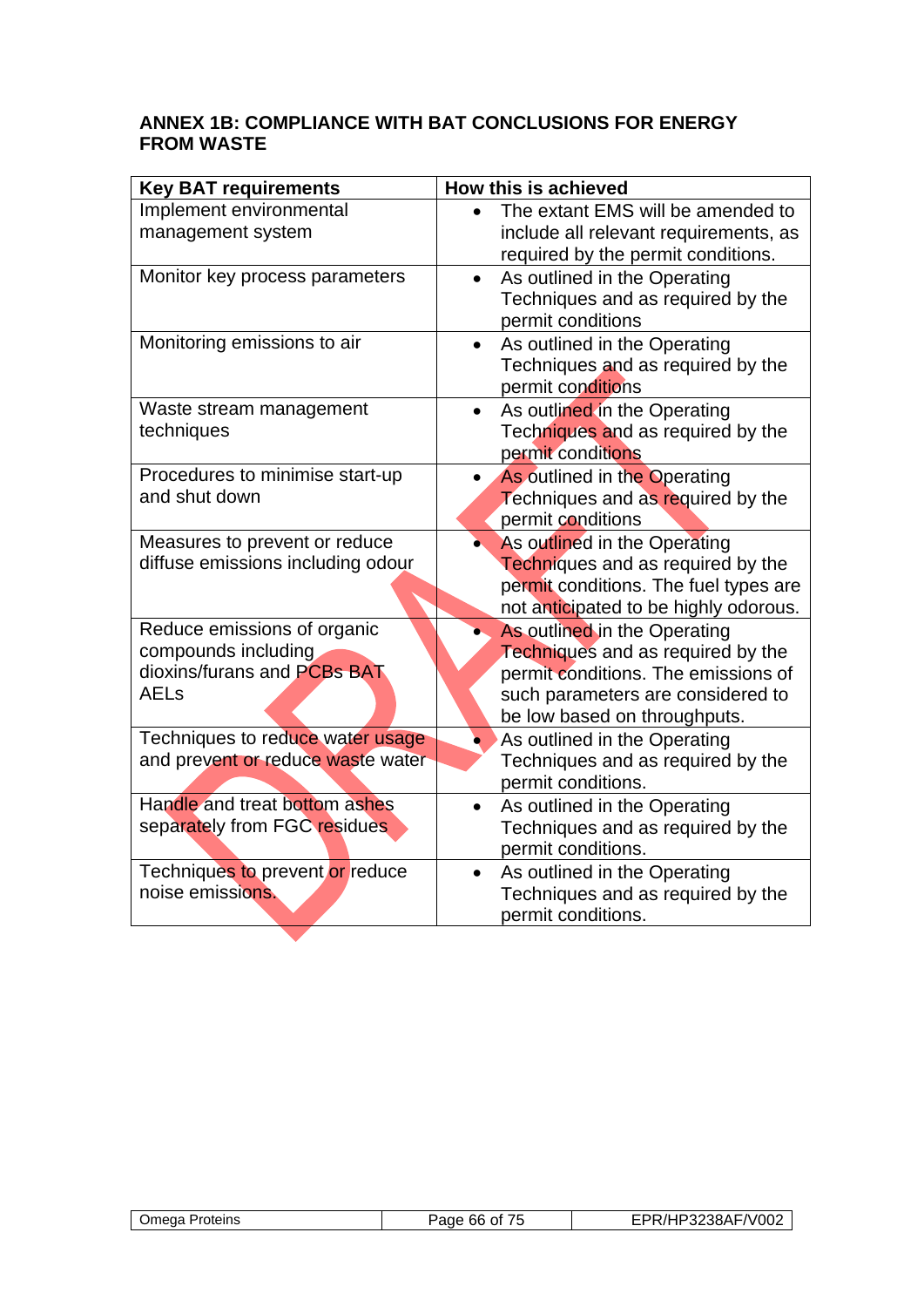# **ANNEX 1C: COMPLIANCE WITH BAT CONCLUSIONS FOR ANIMAL BY-PRODUTS INSTALLATIONS:**

This application includes changes to the rendering & blood drying activities as set out in Section 4.

The Animal By-products and Slaughterhouse BREF states that no additional BAT measures have been identified for fat melting other than the general measures for this type of installation.

The Applicant has demonstrated they will achieve the key BAT measures as follows:

| <b>Key BAT requirements</b>                                                                                                         | How this is achieved                                                                                                                                                        |
|-------------------------------------------------------------------------------------------------------------------------------------|-----------------------------------------------------------------------------------------------------------------------------------------------------------------------------|
| Operate continuous, dry<br>and segregated collection of<br>animal<br>by-products<br>throughout animal<br>by-<br>products treatment. | The plant processes Category 3 Animal<br>By-products, with the poultry and non-<br>poultry operations kept segregated to<br>avoid cross contamination.                      |
| <b>of</b><br>Reduce<br>the<br>size<br>of<br>carcases and parts<br>before<br>animal carcases<br>rendering.                           | Raw materials are size transformed via<br>crusher, macerator or screw conveyor,<br>as appropriate.                                                                          |
| the<br>Totally<br>enclose<br>rendering line.                                                                                        | Rendering lines are enclosed.                                                                                                                                               |
| under<br>Cookers charged<br>reduced pressure.                                                                                       | charged under<br>Cookers<br>negative<br>pressure.<br>Charging area hooded with extracted<br>gases directed to abatement plant.<br>Automated charging in place.<br>$\bullet$ |
| Gases from process areas<br>should be extracted directly<br>to abatement equipment.                                                 | Odorous process fumes are extracted to<br>$\bullet$<br>biofilter or thermal oxidiser.<br>Scrubbers are in place.<br>$\bullet$                                               |
| Ensure good housekeeping<br>in process areas.                                                                                       | Ongoing housekeeping requirements<br>are embedded into the EMS.                                                                                                             |

|  | Omega Proteins | Paqe<br>ി<br>67 | 3238AF/V002 |
|--|----------------|-----------------|-------------|
|--|----------------|-----------------|-------------|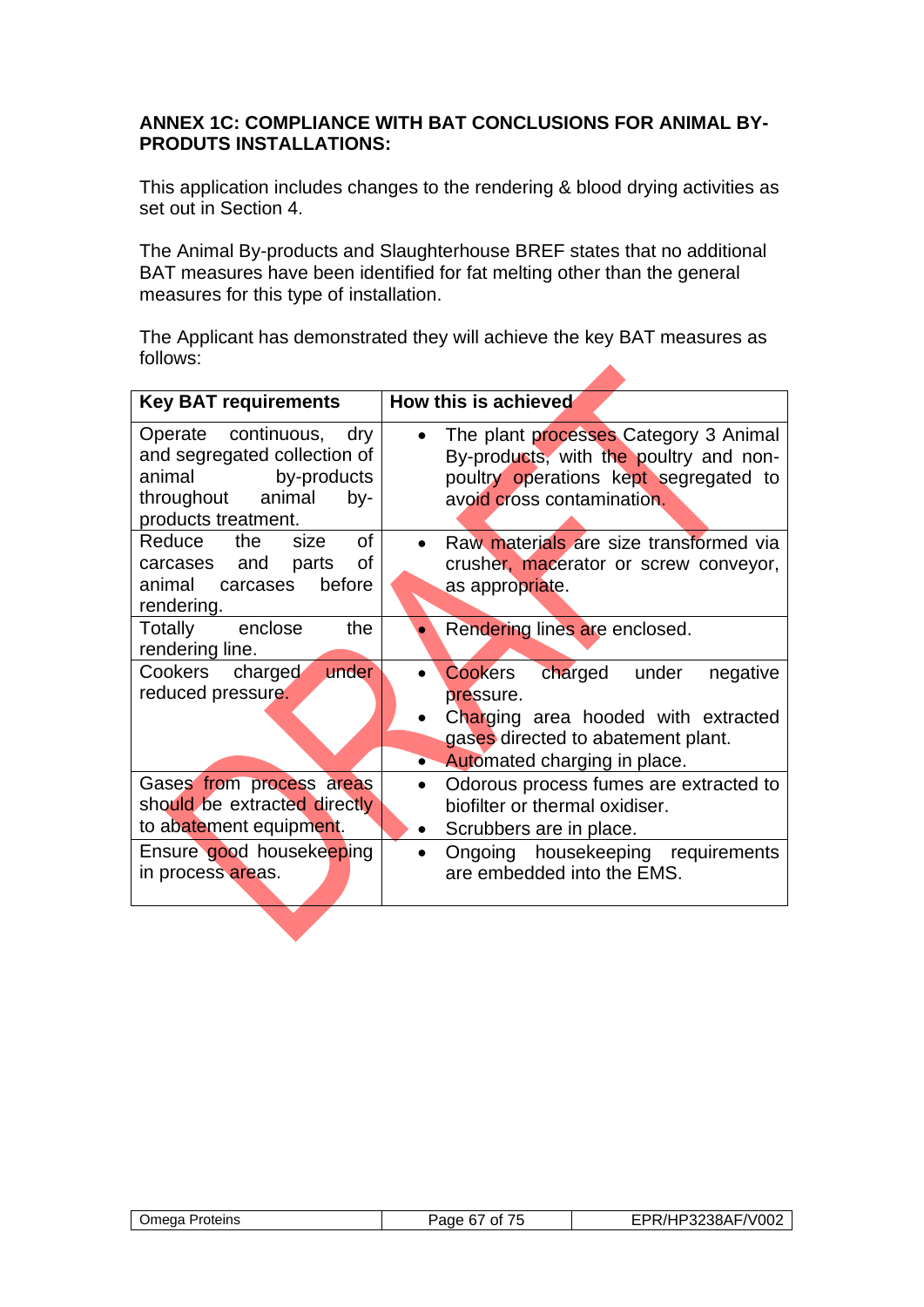# **ANNEX 2: Pre-Operational Conditions**

Based on the information in the Application, we consider that we do need to impose pre-operational conditions. These conditions are set out below and referred to, where applicable, in the text of the decision document. We are using these conditions to require the Operator to confirm that the details and measures proposed in the Application have been adopted or implemented prior to the operation of activities AR8 and AR12 .

| Reference       | Pre-operational measures for activity AR8                                                                                                                                                                                                                                                                                                                                                                                                                                                                                                                                                                                                                                                                                                                                                                     |
|-----------------|---------------------------------------------------------------------------------------------------------------------------------------------------------------------------------------------------------------------------------------------------------------------------------------------------------------------------------------------------------------------------------------------------------------------------------------------------------------------------------------------------------------------------------------------------------------------------------------------------------------------------------------------------------------------------------------------------------------------------------------------------------------------------------------------------------------|
| PO <sub>2</sub> | Prior to the commencement of commissioning, the Operator shall submit to the<br>Environment Agency, and obtain the Environment Agency's written approval to, a<br>protocol for the sampling and testing of incinerator bottom ash for the purposes of<br>assessing its hazard status. Sampling and testing shall be carried out in accordance<br>with the protocol as approved.                                                                                                                                                                                                                                                                                                                                                                                                                               |
| PO <sub>3</sub> | Prior to the commencement of commissioning, the Operator shall submit to the<br>Environment Agency, and obtain the Environment Agency's written approval to, a<br>written commissioning plan. The commissioning plan shall include: timelines for<br>completion; the expected emissions to the environment during the different stages<br>of commissioning; the expected durations of commissioning activities; and, the<br>actions to be taken to protect the environment and report to the Environment<br>Agency in the event that actual emissions exceed expected emissions.<br>Commissioning shall be carried out in accordance with the commissioning plan as<br>approved.                                                                                                                              |
| PO <sub>4</sub> | Prior to the commencement of commissioning, the Operator shall submit to the<br>Agency, and obtain the Environment Agency's written approval to, a written report<br>detailing the waste acceptance procedure to be used at the site. The waste<br>acceptance procedure shall include the process and systems by which wastes<br>unsuitable for incineration at the site will be controlled.<br>The procedure shall be implemented in accordance with the report as approved.                                                                                                                                                                                                                                                                                                                                 |
| PO <sub>5</sub> | At least three months (or such other time period as may be agreed in writing with<br>the Environment Agency) before the commencement of commissioning, the<br>Operator shall submit to the Environment Agency, and obtain the Environment<br>Agency's written approval to, a written report specifying arrangements for<br>continuous and periodic monitoring of emissions to air to comply with Environment<br>Agency guidance notes M1, M2 and M20.<br>The report shall include the following:<br>• Plant and equipment details, including accreditation to MCERTS<br>Methods and standards for sampling and analysis<br>Details of monitoring locations, access and working platforms<br>Continuous and periodic monitoring of emissions shall be undertaken in accordance<br>with the report as approved. |
| PO <sub>6</sub> | At least 3 months (or such other time period as may be agreed in writing with the<br>Environment Agency) before the commencement of commissioning the Operator<br>shall submit to the Environment Agency, and obtain the Environment Agency's<br>written approval to, a methodology (having regard to Technical Report P4-100/TR<br>Part 2 Validation of Combustion Conditions) to verify the residence time, minimum<br>temperature and oxygen content of the gases in the furnace whilst operating under<br>normal load, minimum turn down and overload conditions.<br>Combustion conditions shall be verified in accordance with the methodology as                                                                                                                                                        |

| Omega<br>Proteins | .<br>Page<br>ั ๆ<br>68.<br>Ωt | HP3238AF/V002 |
|-------------------|-------------------------------|---------------|
|                   |                               |               |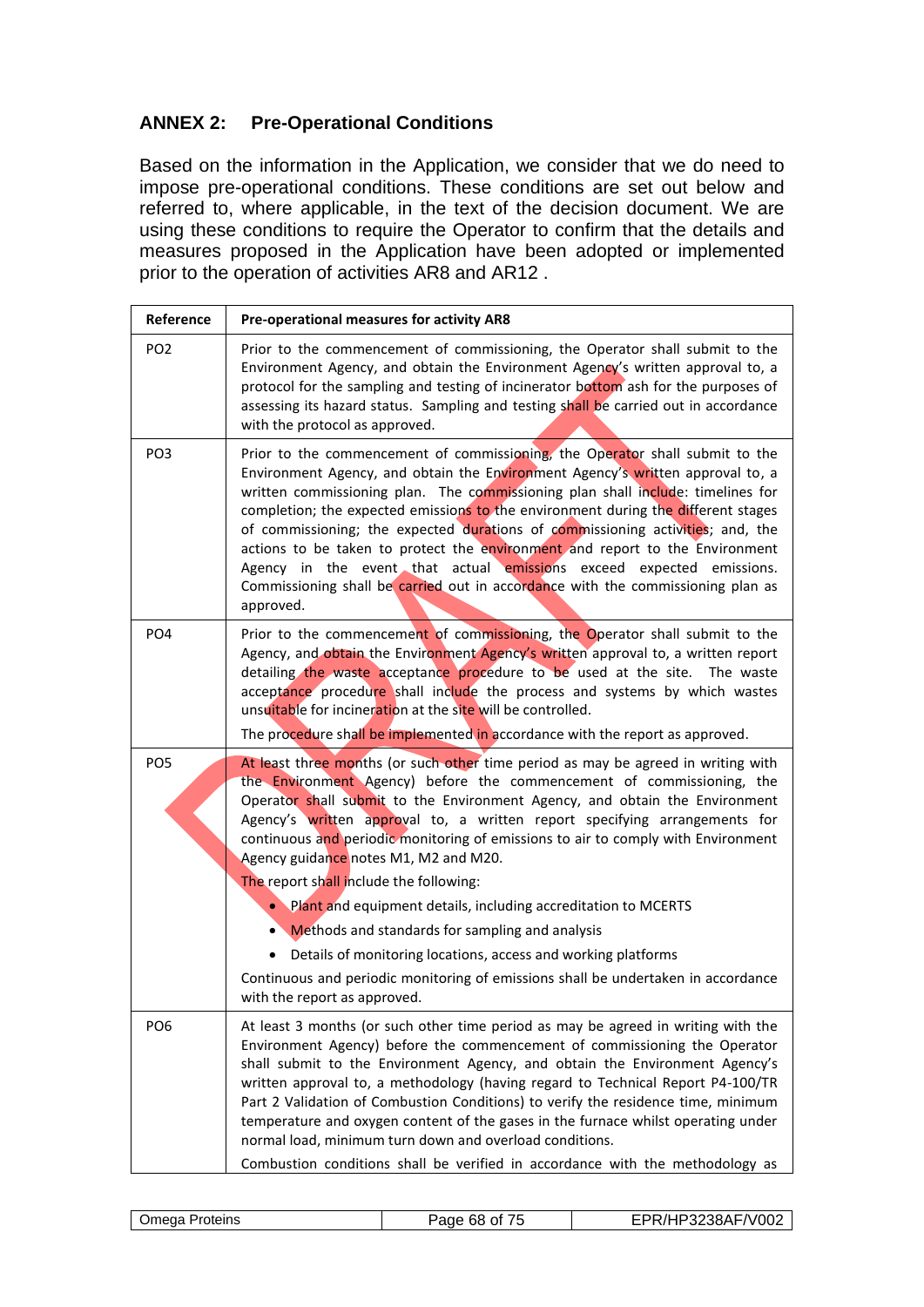|                 | approved.                                                                                                                                                                                                                                                                                                                                                                                                                                                                                                              |
|-----------------|------------------------------------------------------------------------------------------------------------------------------------------------------------------------------------------------------------------------------------------------------------------------------------------------------------------------------------------------------------------------------------------------------------------------------------------------------------------------------------------------------------------------|
| Reference       | Pre-operational measures for activity AR12                                                                                                                                                                                                                                                                                                                                                                                                                                                                             |
| PO <sub>7</sub> | The Operator shall submit to the Environment Agency, and obtain the Environment<br>Agency's written approval to, a report detailing completion of a comprehensive<br>monitoring programme of the operational performance and emissions<br>characteristics of the wet chemical scrubbers serving the blood processing<br>operations, including the predicted impacts of emissions to air from modelling.<br>The performance of the chemical scrubbers shall be monitored in accordance with<br>the report, as approved. |

Note: The previous permit contained PO1, which has been retained.

| Proteins<br>.)meda | ane,<br>Ωt<br>'nЧ | 'P3238AF/V002 |
|--------------------|-------------------|---------------|
|                    |                   |               |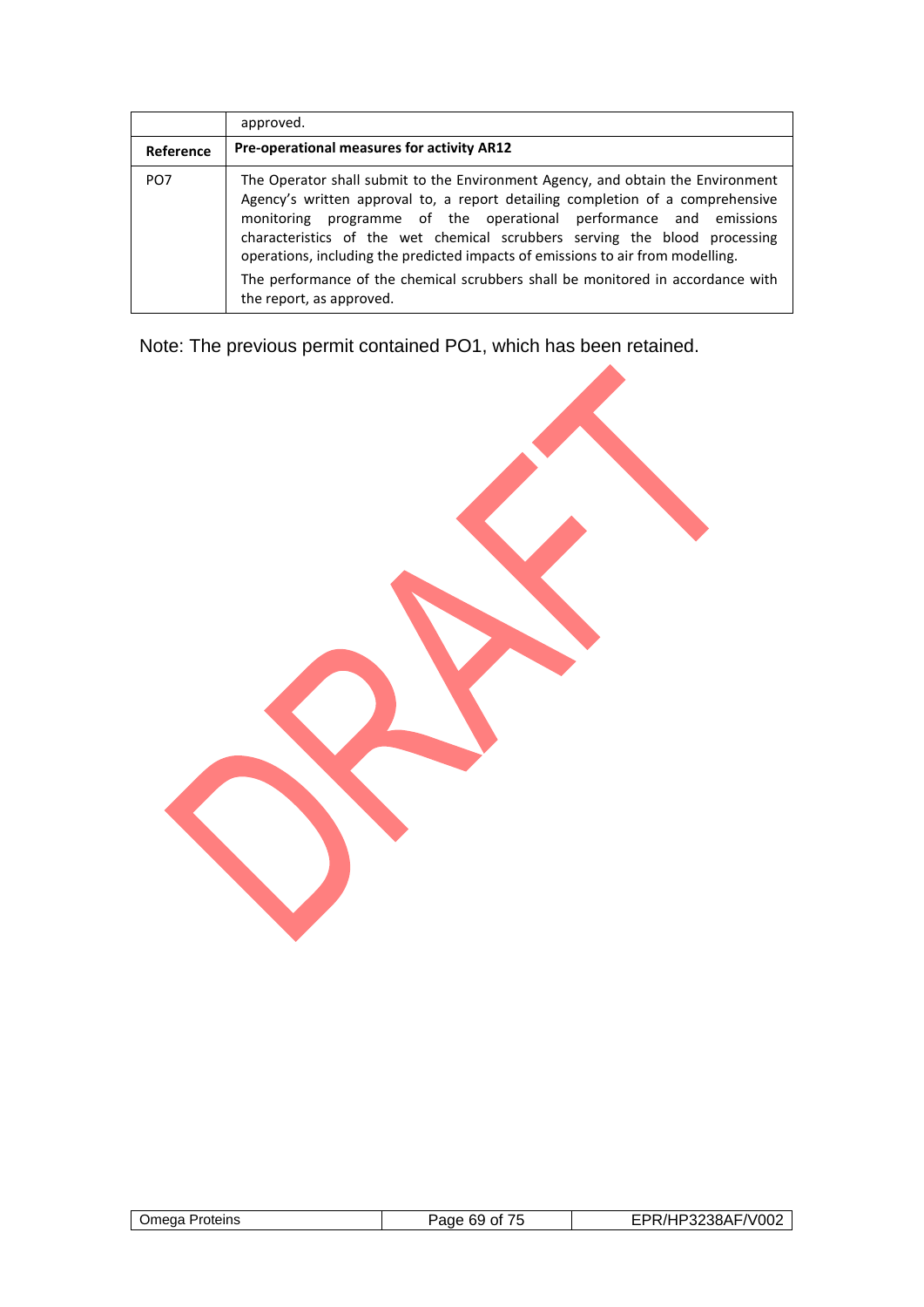# **ANNEX 3: Improvement Conditions**

Based on the information in the Application we consider that we need to set improvement conditions. These conditions are set out below - justification for these is provided at the relevant section of the decision document. We are using these conditions to require the Operator to provide the Environment Agency with details that need to be established or confirmed during and/or after commissioning.

|                  | Commissioning and validation of multi-fuel thermal oxidation unit                                                                                                                                                                                                                                                                                                                                                                                                                                                                                                                                                   |                                                                                                                 |
|------------------|---------------------------------------------------------------------------------------------------------------------------------------------------------------------------------------------------------------------------------------------------------------------------------------------------------------------------------------------------------------------------------------------------------------------------------------------------------------------------------------------------------------------------------------------------------------------------------------------------------------------|-----------------------------------------------------------------------------------------------------------------|
| IC33             | The operator shall submit a written report to the Environment<br>Agency on the commissioning of the plant. The report shall<br>summarise the environmental performance of the plant as<br>installed against the design parameters set out in the Application.<br>The report shall also include a review of the performance of the<br>facility against the conditions of this permit and details of<br>procedures developed during commissioning for achieving and<br>demonstrating compliance with permit conditions and confirm<br>that the Environmental Management System (EMS) has been<br>updated accordingly. | Within<br>4<br>months of the<br>completion<br>of<br>commissioning.                                              |
| IC34             | The operator shall notify the Environment Agency of the<br>proposed date(s) that validation testing is planned for.                                                                                                                                                                                                                                                                                                                                                                                                                                                                                                 | Notification<br>at<br>least 3 weeks<br>prior<br>to<br>validation<br>testing                                     |
|                  | During commissioning the operator shall carry out validation<br>testing to validate the residence time, minimum temperature and<br>oxygen content of the gases in the furnace whilst operating under<br>normal load and most unfavourable operating conditions. The<br>validation shall be to the methodology as approved through pre-<br>operational condition PO6.                                                                                                                                                                                                                                                | Validation tests to<br>be completed<br>before the end of<br>commissioning                                       |
| <b>IC35</b>      | The operator shall submit a written report to the Environment<br>Agency on the validation of residence time, oxygen and<br>temperature whilst operating under normal load, minimum turn<br>down and overload conditions.<br>The report shall identify the process controls used to ensure<br>residence time and temperature requirements are complied with<br>during operation of the co-incineration plant.                                                                                                                                                                                                        | Report to<br>be<br>submitted<br>within<br>$\overline{2}$<br>months of the<br>completion<br>of<br>commissioning. |
| IC <sub>36</sub> | The Operator shall submit a written proposal to the Environment<br>Agency to carry out tests to determine the size distribution of the<br>particulate matter in the exhaust gas emissions to air from<br>emission point A5, identifying the fractions within the PM10, and<br>PM2.5 ranges. On receipt of written approval from the<br>Environment Agency to the proposal and the timetable, the<br>Operator shall carry out the tests in accordance with the<br>approved proposal and submit to the Environment Agency a<br>report on the results.                                                                 | Within<br>6<br>months of the<br>completion<br>of<br>commissioning.                                              |
| IC <sub>37</sub> | The Operator shall carry out an assessment of the impact of<br>emissions to air of all component metals subject to emission limit<br>values. A report on the assessment shall be submitted to the<br>Environment Agency.                                                                                                                                                                                                                                                                                                                                                                                            | Within<br>15<br>from<br>months<br>the completion<br>of                                                          |

|  | <b>Omega Proteins</b> | $1 - r$<br>70 of<br>Page<br>$\overline{\phantom{a}}$ | EPR/HP3238AF/V002 |
|--|-----------------------|------------------------------------------------------|-------------------|
|--|-----------------------|------------------------------------------------------|-------------------|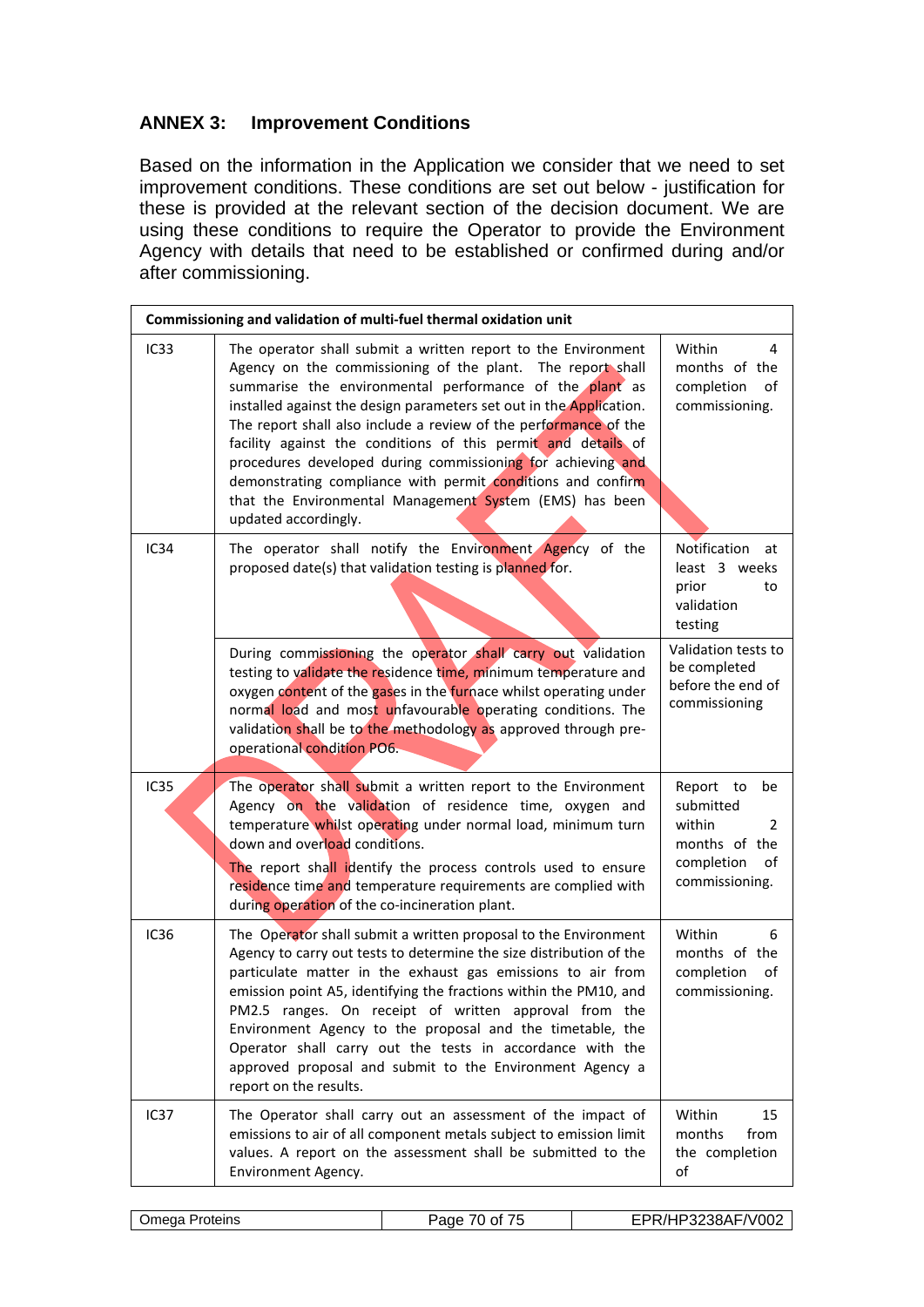|                  | Emissions monitoring data obtained during the first year of<br>operation shall be used to compare the actual emissions with<br>those assumed in the impact assessment submitted with the<br>Application. An assessment shall be made of the impact of each<br>metal against the relevant EQS/EAL. In the event that the<br>assessment shows that an environmental standard can be<br>exceeded, the report shall include proposals for further<br>investigative work. | commissioning                                                                                                                                   |
|------------------|----------------------------------------------------------------------------------------------------------------------------------------------------------------------------------------------------------------------------------------------------------------------------------------------------------------------------------------------------------------------------------------------------------------------------------------------------------------------|-------------------------------------------------------------------------------------------------------------------------------------------------|
| IC38             | The Operator shall submit a written summary report to the<br>Environment Agency to confirm that the performance of<br>Continuous Emission Monitors for parameters as specified in<br>Table S3.1 and Table S3.1(a) complies with the requirements of<br>BS EN 14181, specifically the requirements of QAL1, QAL2 and<br>QAL3. The report shall include the results of calibration and<br>verification testing,                                                        | Initial calibration<br>report to be<br>submitted within<br>3 months of<br>completion of<br>commissioning.                                       |
|                  |                                                                                                                                                                                                                                                                                                                                                                                                                                                                      | Full<br>summary<br>evidence<br>compliance<br>report<br>be<br>to<br>submitted within<br>18<br>months<br>οf<br>completion<br>of<br>commissioning. |
| IC <sub>39</sub> | The operator shall carry out a programme of dioxin and dioxin-<br>like PCB monitoring over a period and frequency agreed with the<br>Environment Agency. The operator shall submit a report to the<br>Environment Agency with an analysis of whether dioxin emissions<br>can be considered to be stable.                                                                                                                                                             | Within 6 months<br>of completion of<br>commissioning or<br>as may otherwise<br>be<br>agreed<br>in.<br>writing with the<br>Environment<br>Agency |
| <b>IC40</b>      | The operator shall carry out a programme of mercury monitoring<br>over a period and frequency agreed with the Environment<br>Agency. The operator shall submit a report to the Environment<br>Agency with an analysis of whether the waste feed to the plant<br>can be proven to have a low and stable mercury content.                                                                                                                                              | Within 6 months<br>of completion of<br>commissioning or<br>as may otherwise<br>be<br>agreed<br>in<br>writing with the<br>Environment<br>Agency  |
| IC41             | The Operator shall submit a report to the Environment Agency for<br>approval on start-up and shut-down conditions over the first 12<br>months of operation. The report shall identify any amendments<br>to the start-up and shut-down definitions that are described in<br>the application.                                                                                                                                                                          | Within 15 months<br>of completion of<br>commissioning or<br>as may otherwise<br>be<br>agreed<br>in<br>writing with the<br>Environment<br>Agency |

Note: The previous permit contained ICs 1 – 32. We have updated the permit where these have been satisfied.

| Proteins<br>)meaa | --<br>3000<br>Ωt<br>, ,<br>- 11 | $\sim$ 1000<br>$\sim$ $\sim$ $\sim$<br>'V∪∪≿<br>- 11<br>ີ<br>the contract of the contract of the contract of the contract of the contract of the contract of the contract of |
|-------------------|---------------------------------|------------------------------------------------------------------------------------------------------------------------------------------------------------------------------|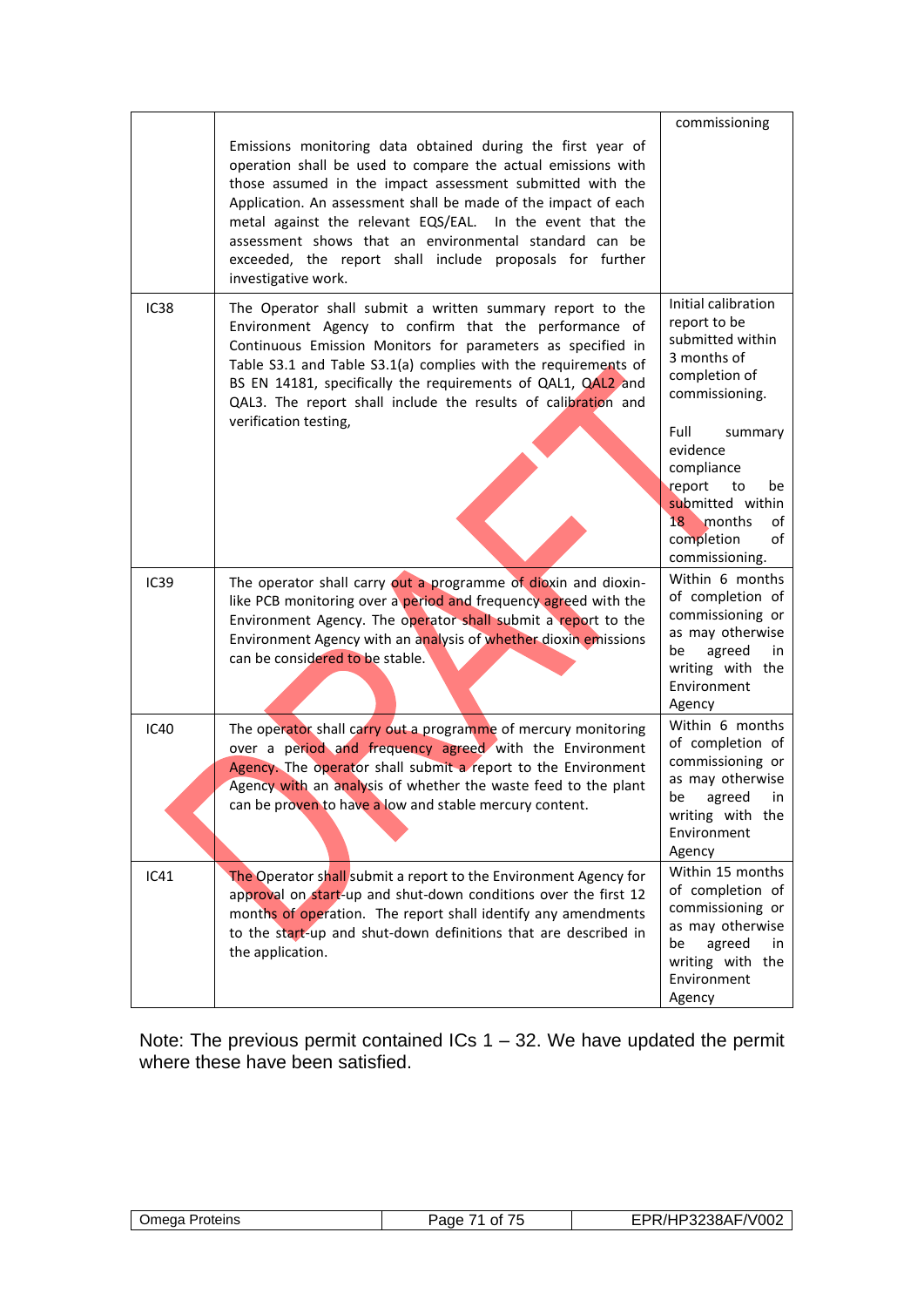# **ANNEX 4: Consultation Reponses**

## **A) Advertising and Consultation on the Application**

The Application has been advertised and consulted upon in accordance with the Environment Agency's Public Participation Statement. The way in which this has been carried out along with the results of our consultation and how we have taken consultation responses into account in reaching our draft decision is summarised in this Annex. Copies of all consultation responses have been placed on the Environment Agency public register.

We advertised the Application by a notice placed on our website, which contained all the information required by the IED, including telling people where and when they could see a copy of the Application. We also placed an advertisement in the Cumberland and Westmorland Herald on 13/02/2021.

We made a copy of the Application and all other documents relevant to our determination available to view on our Public Register. Anyone wishing to see these documents could do so via the advertisement on GOV.UK.

The following statutory and non-statutory bodies were consulted:

- Eden District Council
- Public Health England and Director of Public Health
- Food Standards Agency
- Animal and Plant Health Authority
- Health and Safety Executive
- Cumbria Fire & Rescue Service
- United Utilities PLC

# **1) Consultation Responses from Statutory and Non-Statutory Bodies**

| <b>Response Received from Public Health England</b>                                                                                                                                                                                                                                                            |                                                                            |  |  |  |
|----------------------------------------------------------------------------------------------------------------------------------------------------------------------------------------------------------------------------------------------------------------------------------------------------------------|----------------------------------------------------------------------------|--|--|--|
| Brief summary of issues raised:                                                                                                                                                                                                                                                                                | Summary of action taken / how this<br>has been covered                     |  |  |  |
| It is assumed by PHE that the No action required – We have<br>installation will comply in all respects   assessed the application against the<br>including the application of Best   this document.<br>Available Techniques (BAT).<br>This should ensure that emissions<br>present a low risk to human health. | with the requirements of the permit,   key BAT requirements as outlined in |  |  |  |

| Omega Proteins | ---<br>Page<br>ΩŤ | HP3238AF/V002 |
|----------------|-------------------|---------------|
|                |                   |               |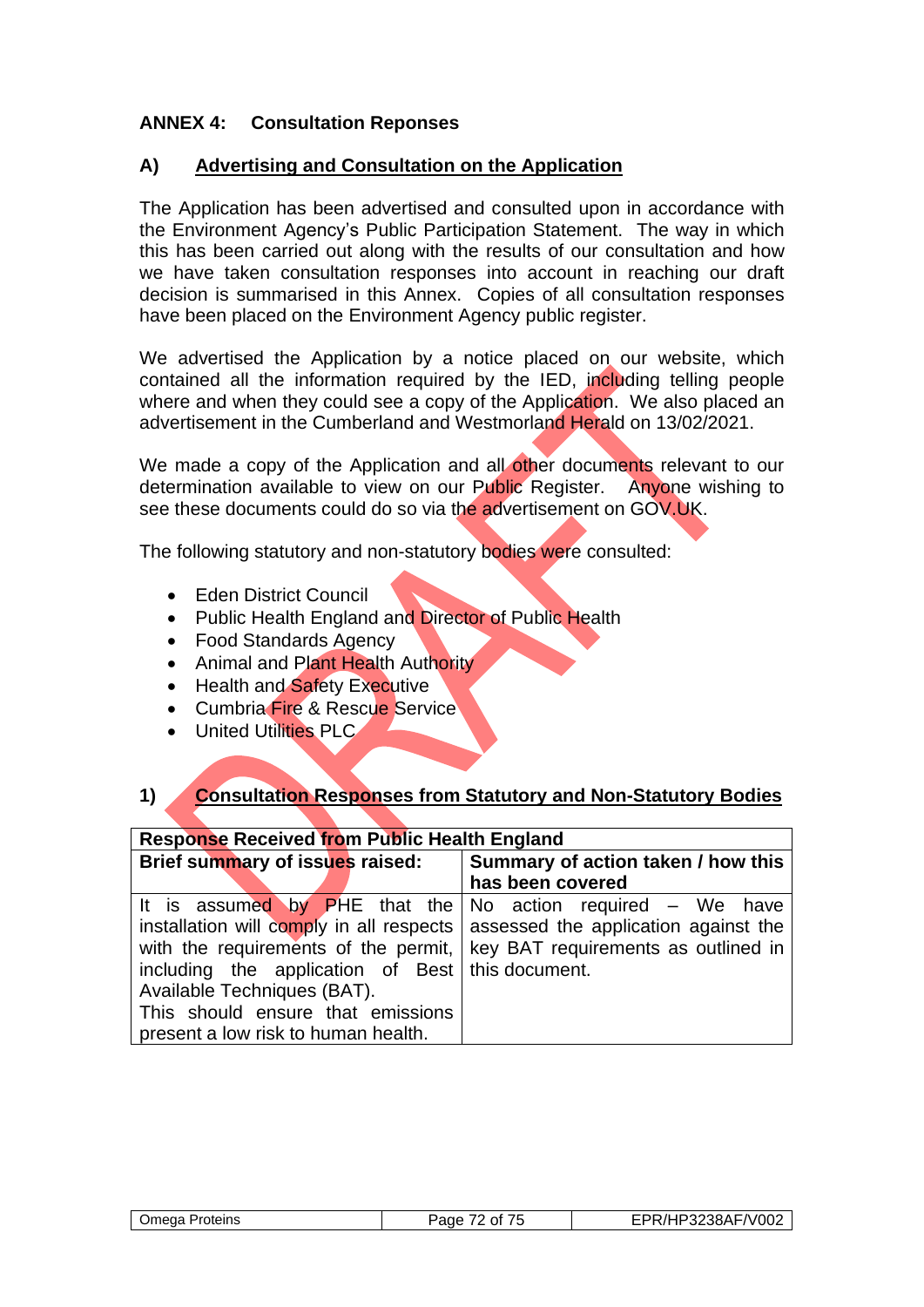| <b>Response Received from Eden Council Environmental Protection</b>                                                                 |                                                                                                                                                                                                                                                                        |  |  |
|-------------------------------------------------------------------------------------------------------------------------------------|------------------------------------------------------------------------------------------------------------------------------------------------------------------------------------------------------------------------------------------------------------------------|--|--|
| Brief summary of issues raised:                                                                                                     | Summary of action taken / how this                                                                                                                                                                                                                                     |  |  |
|                                                                                                                                     | has been covered                                                                                                                                                                                                                                                       |  |  |
| Concerns over the use of back-up<br>systems, including<br>boilers<br>and<br>condensers.                                             | The operating scenarios for the back-<br>up systems are detailed in<br>the<br>Schedule 5 response, which<br>is<br>available as part of our minded-to<br>consultation. This now forms part of<br>the Operating Techniques.                                              |  |  |
| Concern over the robustness of the<br>Impact Assessment (NIA),<br>Noise<br>including the omission of a nearby<br>receptor.          | An amended NIA was submitted in<br>response to our Schedule 5 notice,<br>which is available as part of our<br>minded-to consultation. We have<br>completed a full audit of the revised<br>NIA as detailed in Section 5.7, having<br>regard for all relevant receptors. |  |  |
| Concern over the robustness of the<br>Quality Impact Assessment<br>Air<br>(AQIA), including omission<br>0f<br>a<br>nearby receptor. | We have completed a full audit of the<br>AQIA as detailed in Sections 5.1 and<br>5.2. We were able to use the data to<br>have regard for all relevant receptors,<br>did not request an amended<br>SO -<br>report.                                                      |  |  |

No other consultation responses were received from Statutory or Non-Statutory bodies.

## **2) Consultation Responses from Members of the Public and Community Organisations**

Some of the issues raised are outside of the Environment Agency's remit in reaching its permitting decisions. Specifically, questions were raised which fall within the jurisdiction of the planning system, both on the development of planning policy and the grant of planning permission. Such issues included:

- Concerns about the transport of Animal By-products and increased traffic on the public highway.
- Concerns about the visual impact of the development.

Guidance on the interaction between planning and pollution control is given in the National Planning Policy Framework. It says that the planning and pollution control systems are separate but complementary. We are only able to take into account those issues, which fall within the scope of the Environmental Permitting Regulations.

| )mega<br>Proteins | $ -$<br>'ane<br>Ωt<br>. | <sup>2</sup> 3238AF/V002<br>- 71 |
|-------------------|-------------------------|----------------------------------|
|                   |                         |                                  |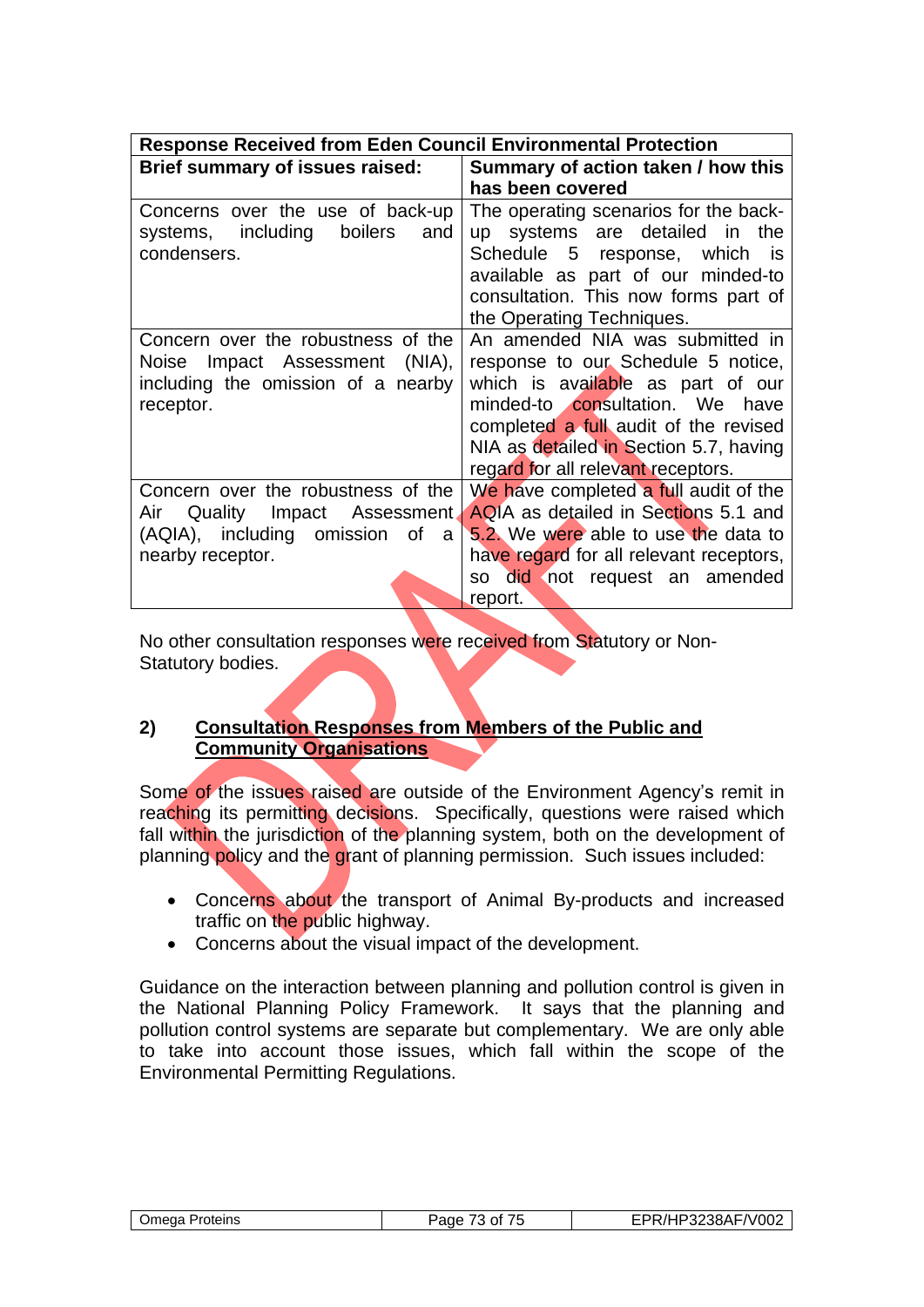## a) Representations from Local MP, Councillors and Parish / Town / Community Councils

A representation was received from Penrith Town Council, who generally considered the proposal to be favourable in terms of best available techniques and tackling climate change, but also raised the following issues:

- Commented that a robust response to odour complaints is needed.
- Commented that robust emissions reporting requirements are needed (in particular, reporting of exceedances).

We have considered these responses in our decision making. The Odour Management Plan (OMP) is the main management system for responding to odour complaints. We have reviewed this to ensure it meets our quidance. The OMP is a "live" document which will be under regular review and revision through the life of the permit. This will form part of the compliance audits, both remotely and through site inspections, which we routinely undertake.

In terms of reporting, the permit conditions require the Operator to report their emissions data to us, including any exceedances of ELVs. This information is made available on the public register.

Any exceedances form part of our on-going compliance assessments, and form part of the picture for the overall compliance rating for the site.

## b) Representations from Community and Other Organisations

A representation was received from Fresh AIR for Penrith who raised the following issues:

- Concerns about Operator competence.
- Concerns about the impact of the current odour issues caused by the site, and their impact on amenity.

We have considered these responses in our decision making.

We have assessed operator competence as part of the determination and consider that the Applicant will operate the facility in accordance with the varied permit. However, we are mindful of the compliance history of the site and will continue to monitor this as we routinely do through our compliance audits.

We are aware of the history of the odour impacts from this installation and have considered the odour impacts from this proposal in Section 5.6.

The proposal does represent an improvement to the current odour abatement systems used on site and represents BAT.